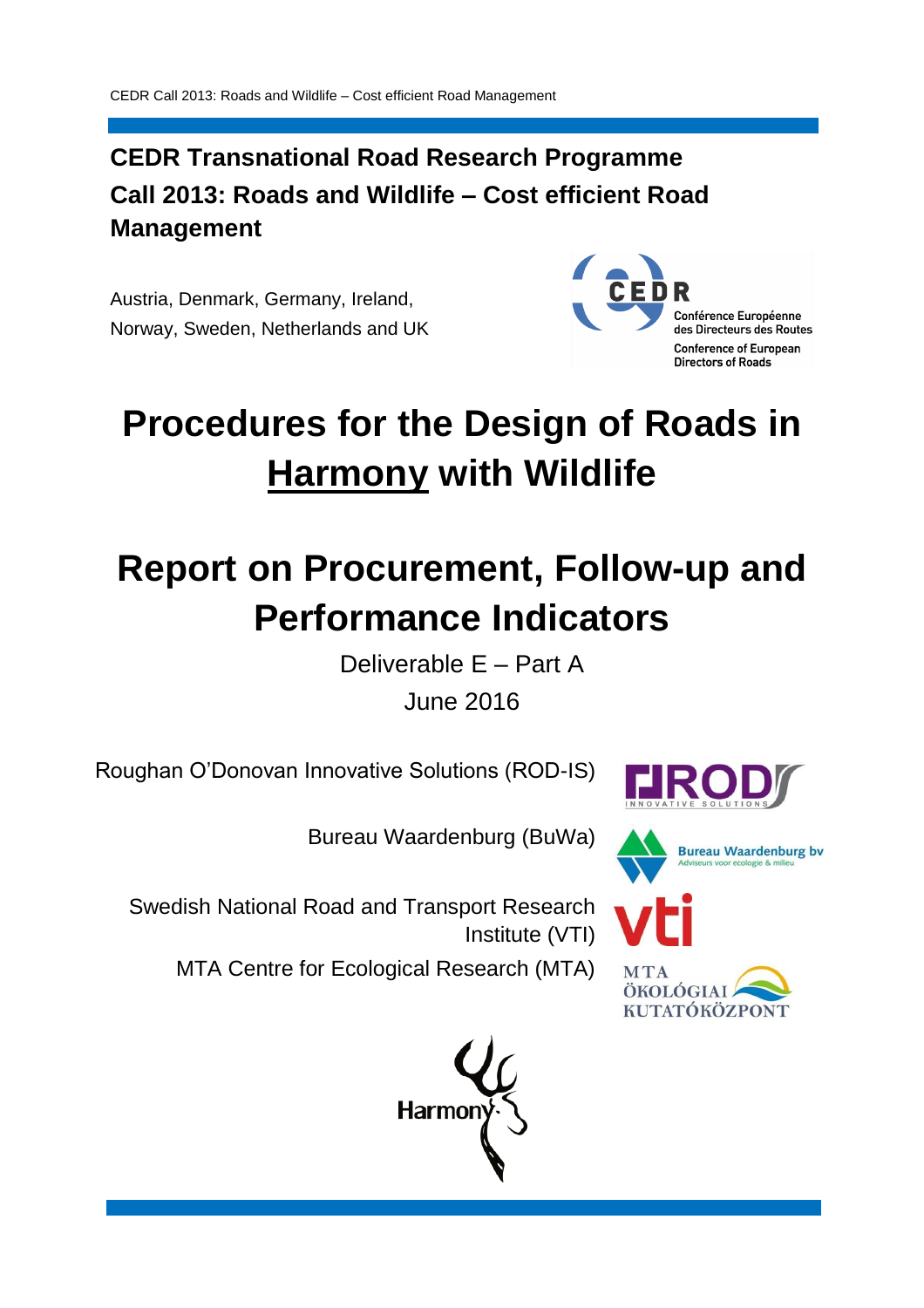## **CEDR Call 2013: Roads and Wildlife – Cost efficient Road Management**

## **Harmony**

**Procedures for the Design of Roads in Harmony with Wildlife**

# **Report on Procurement, Follow-up and Performance Indicators**

| <b>Revision</b> | <b>Description</b>    | <b>Made</b>                                                                      | <b>Checked</b>        | <b>Approved</b>       | <b>Date</b> |
|-----------------|-----------------------|----------------------------------------------------------------------------------|-----------------------|-----------------------|-------------|
| 01              | Draft final<br>report | G Tschan, VTI<br>E. Ó Catháin, ROD-IS<br>B. Corrigan, ROD-IS<br>C. Carey, ROD-IS | EOB,<br><b>ROD-IS</b> | SMG, ROD<br>$-IS$     | 24/12/14    |
| 02              | Draft final<br>report | G Tschan, VTI<br>B. Corrigan, ROD-IS<br>S. MacGearailt, ROD-IS                   | CC,<br><b>ROD-IS</b>  | AOC,<br><b>ROD-IS</b> | 27/06/16    |
| 03              | Draft final<br>report | S. MacGearailt, ROD-IS                                                           | CC,<br><b>ROD-IS</b>  | EOB,<br><b>ROD-IS</b> | 14/12/16    |

Due date of deliverable: 31/10/2015 Actual submission date: 01/03/2016 Revised and resubmitted on: 27/06/2016 Revised and resubmitted on: 14/12/2016

Start date of project: 01/04/2014 End date of project: 31/03/2016

## **Author(s) this deliverable**:

Georg Tschan, VTI, Sweden Eoin Ó Catháin, ROD-IS, Ireland Barry Corrigan, ROD-IS, Ireland Ciarán Carey, ROD-IS, Ireland Seamus Mac Gearailt, ROD-IS, Ireland

PEB Project Manager: Vincent O'Malley

Version: 3, Dec. 2016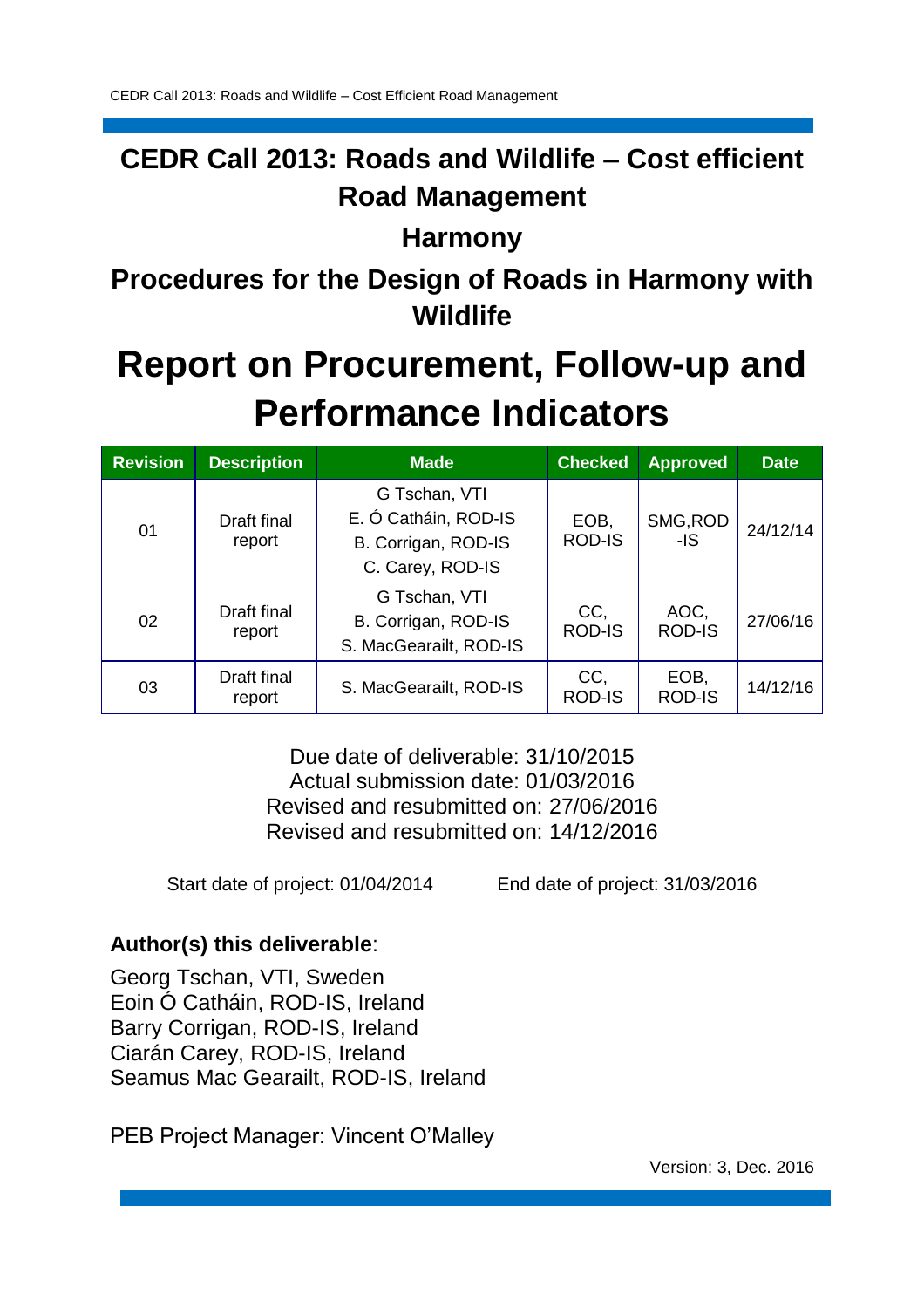## **Table of contents**

| 1              |       |  |  |  |  |  |
|----------------|-------|--|--|--|--|--|
|                | 1.1   |  |  |  |  |  |
|                | 1.2   |  |  |  |  |  |
| 2              |       |  |  |  |  |  |
| 3              |       |  |  |  |  |  |
|                | 3.1   |  |  |  |  |  |
|                | 3.1.1 |  |  |  |  |  |
|                | 3.1.2 |  |  |  |  |  |
|                | 3.1.3 |  |  |  |  |  |
|                | 3.1.4 |  |  |  |  |  |
|                | 3.2   |  |  |  |  |  |
|                | 3.2.1 |  |  |  |  |  |
|                | 3.2.2 |  |  |  |  |  |
|                |       |  |  |  |  |  |
|                | 3.3.1 |  |  |  |  |  |
|                | 3.3.2 |  |  |  |  |  |
|                | 3.3.3 |  |  |  |  |  |
| 4              |       |  |  |  |  |  |
|                | 4.1   |  |  |  |  |  |
|                | 4.2   |  |  |  |  |  |
|                | 4.3   |  |  |  |  |  |
|                | 4.4   |  |  |  |  |  |
|                | 4.5   |  |  |  |  |  |
|                | 4.5.1 |  |  |  |  |  |
|                | 4.5.2 |  |  |  |  |  |
| 5              |       |  |  |  |  |  |
|                | 5.1   |  |  |  |  |  |
|                | 5.2   |  |  |  |  |  |
|                | 5.3   |  |  |  |  |  |
| 6              |       |  |  |  |  |  |
| $\overline{7}$ |       |  |  |  |  |  |
| 8              |       |  |  |  |  |  |
|                | 8.1   |  |  |  |  |  |
|                | 8.2   |  |  |  |  |  |
|                |       |  |  |  |  |  |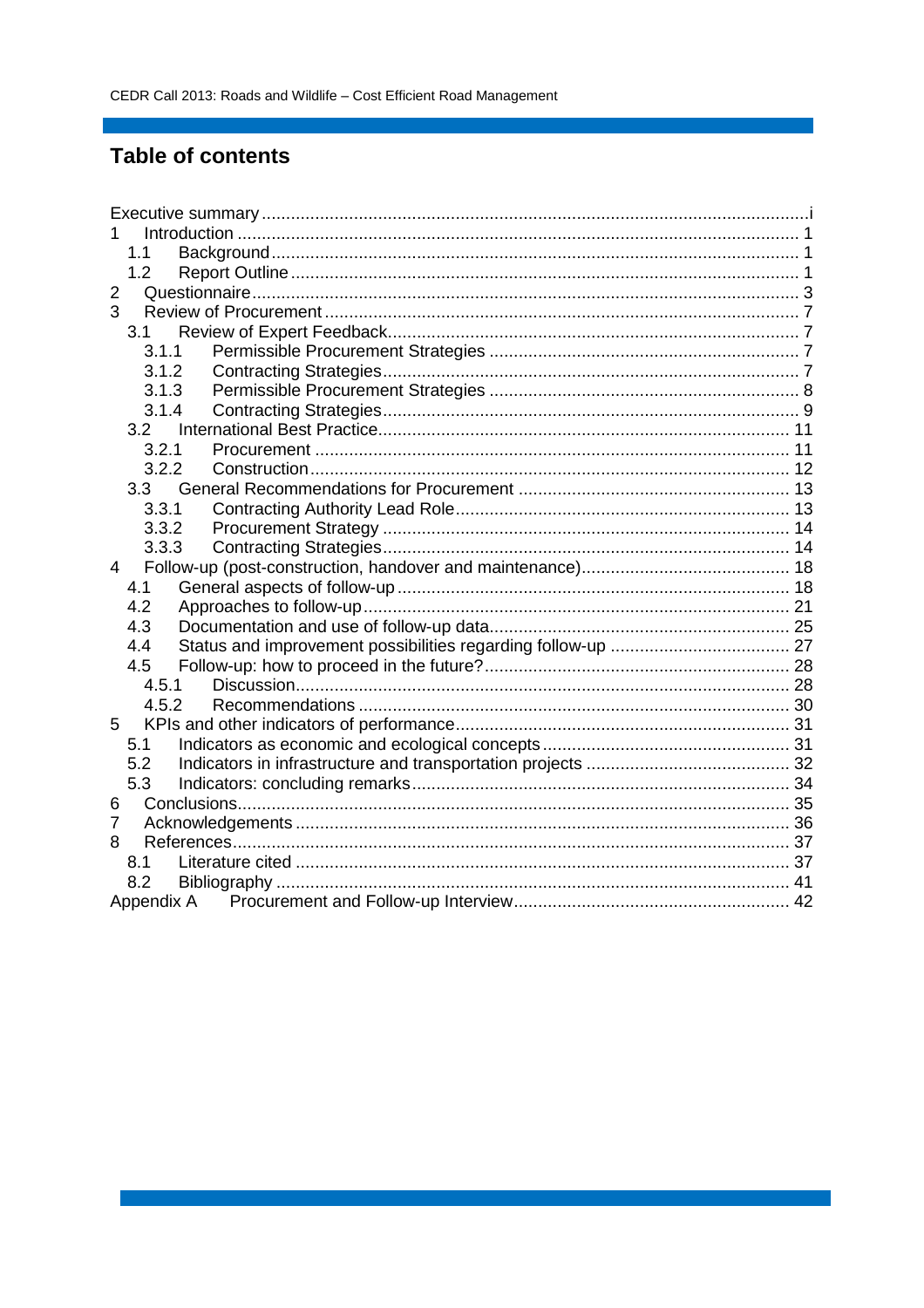## **Executive summary**

This report presents a review of procurement methods for the construction of road projects across nine member states of the European Union to identify how best to provide for successful ecological measures that will achieve the desirable protections for wildlife. The report is based on a series of interviews that were conducted with key personnel at several National Road Authorities and a number of local companies that specialise in maintenance operations of road structures.

One of our main findings is that there may be specific advantages in Construction and Operation Contracts when these incorporate a maintenance function with appropriate monitoring. This approach ensures that there is a process for potential problems to be resolved adequately and quickly. However, there needs to be appropriate skills and budget allocations with the Contracting Authority to ensure the desired outcomes are achieved by full implementation of the contractual provisions for wildlife protections. As the wildlife aspects of a road project will usually be of very low monetary value, there probably needs to be a disproportionate weighting of payments associated with ecological performance indicators so that contractors are suitably incentivised to fulfil these obligations satisfactorily.

ECI (Early Contractor Involvement) type contracts which engage the Contractor before the Planning Stage and that carry through to Operation and Maintenance can be particularly well geared for successful wildlife protection as they provide continuity where monitoring is performed, throughout the entire process. This form of contract is relatively new and has been used to a limited extent to date. Therefore there is little real evidence as to the actual outcomes achieved by this procurement process. ECI only suits quite large projects for which the associated additional administration effort and costs are warranted. For projects of a suitable scale it is therefore preferable to adopt an "Engineering – Construction – Operation [ECO]" Contract, which should provide a best practice outcome for wildlife protections as this provides the continuity that can be lacking in other forms of procurement.

Based on our findings, international experience is that the best results for successful wildlife protection are achieved with Construction Contracts that incorporate maintenance for an extended period afterward with a monitoring programme. This puts an onus both on the Maintenance Contractor and on the Contracting Authority to ensure that the design of the wildlife measures is appropriate so that maintenance requirements are minimal and that any necessary remedial works are undertaken.

However, for most small to medium scale road construction projects, procurement will of necessity continue to be mainly by the Traditional Employer Design or Design & Build procurement options. In these circumstances the Contracting Authority must assign a continuous effort in terms of resources and expertise to provide the necessary level of attention to wildlife provisions throughout the lifetime of a road asset, so as to avoid the pitfalls that have occurred in the past where wildlife issues may have been largely neglected beyond the planning and construction stages.

Apart from the expected focus on best practice for procurement of new road infrastructure, Contracting Authorities must recognise that the proper maintenance of their existing assets is of greater importance in terms of overall scale of wildlife management objectives. There are

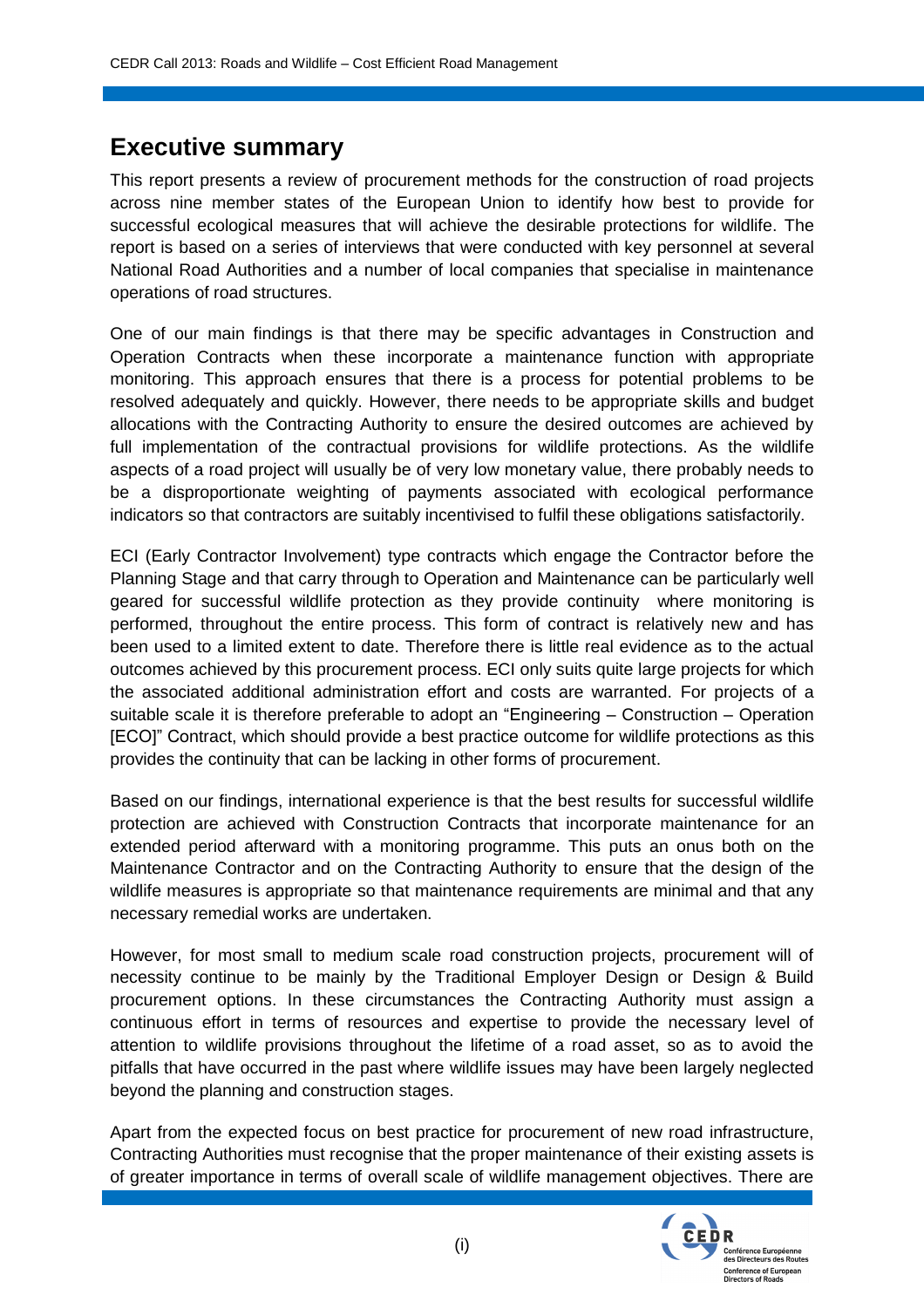likely to be significant legacy issues on existing road networks in terms of deficient or absent wildlife protections which would need to be addressed by large scale retrofit programmes. The actual installation costs for additional wildlife mitigation measures may actually be quite small, but significant resources would be required to assess the appropriate needs and to collect information about real cumulative effectiveness. Thus significant national and regional level research programmes with field studies would be required as part of a general wildlife performance information database. Such measures may be undertaken as part of a more organised approach to road maintenance with suitable objectives for wildlife protection and enhancement. Thus "ecological performance indicators" should be developed and adopted as part of road asset management systems across Europe.

Appropriate ecological expertise is required continuously at each step of the project development from initial planning stage through to operation. Problems with existing roads may often be traced to a lack of involvement by suitable ecological experts at various points in the process. Preferably there should be a consistent monitoring role undertaken by the Contracting Authority for the whole life of a road project to ensure that wildlife protection measures are properly implemented, regardless of the particular procurement process adopted.

A major problem identified here is the lack of a unified scheme for follow-up studies, especially in contracts. These studies are largely neglected despite a clear consensus among the respondents of the interview study that a standardised and regular follow-up is essential to evaluate the success of the mitigation measures.

Key Performance Indicators (KPIs) are also discussed as part of the follow-up process to assess the effectiveness of a mitigation measure. It is found that the adoption of KPIs directly from economics to be applied to ecosystems is not straightforward. Here, an adjustment has to be made to reflect performance on a more general level, but which will not oversimplify the picture of a specific site's condition. Thus, the potential advantage of using KPIs is very much dependent on the careful selection of the specific indicators by a specialist.

In conclusion, it is recommended that appropriate involvement of ecological expertise is adopted at all stages in all major road construction and maintenance contracts across the European Union regardless of the particular procurement process adopted. Follow-up at the operational phase is essential to confirm that the wildlife measures are functioning properly. This needs to feed back into the maintenance contract to implement any necessary remedial measures. It is suggested that well-adapted (ecological) indicators be developed to improve the procurement, performance and evaluation processes.

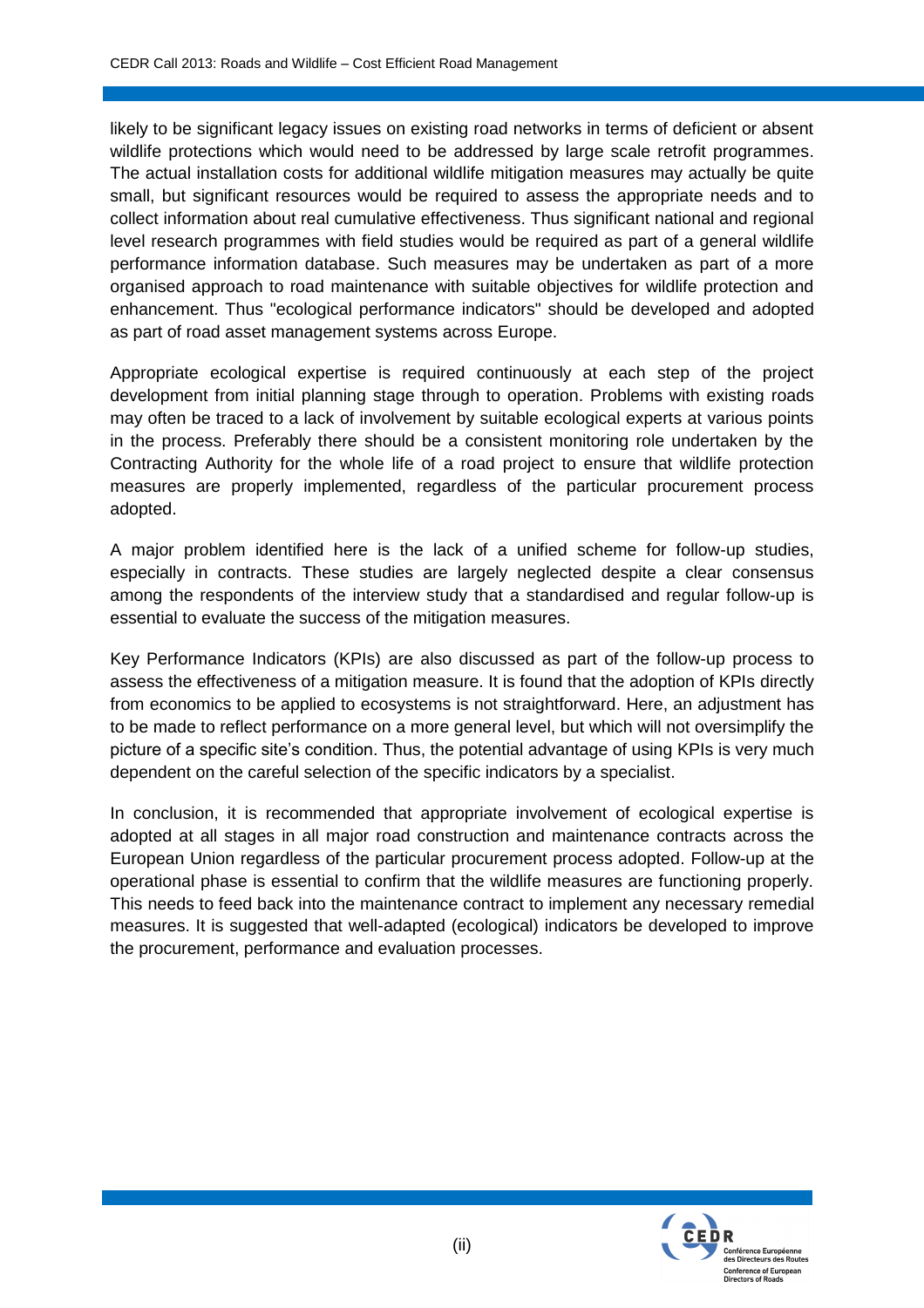## **1 Introduction**

## **1.1** *Background*

Over the last 200 years, an enormous network of roads and railroads has grown all over the world. From the human perspective, this means a considerable increase in individual mobility on the one hand, but on the other hand it comes at the cost of a progressive fragmentation of the landscape surrounding us. Wildlife was until very recently not considered in the planning of infrastructure at all. However, transport infrastructure has an enormous effect on wildlife, causing the death of many thousands of animals each year, and contributing to a general decline of wildlife and natural habitats (Iuell et al., 2003). That wildlife populations in Europe did not crash, but instead showed a mild comeback from the mid-20<sup>th</sup> century, however, has to be attributed to species protection, an active, targeted conservation, and not the least an extended legal protection (Deinet et al., 2013). In this context, the discussion about mitigation efforts for the protection of wildlife in Europe has to be conducted.

European countries are among those with the densest road network in the world. Since this network is likely to increase considerably in the near future – not at least in developing countries (cf. Laurance et al., 2014) – it is important to lead with a good example in construction, maintenance and follow-up activities to create a sustainable infrastructure throughout the continent. However, today there are large differences between the individual countries in how the transportation infrastructure is managed and maintained. For example, operation and maintenance can be delegated in part – or entirely – to private companies, and the amount of supervision by state or local governments varies considerably across Europe. In fact, most tasks concerning maintenance of roads (and other transport routes) are nowadays given to one or several private companies. These in turn receive the respective assignments in a more or less standardised procurement process, which is commonly repeated after a specified time frame and which has to comply with the European rules for procurement of public contracts (European Union, 2015).

## **1.2** *Report Outline*

The Harmony project brings together a consortium of ecologists and engineers to develop sustainable solutions to road transport challenges that are in harmony with wildlife. One important aspect of the study is a review of international procurement practices to identify how best to achieve favourable outcomes for wildlife in all roads projects. This study included a survey of experts in the project procurement and follow-up processes to identify practices that give good ecological outcomes which are cost effective. Recommendations will be given for best practice in a range of situations.

The Study Area comprises the following nine EU Member States (in alphabetical order):

- Austria
- Belgium
- Greece
- Hungary
- The Republic of Ireland

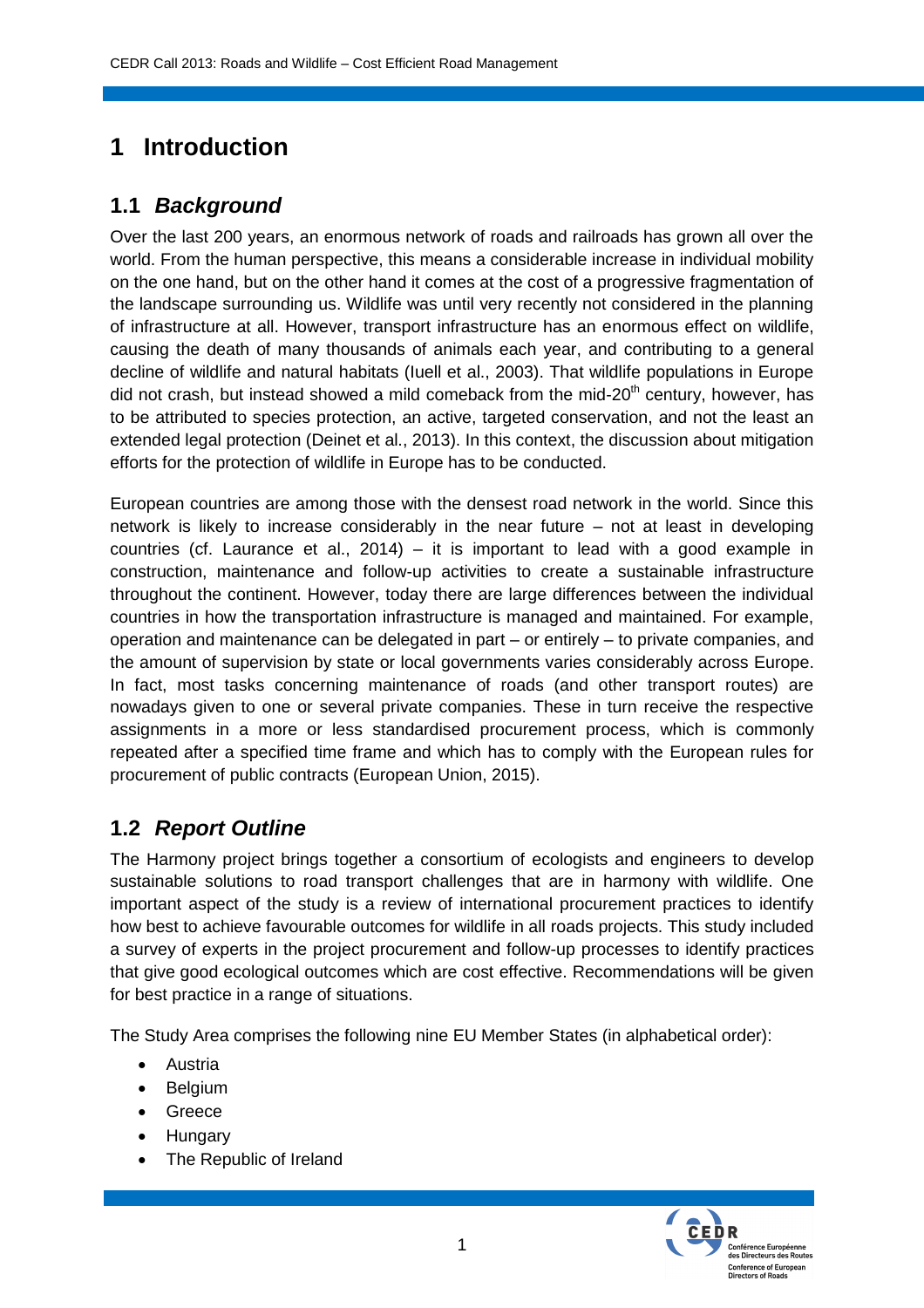- The Netherlands
- Norway
- Sweden
- The United Kingdom of Great Britain and Northern Ireland

This report considers large motorway / trunk road construction and widening schemes. Additional studies would be required to establish if the findings of this study are applicable to other categories of project.

The general consensus among experts is that the Environmental Impact Statement is now generally accepted and included regularly in the Construction Works Contract. However, the different Contracting options available provide variable outcomes in terms of ensuring that these commitments are delivered and the objectives are achieved in compliance with statutory obligations for wildlife protection. For some forms of procurement of road works there may be clear gaps in the chain of actions for wildlife protection that give rise to risks of failure in wildlife protection measures. This report seeks to identify how to remedy such shortcomings with processes that will provide the necessary continuity and consistency of wildlife protections regardless of the procurement process adopted.

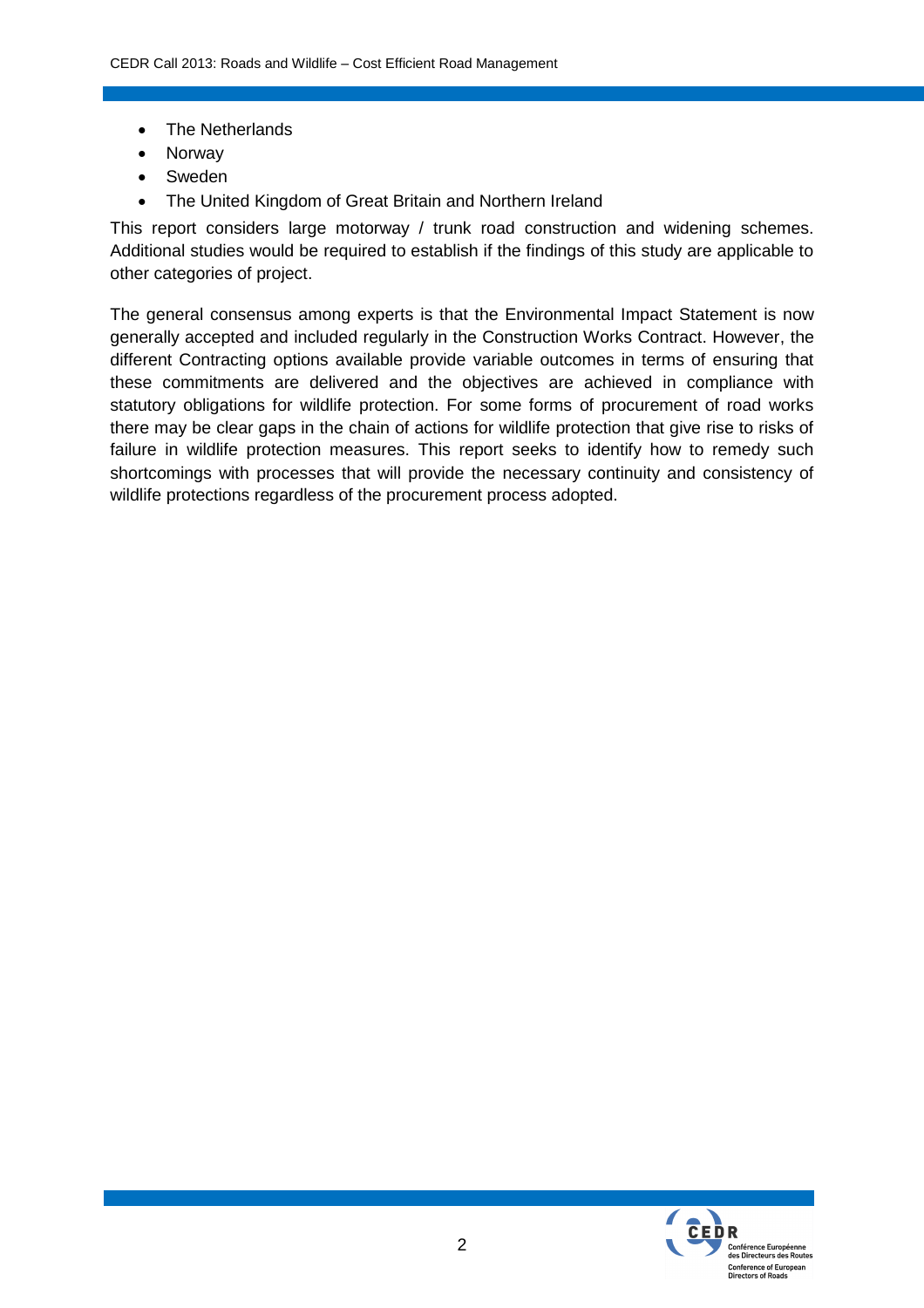## **2 Questionnaire**

### **2.1** *Methods of data acquisition and analysis*

The primary data this report is based on was collected using the so-called semi-structured interview technique (Edwards & Holland, 2013). In order to obtain comparable information for each country included in this study, a standardised questionnaire was designed to be used during the interviews. The questionnaire contained 27 questions, and for most of these, a number of multiple-choice-like answer possibilities. A small number of the questions provided for a free answer, with no pre-printed multiple-choice options. However, for all questions, additional comments could be given, and this was encouraged during the interviews.

The questions can be divided into two main parts, (1) Procurement and (2) Follow-up:

- (1) The part on 'Procurement' contained 10 questions, half of which covered 'general' topics and the other half 'qualifying criteria' and the 'evaluation of tenders', respectively.
- (2) 'Follow-up (post-construction, handover and maintenance)' consisted of 17 questions. The first six 'general' questions concerned follow-up and maintenance procedures, followed by six questions concerning the practical approach used by each respective institution. At the end, five questions covered the documentation of the practical measures and the handling of the resulting data.

The interviews were performed in person, via telephone or by sending the questionnaire to the respective person to be interviewed. If the interview was performed during a personal meeting, the conversation was recorded, and the interview later transcribed. The interviews were performed with key persons at National Road Authorities (NRAs) and in companies responsible for maintenance operations. Represented were ten countries in northern, central and southern Europe: Austria, Belgium (Brussels, Flanders), Germany (Saarland, Saxony-Anhalt), Greece, Hungary (three maintenance companies), Ireland, The Netherlands, Norway, Sweden, and the UK. In Belgium, Germany and Hungary, more than one interview was performed (on the administrative level indicated in parentheses behind the respective countries), resulting in a total number of 14 interviews.

Nearly all questions of the questionnaire were of a categorical type and consisted in the majority of cases of so-called 'polar' questions, which leave only 'no' or 'yes' as possible answers. Much of the remaining qualitative questions yielded answers that could also be categorized clearly. Thus, it was possible to code the answers in a data matrix, and to perform a semi-statistical analysis to look for similarities between the countries included in this study. For this, the interview texts were transferred to a spreadsheet and the data filtered for 'polar' answers, resulting in two possible character states, coded as 0 (no) and 1 (yes) for most questions. The remaining answers were coded with whole numbers (0, 1, 2, 3, etc.), depending on the number of answers given per question. The resulting data matrix is thus on a nominal scale, with the numbers as digits having no meaning regarding rank, interval or ratio. Questions 9 (due to ambiguous answers) and 10 (with an unclear classification of answers) were removed from the dataset for analysis. Also, one of the three interviews from Hungary ("National Infrastructure Development" company) was omitted due to multiple

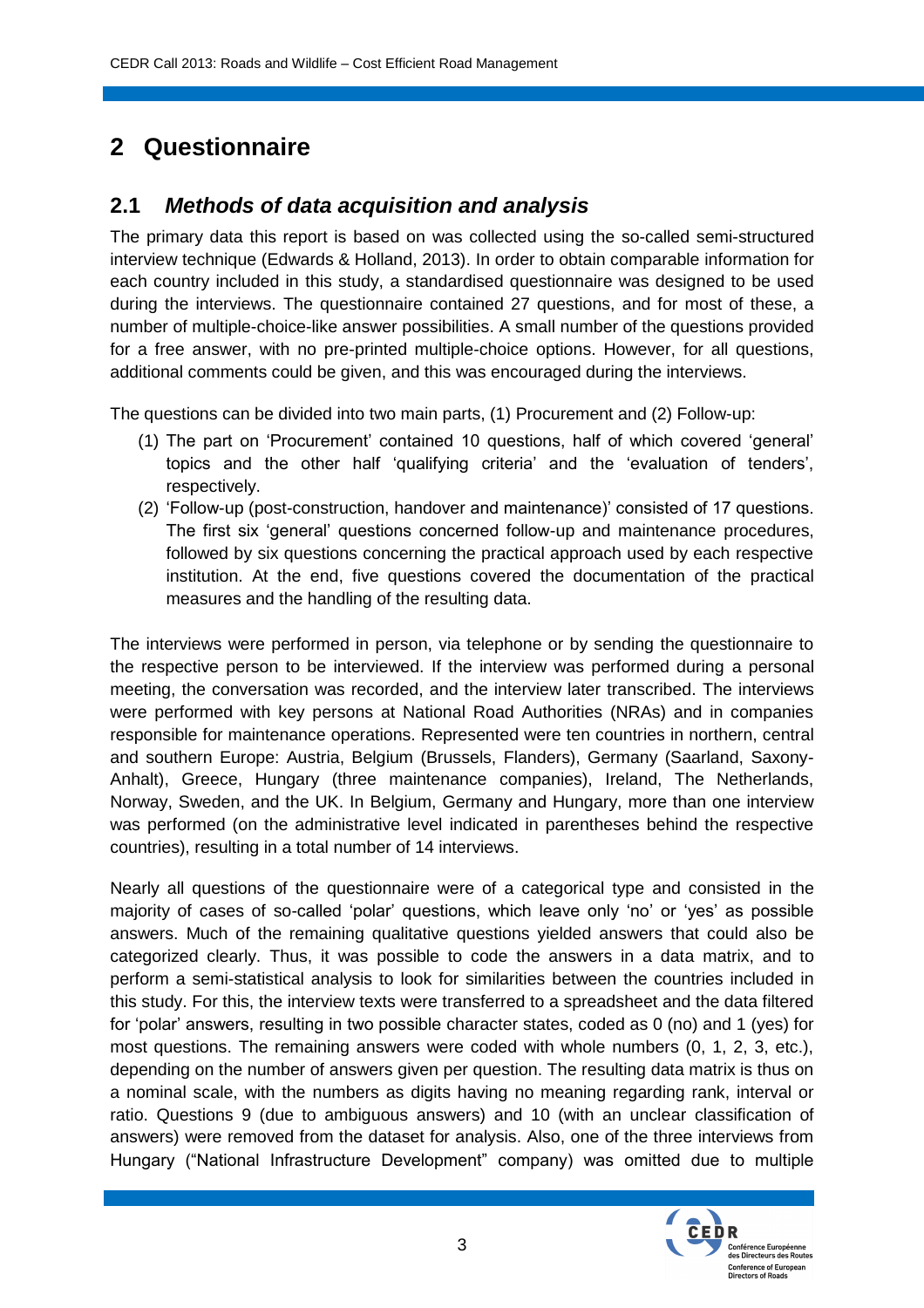missing data entries (NA, 'not available'; the interview was presumably not performed personally).

For analysis, the data was then imported in the statistical software package R (version 3.1.2; R Core Team, 2014). We then performed a cluster analysis, since this is a useful method to find major differences and to identify possible groups (Everitt & Hothorn, 2010). Classification, in turn, is a prerequisite to discuss relationships between groups, and it is of fundamental importance in science (Everitt et al., 2011). Here, we used hierarchical (agglomerative) clustering to identify groups. This is a 'bottom-up' approach: starting with the single individuals (here: interviews), clusters are found successively at each higher level by grouping the closest individuals and groups together, resulting in one final, single cluster containing all individuals. The choice of division, which inevitably has to be made by the investigator, is thus somewhat arbitrary (cf. Everitt & Hothorn, 2010). However, the resulting dendrogram does provide useful information about relationships even without an (arbitrary) division into groups.

One possibility to alleviate this problem is bootstrap resampling. For this, we applied the R package 'pvclust' (Suzuki & Shimodaira, 2014) to the data, which uses multiscale bootstrap resampling to produce a dendrogram with estimates of support for each division into clusters.

In addition to this statistical analysis of the data, the interviews were thoroughly analysed by comparing the answers to each question qualitatively. After transferring all interview texts to a spreadsheet (with the rows corresponding to the questions/answers, respectively), the answers to each question were summarized, highlighting where there were differences or a consensus among the answers.

## **2.2** *General findings of the quantitative analysis*

Graphically (see **Figure 1**), the interviews fall into two clearly distinguishable groups, which each in turn can be divided into two subgroups. However, when considering the values received through bootstrapping and accepting the common threshold of 95%, only one cluster appears to be clearly supported by the data, which are the two interviews from Hungary. When lowering the threshold to 90%, we can distinguish four clusters, two of which are nested within each other.

In Figure 1 the grey number under each node indicates the cluster number according to the clustering process, starting on the lowest level. The red numbers left of each node are approximately unbiased ("au") p-values in percent, computed using multiscale bootstrap resampling. The green numbers to the right of each node give the Bootstrap Probability ("bp") value, also in percent, which is calculated using normal bootstrap resampling. In both cases, higher values indicate better support for the respective cluster. Values higher than 95% are considered statistically strongly supported. For further details, see Suzuki & Shimodaira (2014).

That is, firstly Hungary as 'sister' to Saxony-Anhalt in Germany, Austria and the Netherlands, secondly the Saarland in Germany as 'sister' to the UK, Greece and Ireland, and finally this second group – including Brussels – as a whole as 'sister' to Flanders, Norway and Sweden.

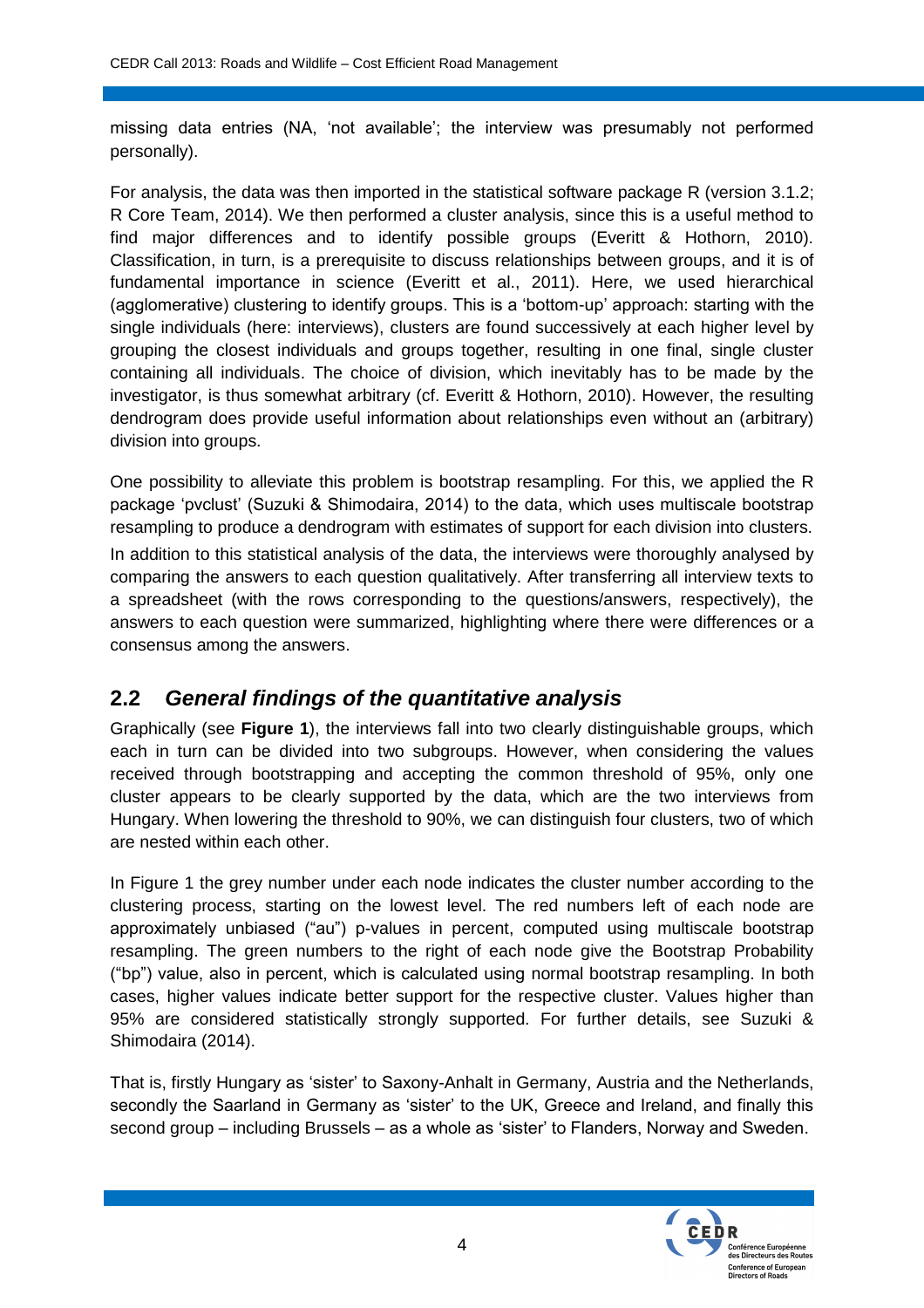While the Bootstrap probability ('bp') values are generally low, with only the node connecting the two Hungarian interviews reaching a value higher than 95%, the approximately unbiased ('au') p-values – except for two nodes – reach all over the 80% mark. These two exceptions of the 'au' values, the split between Flanders and Norway/Sweden and the split between Greece and Ireland, still reach 70% and 72%, respectively. Thus, the clusters are fairly well supported, with four out of eleven (36%) splits in the tree having 'au' values higher than 90%, and nine out of eleven (82%) with values higher than 80%.

Regarding the similarity between interviews, some findings by means of this analysis are remarkable. While it is not surprising that the two Hungarian interviews cluster together on the left, and the two Scandinavian countries on the right, it might also be expected to find Ireland and the UK in near vicinity on the graph. However, it is interesting to find the interviews from two German federal states at quite a distance from each other in the dendrogram. In fact, one reason for this is most likely the federal structure of Germany, where federal states retain autonomy in many official matters of interest (pers. obs.). Also, Brussels and Flanders are fairly far apart, and even the neighbouring Netherlands do not appear close to these in the diagram.

However, since questions are not weighted here in any way, the result of the statistical analysis should be seen as an illustration of a presumably unbiased comparison of the interview data.

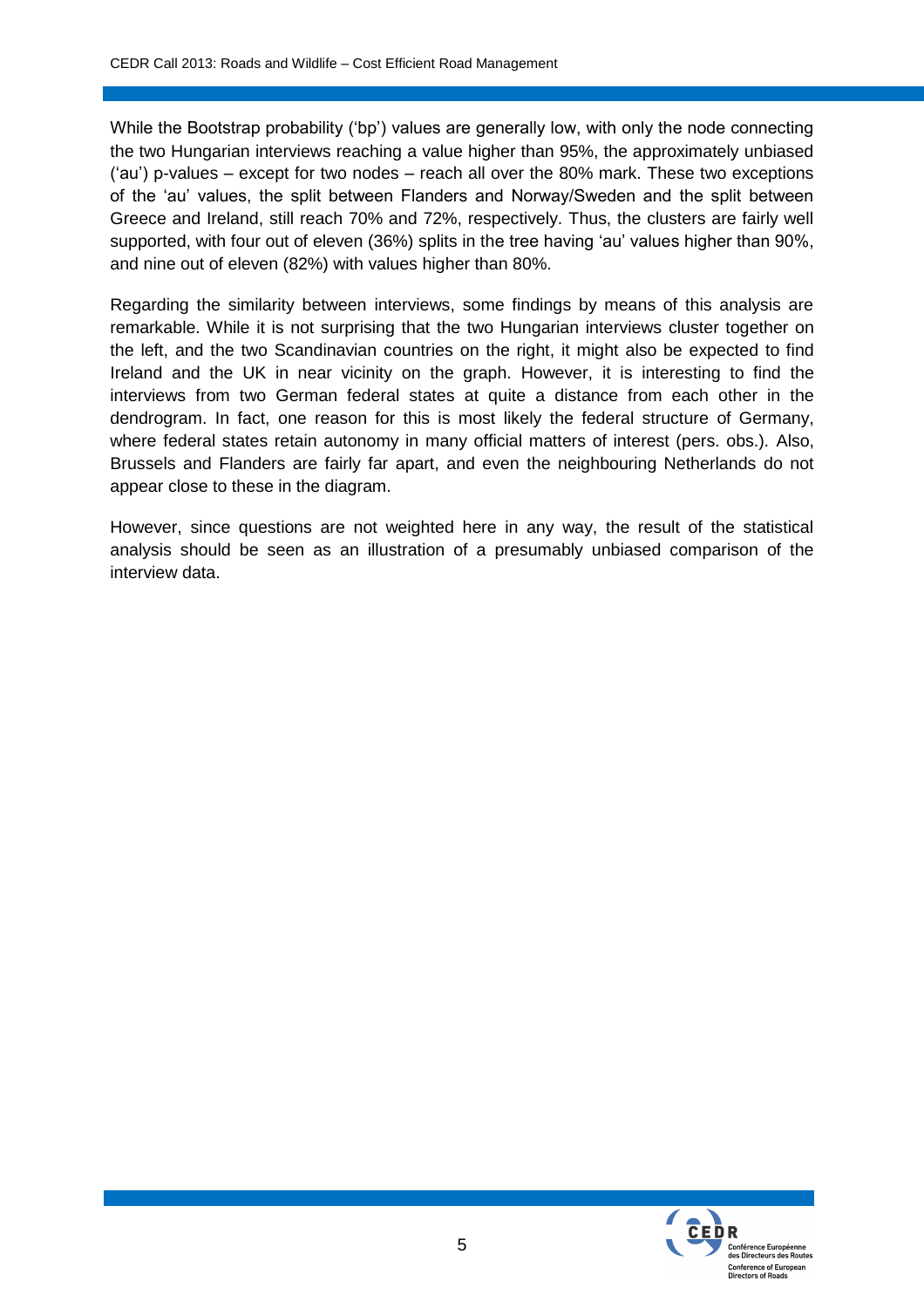

**Figure 1**: Cluster dendrogram illustrating the relationships between interviews based on the similarity of answers. Abbreviations: Germany\_Saarl = Federal State institution for road construction, Saarland; Germany\_SaxA = Federal State Road Authority, Saxony-Anhalt; Hungary\_No = Hungarian Roads Management Company, Nógrád County; Hungary\_Pe = Hungarian Roads Management Company, Pest County; UK = United Kingdom; au = approximately unbiased p-values (in percent); bp = Bootstrap Probability values (in percent).

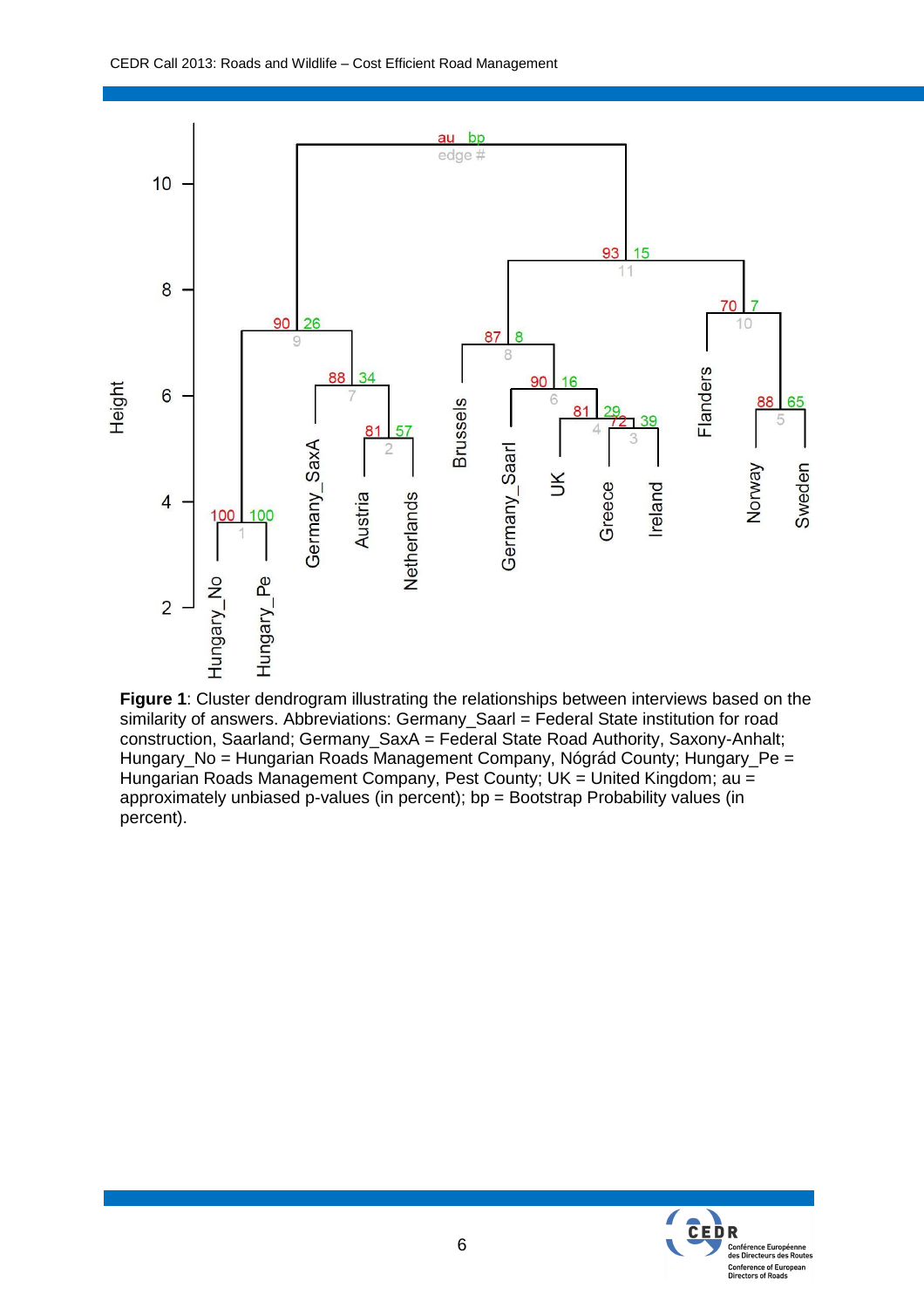## **3 Review of Procurement**

## **3.1** *Review of Expert Feedback*

#### 3.1.1 *Permissible Procurement Strategies*

The EU Procurement Directive 2014/24/EU permits five different types of procurement competition:

- Open;
- Restricted;
- Competitive Procedure with Negotiation;
- Competitive Dialogue;
- Innovation Partnership.

All of the above can include Qualitative Selections to establish the experience of the Contractor and Quality Assessments to measure the Contractor's proposed approach to the project, which can include specific measures for dealing with ecological protection and enhancement. The latter three options provide more scope for innovation by the contractor. However, the circumstances under which they can be used are more restrictive.

EU Procurement rules preclude consideration of past performance at the Tender Stage – past performance may only be assessed at the Qualitative Selection Stage.

#### 3.1.2 *Contracting Strategies*

There are four different types of Contracting Strategies generally used for the construction and widening / improvement of large trunk road / motorway schemes across the study area. These are:

- 1) Employer Planned Employer Designed Contractor Constructed Employer Maintained Contracts;
- 2) Employer Planned Contractor Designed Contractor Constructed Employer Maintained Contracts;
- 3) Employer Planned Contractor Designed Contractor Constructed Contractor Maintained Contracts (often with private funding and associated tolls or availability payments over a concession period); and
- 4) Contractor Planned Contractor Designed Contractor Constructed Contractor or Employer Maintained Contracts.

These are generally identified as:

- 1) Traditional Contracts;
- 2) Design and Build [D&B] Contracts;
- 3) Design, Build and Maintain [DBM] also including Design Build Finance Maintain / Operate [DBFM / DBFO] / Public Private Partnerships [PPP]; and
- 4) Early Contractor Involvement [ECI].

The analysis undertaken has identified that all of the above are in use across the Study Area, with an increasing focus on the latter two types – i.e. DBM and ECI. The following table summarises the use of different procurement types across the Study Area.

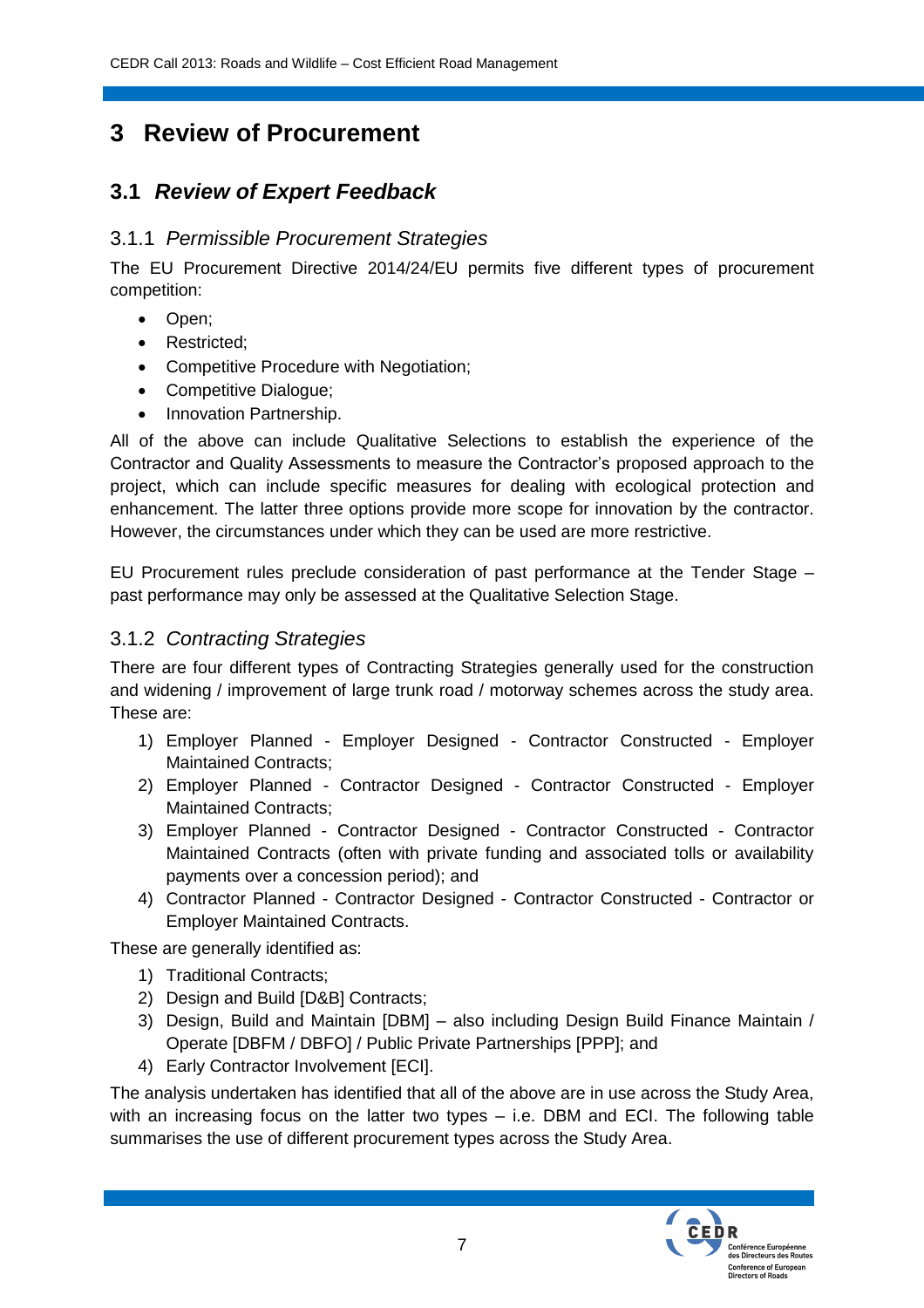| <b>Country</b>  | <b>Traditional</b> | D&B | <b>DBM</b> | <b>ECI</b> |
|-----------------|--------------------|-----|------------|------------|
| Austria         |                    | X   | X          |            |
| Belgium         | X                  | X   | X          |            |
| Greece          | X                  |     | X          |            |
| Hungary         | X                  | X   |            |            |
| Ireland         | X                  | X   | X          | X          |
| The Netherlands |                    | X   | X          | X          |
| Norway          |                    |     | X          | X          |
| Sweden          | X                  |     | X          |            |
| The UK          | X                  | X   | X          | X          |

**Table 1** Contracting Strategies in use within Study Area.

### 3.1.3 *Permissible Procurement Strategies*

Several experts commented that the EU Procurement Regime restricts the capacity of the Employer to fully assess the Contractor's ecological expertise, as this will only ever form a limited part of the Quality Assessment. The strict requirements that Qualitative Selection is retrospective and Tenders prospective limits the scope of the Contracting Authority to award Contracts taking account of past delivery, including with respect to ecological features. Most large Contractors can achieve, or can hire a subcontractor to achieve, the criteria of a Qualitative Selection, however, this does not necessarily lead to a successful outcome following project completion. The facility to consider past performance at tender assessment stage was included in the draft of EU Procurement Directive, however it was removed from the final Directive. A recurring theme among the experts is that this should be reconsidered, which is probably unrealistic in legal terms.

The importance of Quality Assessment was emphasised by several of the experts:

- Increased focus on Quality in tender requirements leads to more robust tender submissions of higher quality.
- The importance of Quality Assessment increases where there are particular environmental sensitivities – e.g. proximity to a Natura 2000 site.
- Where there is an excessive focus on price, the quality of the completed project reduces. However, the use of Quality Assessment across the Study Area is limited and some jurisdictions require Contracts to be awarded on cost criteria only.
- There is frustration with the robustness of the procurement process in some jurisdictions. There need to be clear and specific evaluation criteria such that Contracting Authorities can resist procurement challenges. When high quality requirements are challenged by a Contractor, legal adjudicators often take a precautionary approach, frustrating the objectives of the Contracting Authority.

There is a need to engage specialist ecologists in the preparation and procurement of large Works and Maintenance Contracts.

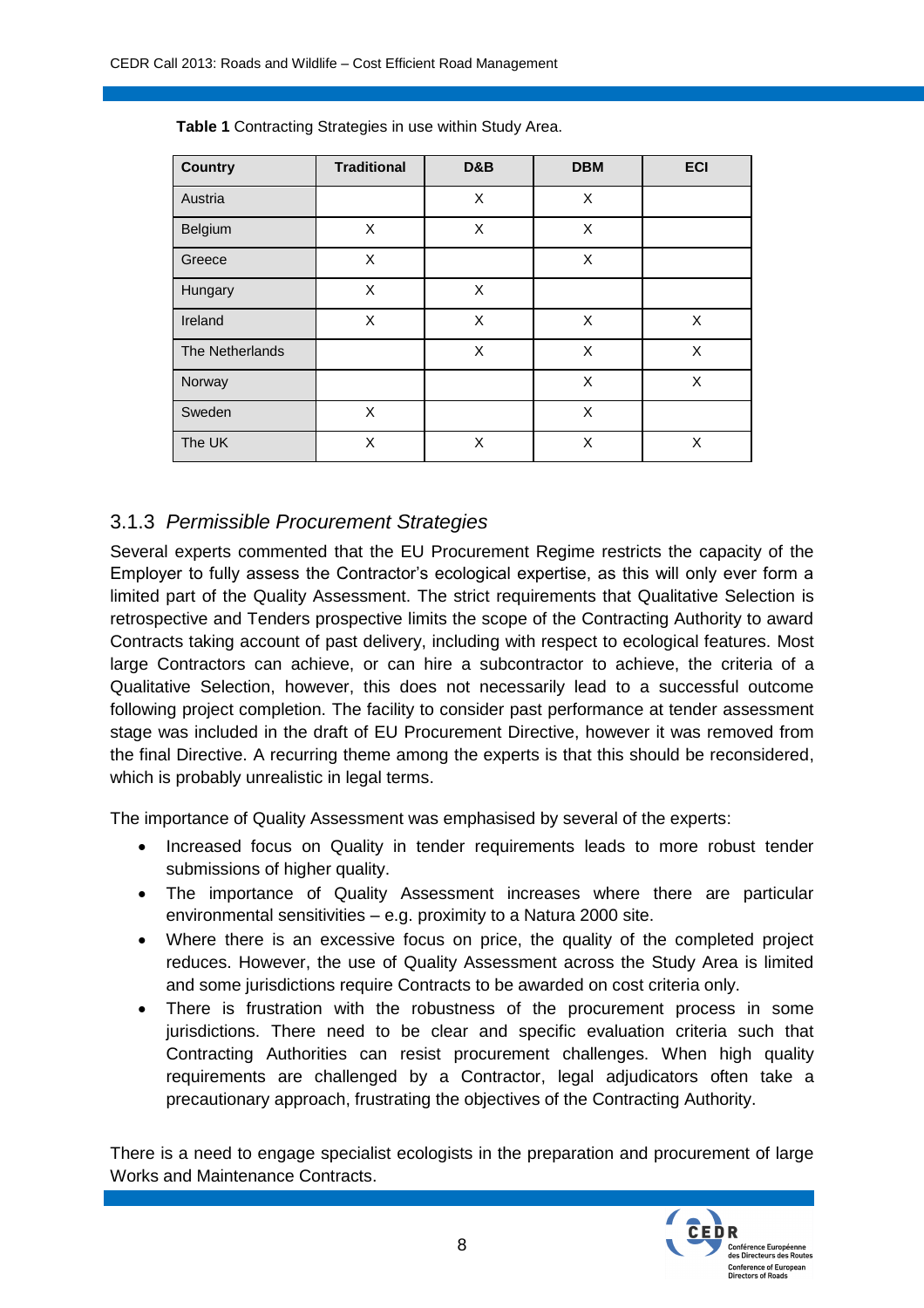### 3.1.4 *Contracting Strategies*

Not all Contracting Strategies are in use in all of the countries within the Study Area covered in this report (see Table 1 above). However, by assessing the feedback from the entire Study Area, particular advantages and challenges associated with each were highlighted. In particular, the following feedback was received:

#### *Traditional Contracts (Employer Designed)*

- Traditional Contracts are in widespread use, especially for small and medium scale projects.
- $\bullet$  This form of contract has the perceived benefit of continuity  $-$  i.e. the same organisation is involved in the whole project life-cycle, but it does not extend into the operational stage and therefore cannot accommodate monitoring and maintenance activities. (See later discussion of Maintenance Contracts).
- This form of procurement is limited to only the start of the life-cycle of a new road project. It is also vulnerable to a lack of commitment of suitable resources and expertise by the Contracting Authority which may have budgetary constraints imposed that fail to provide for the cumulative responsibilities for wildlife protection as the assets increase over time.

#### *Design & Build (D&B) Contracts*

- The implication of the feedback received is that D&B Contracts may be sub-optimal from an ecological perspective in the absence of a suitably strong financial incentive that is greater than the low cost of the wildlife measures. The Contractor constructs the road with a view to minimising cost only and without regard to the long term implications of the project performance or maintenance considerations.
- Similar to Traditional Contracts, D&B does not extend into the operational stage and therefore cannot accommodate monitoring and maintenance activities.

#### *Design, Build & Maintain (DBM) Contracts*

- There are variations of this form of procurement that may include a financial investment element such as Public Private Partnership (PPP) or Private Finance Initiative (PFI). However, for the construction and maintenance aspects these contracts are generally the same, except perhaps in terms of the length of the concession period which may be quite long extending to 25 years so as to enable a financial return to the Contractor.
- The Greek experience with DBM is that the Contractor is responsible for maintenance and this is in the Contractor's mind during the design and construction of the project;
- The Dutch and Irish experiences are that the maintenance period typically covers 20 – 30 years where the Contractor provides a financial investment, and the money needed to pay for maintenance during these years is set aside in the beginning as part of the overall financial arrangements. Hence, it is less susceptible to societal or political changes.
- On the other hand very long maintenance contracts can lead to complacency for perceived "peripheral" elements of the road asset. There needs to be a significant

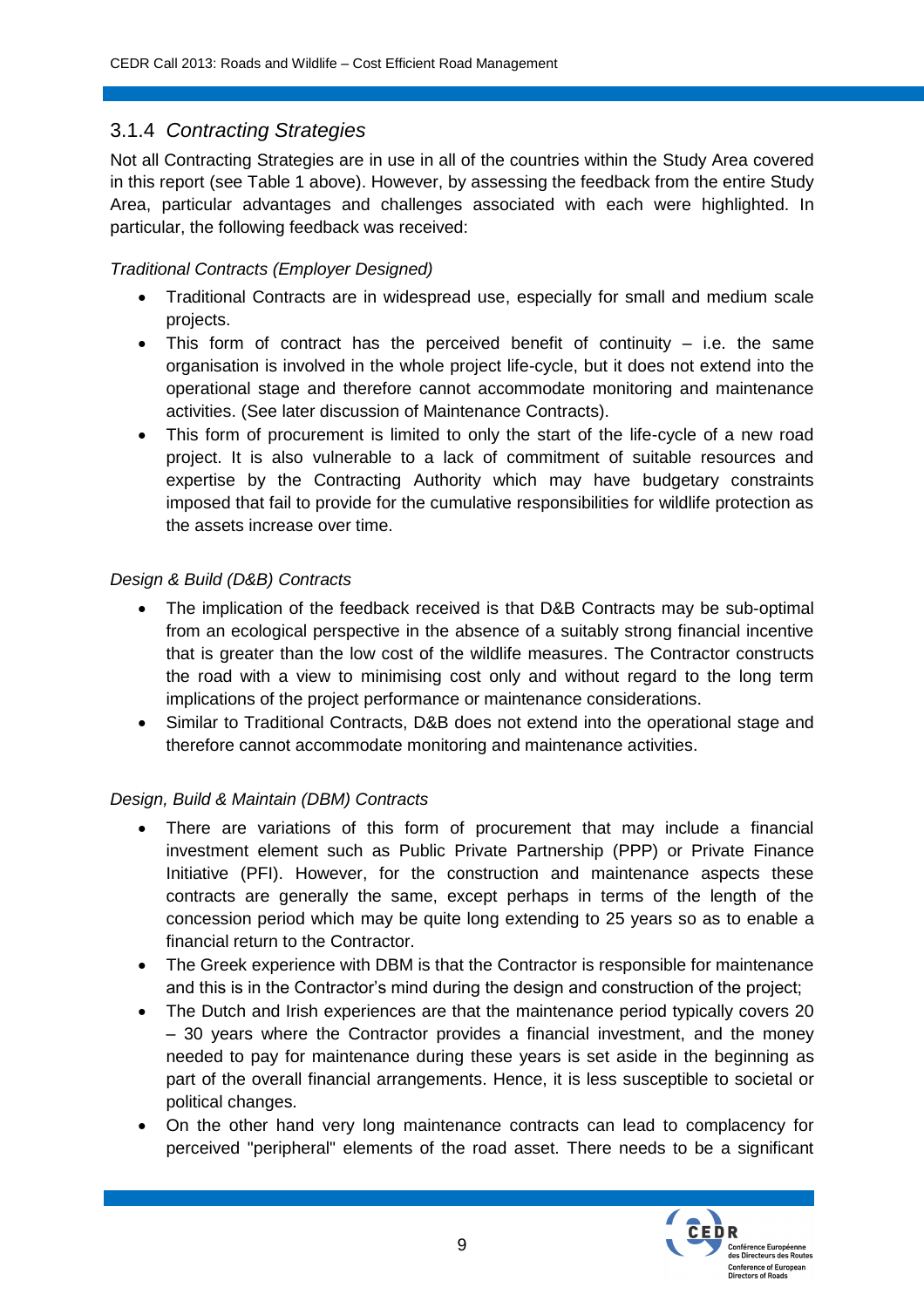weighting attached to the wildlife protection aspects of the contract in terms of monetary value or risk of termination due to poor performance.

- There is experience in some countries, such as Sweden, of Contractors doing as much as necessary, but as little as possible. It is therefore necessary to perform regular checks. However, representatives from Sweden do see advantages in the Contractor having an interest beyond the Construction Stage.
- The Belgian experience is that the Contracting industry can be ignorant of ecological issues and is dependent on Contracting Authority ecology advice, even in DBM scenarios.
- The Netherlands is moving towards DBM contracts.
- Ireland has several DBM (PPP) schemes in place. However, no further new PPP's are planned for reasons of overall budget management.

#### *Early Contractor Involvement (ECI) Contracts*

- In theory an ECI contract should provide a mechanism for good follow through on environmental commitments from the planning stage to completion of construction. It may or may not include the operation and maintenance of the finished road, which is a very important consideration for the successful management of the wildlife infrastructure.
- ECI has been used to a limited extent in the UK and Ireland, but usually these projects have not included the maintenance of the finished road beyond a fairly short defects period, which is a considerable drawback from the perspective of wildlife protection. There is insufficient knowledge or experience to draw clear conclusions as to the suitability of this procurement model for successful implementation of wildlife protections.
- The British (and to a very limited extent the Irish, with just one ECI to date) experience is that the out-turn product is much closer to the planning scheme – so it can be inferred that it is more effective at implementing the commitments of the Environmental Impact Statement;
- The Dutch and Norwegian experience highlights particular advantages to having all work, including advance surveys, undertaken by the same Contractor;
- The Swedish expert highlighted the performance specification aspect of the ECI Contract – i.e. that the Contracting Authority and the Contractor work together to design and achieve the objectives of the scheme;
- The use of ECI is relatively recent in Sweden and there is some anxiety about risk of reduction in Quality of outcome. The experience of other countries suggests that these concerns are unwarranted and that the Target Cost approach achieves cooperation and favourable outcomes.

#### *Maintenance Contracts*

 Maintenance contracts are increasingly common for mature networks that have accumulated over time. They enable a Contracting Authority to adopt a more organised and streamlined approach to maintenance of significant lengths of the road networks and to set performance targets as appropriate with monitoring for effectiveness. Payment incentives can be linked to achievement of targets. (This study has not identified any examples of Maintenance Contracts with robust

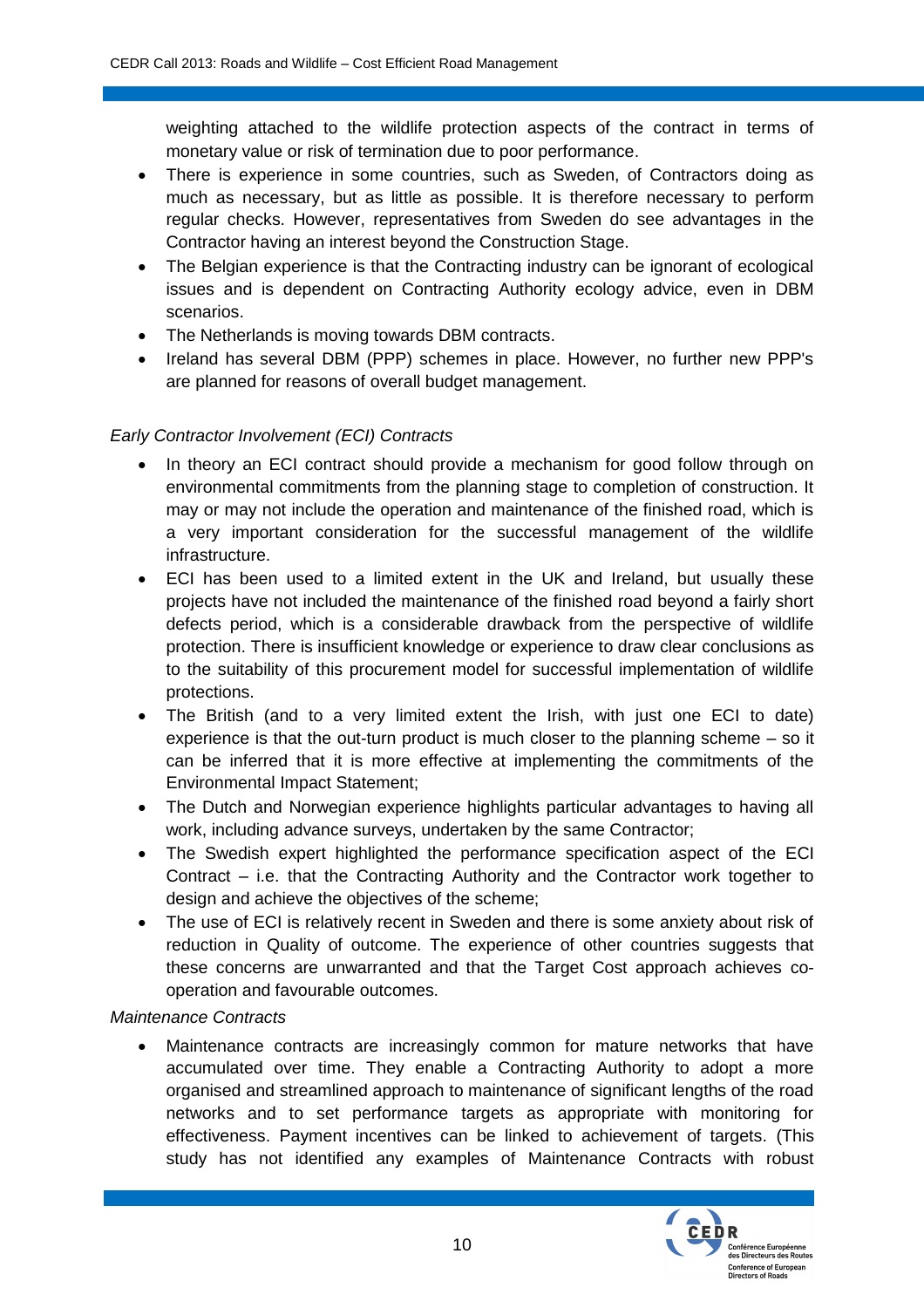provisions for the wildlife infrastructure that could be assessed for effectiveness. A potential approach that could be adapted is for example the usual contractual requirement for defect repairs within a specified time period). These arrangements would be similar to those included in the operational elements of DBM contracts;

- Maintenance Contracts are usually for fairly short periods of between 5 and 7 years so that poor performance can be addressed at reasonable intervals if necessary.
- Contract Renewal events can provide an opportunity to adapt and improve performance requirements in light of research findings.;
- In Ireland the national road authority has recently put in place maintenance contracts for all of the motorway and dual carriageways (excluding PPP toll roads that have their own maintenance regimes) that form the spine of the national road network. These arrangements provide a mechanism to properly address the suitable performance of the accumulated wildlife mitigation infrastructure, which may have been installed by a wide variety of procurement methods.
- A Maintenance Contract can provide a means to identify and address any legacy issues. Furthermore, it could enable the retrofit of new wildlife mitigation measures based on current best practice to improve the ecological performance of sections of road that may have been constructed several decades previously.

Not all of the above options would be suitable in many cases. For most small to medium scale road construction projects, procurement will of necessity continue to be mainly by the Traditional Employer Design or Design & Build procurement options. In these circumstances the Contracting Authority must assign a continuous effort in terms of resources and expertise to provide the necessary level of attention to wildlife provisions throughout the lifetime of a road asset, so as to avoid the pitfalls that have occurred in the past where wildlife issues may have been largely neglected beyond the planning and construction stages.

Regardless of the particular form of procurement adopted, there are two key issues to be addressed:

- A. Delivery of commitments for wildlife mitigation measures needs to be validated through a robust engagement of suitable ecological expertise at each step in the process from planning, through design and construction.
- B. Formal arrangements for Maintenance are required with provision for regular inspection and evaluation of mitigation measures to ensure that they continue to perform in line with the commitments made at the planning stage. This process requires suitable ecological expertise both for the Maintaining Organisation and in the Contracting Authority for suitable overall supervision of such activity across the full road network.

## **3.2** *International Best Practice*

#### 3.2.1 *Procurement*

Procurement is governed by EU Procurement Rules and the scope for innovation across member states is limited. The key innovations relate to the choice of contracting rather than procurement strategy.

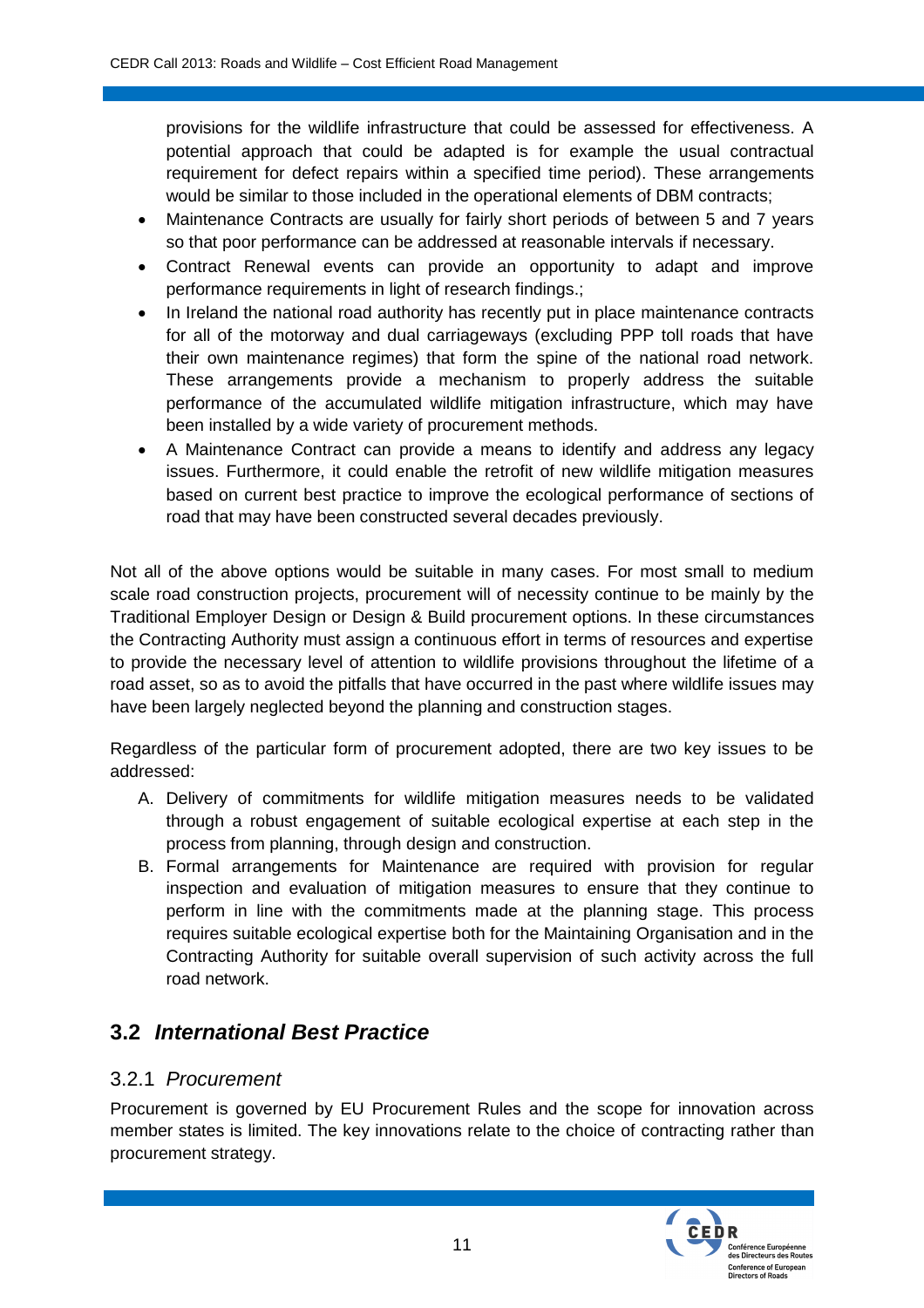#### 3.2.2 *Construction*

The international experts provided a number of best practice examples, the findings of which are discussed below:

- The A12 Widening Scheme in the Netherlands was procured as a DBM Contract. The requirements were performance based – e.g. that an ecoduct suitable for a particular target species be provided in a given area. The DBM approach allowed the Contracting Authority to demand the Contractor to be thorough and achieve optimal results through innovation. Ecology was a key aspect of the tender Quality Assessment and, as a result, all tenderers, including the ultimately successful tenderer submitted high quality ecological plans.
- The N19g road project from Kasterlee to Geel in the province of Antwerp provides a new 8 km single carriageway road with no private accesses or traffic lights, only grade-separated crossings to remove all local traffic. The new road was built parallel to the existing road which passes through several urban areas and previously carried a significant proportion of non-local and freight traffic. The new road was constructed in a less urban environment of high ecological value. This allowed the existing road to be downgraded to local traffic only.

The project was procured as a three stage procedure. First a call was launched to develop a concept for the new road based on a program of requirements. The best 6 candidates were selected and given the opportunity to develop the details. Subsequently negotiations were started with the three last candidates.The contract type adopted was a DBFM (Design Build Finance Maintain) and financed as a PPP.

The defragmentation measures were defined before the EIA was made with the result that they were an integrated part of the concept:

- $\circ$  A tunnel for the traffic was built to cross a natural area (land dune);
- o 1 viaduct crosses the winter bed of an intact river;
- o 2 bridges for traffic crossing water (river and canal) with integrated green passages;
- o 3 tunnels for traffic with integrated green passages;
- o 1 big ecotunnel;
- o 7 small ecotunnels:
- o 6 adapted culverts.

These measures were integrated in the plans that were given to the contractors. Due to the DBFM character of the assignment it was possible for the contractor to make the design and the realisation in deliberation with the road agency, keeping in mind the maintenance of the end product. Since the building of the road was finished in February 2014 no problems have been reported.

 A2 Shore Road in Northern Ireland was procured as a D&B Contract. The Tender required the Tenderers to set out proposals how they would meet the objective of achieving a CEEQUAL Excellent award for this contract. The successful Contractor is currently in the process of submitting all of the necessary documentation as part of the application to demonstrate how sustainability, biodiversity and environmental

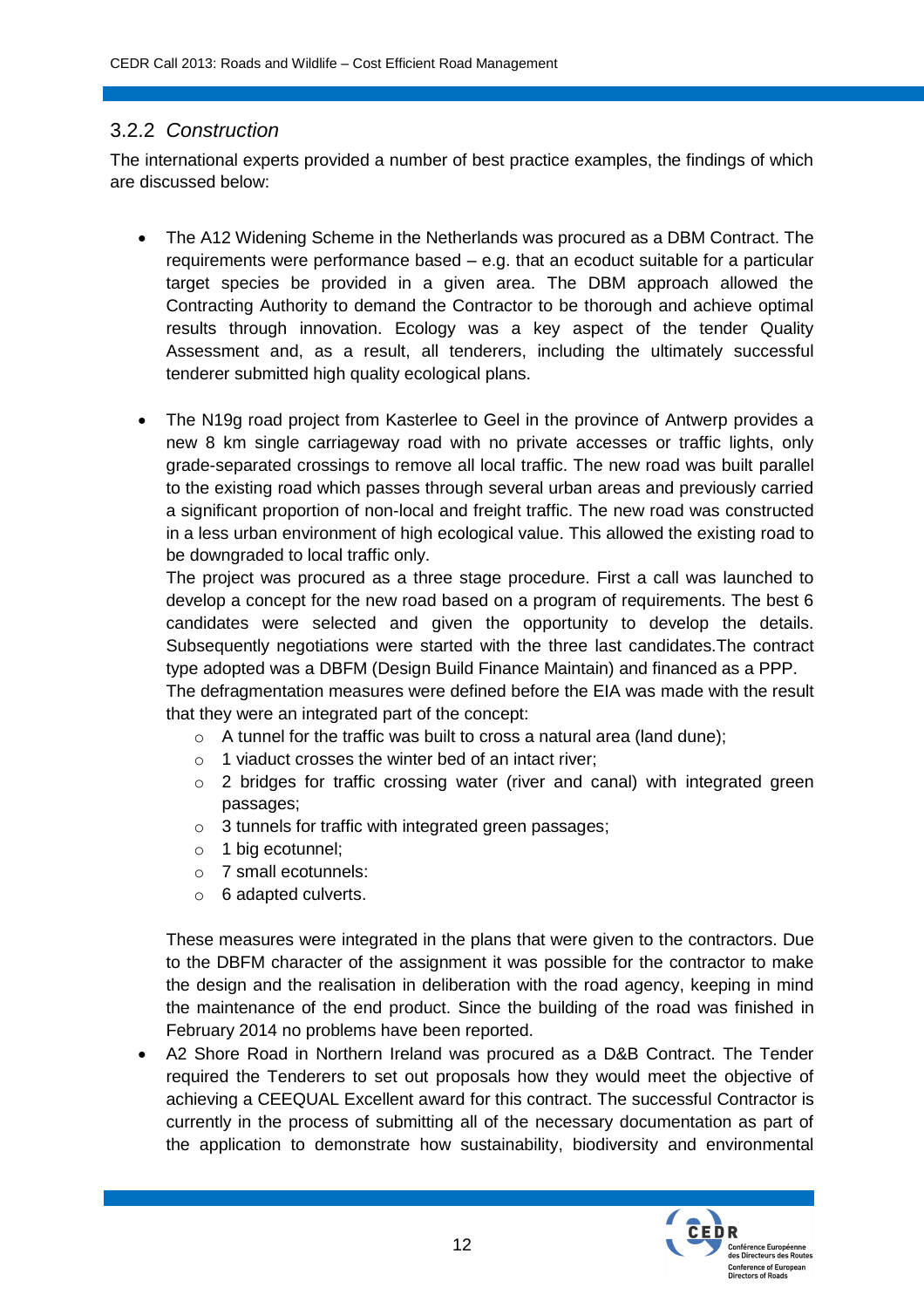considerations were at the forefront throughout the Design and Build contract. (It should be noted that this project is in an urban area with limited ecological aspects).

 A6 Randalstown to Castledawson Dualling in Northern Ireland was procured as an Early Contractor Involvement (ECI) Contract. The contract, awarded in May 2015, will be carried out in two phases. The first phase involves the contractor working with Transport Northern Ireland on completing the detailed design stage, so that when funding becomes available the joint venture will be able to move onto site at short notice. The Tender required the Tenderers to set out proposals how they would meet the objective of achieving a CEEQUAL Excellent award for this contract. The successful Contractor is now being required to demonstrate how all design decisions will ensure compliance with the objective of achieving the award. (At this stage it is too early to know how successful the ECI procurement model will perform in terms of the eventual outcomes for the environmental aspects of the project. It would be useful to monitor this, and other similar projects to acquire further information in future).

It is evident from the foregoing that both DBM and ECI Contracts if properly managed and monitored may offer particular advantages over other forms of procurement, in particular:

- The DBM Contractor always has a mind to costs at the Maintenance Stage when designing and constructing the Works. In theory, the Contractor will therefore be conscious of designing and constructing the Works correctly so as not to have to undertake remedial Works later. This particular advantage does not accrue with either Traditional or D&B Contracts;
- With ECI, the Contractor is effectively cooperating with the Contracting Authority Team from an early stage. The Target Cost approach offers more flexibility than a fixed price Contract and this allows both the Contracting Authority and the Contractor to work together to deliver optimal outcomes. The expert feedback has indicated that the final scheme is much closer to the planning scheme approved by the Competent Authority and hence the predicted and residual impacts are closer to those assessed in the approved Environmental Impact Statement.

Contracts that involve Maintenance – be they DBM Contracts or standalone Maintenance Contracts – engender an element of supervision by virtue of necessity. That is to say, where a Contractor is undertaking maintenance and getting paid for it, it is necessary that the Contracting Authority must ensure that such Works are being undertaken. International Best Practice therefore appears to favour the procurement of Maintenance Works in performance based contracts.

## **3.3** *General Recommendations for Procurement*

#### 3.3.1 *Contracting Authority Lead Role*

1) The Contracting Authority needs to have appropriate ecological expertise and to allocate appropriate time to this person to advise and inform project management personnel of how best to implement the statutory obligations for wildlife protection. This role will enable suitable provisions for wildlife protections to be included in model

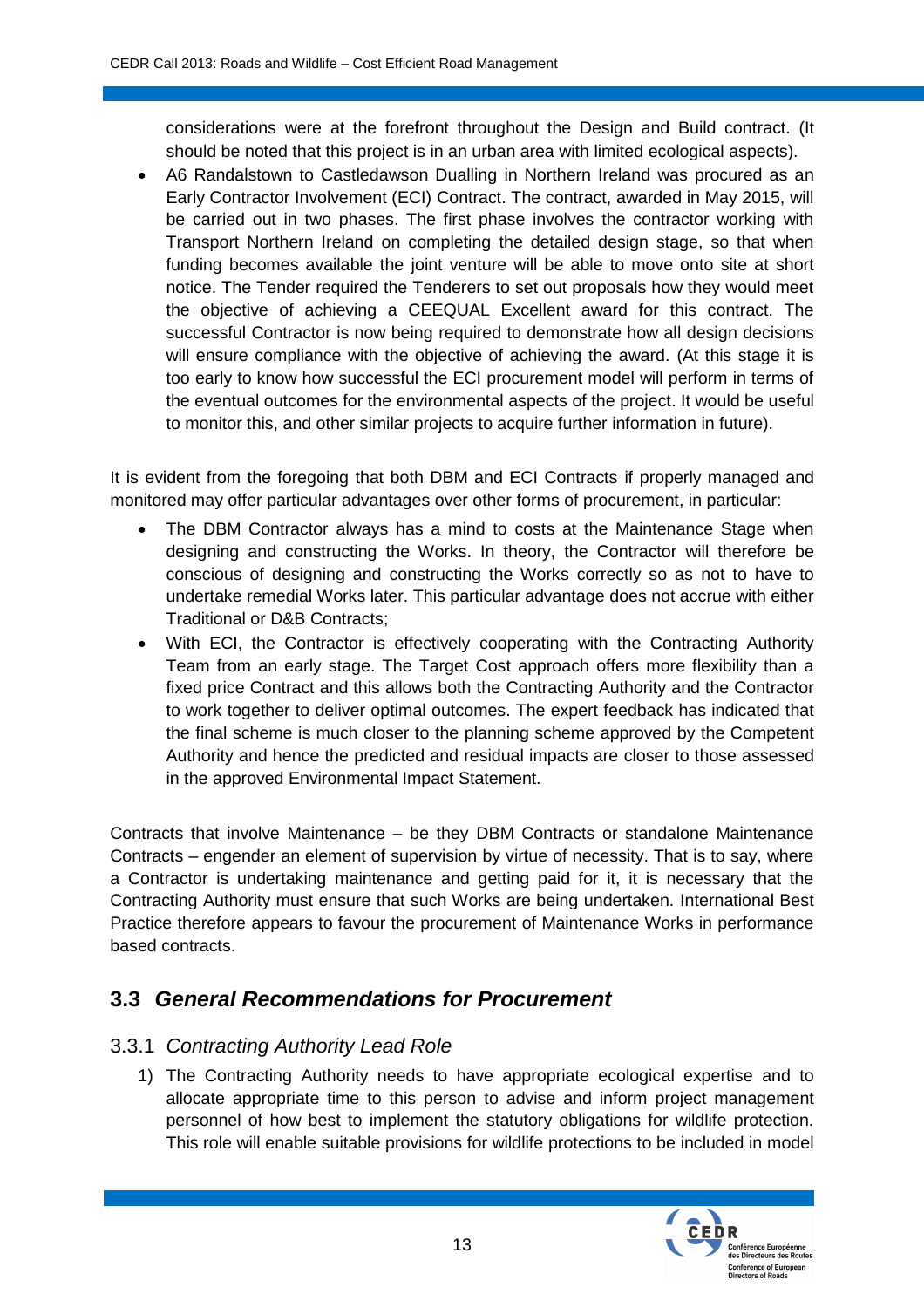contract procurement documents, as well as to undertake reviews of individual schemes at various stages of implementation.

2) At Project level the Contracting Authority should have ecological expertise engaged in a monitoring role throughout the life of the project, including an extended monitoring phase after completion of construction. This role can then be amalgamated in the network management process alongside routine operations and maintenance functions.

#### 3.3.2 *Procurement Strategy*

- 3) The ability of Contracting Authorities to achieve optimal outcomes is constrained by EU Procurement rules – in particular the restriction to consider past performance at tender stage. It is recommended that consideration be given to removing this restriction, at least for Maintenance Contracts where track record is an important consideration to have confidence that the required outcomes have reasonable prospect of being achieved.
- 4) There would be environmental advantages to increased use of Quality Assessment in the procurement process and to include ecological requirements within the Quality Assessment – in particular where there are environmental sensitivities – e.g. in the case of proximity to a Natura 2000 site.
- 5) There is a need to engage specialist ecologists in both implementation and monitoring roles in the preparation and procurement of large Works and Maintenance Contracts.

#### 3.3.3 *Contracting Strategies*

6) The review of international procurement practice has indicated particular advantages and disadvantages to the various existing practices. Especially those forms of procurement options which provide an inherent performance monitoring function appear to be better suited to actual achieve desired outcomes. The other forms of procurement require complementary actions by the Contracting Authority to achieve the same outcome for wildlife protections as noted for each below. The following explains the available options:

#### **Option 1: Employer Designed:**

• In this model all responsibility for wildlife protections rests with the Contracting Authority which will require to engage a full suite of expert ecological services for the design and monitoring of wildlife protections over the full life of the project.

#### **Option 2: Design & Build:**

• In this model the performance requirements of the wildlife measures are determined by the Contracting Authority. The design of the wildlife measures are undertaken for the Contractor by suitable ecologists. Monitoring of the works may also be undertaken by the Contractor for the initial performance period prior to handover to the Contracting Authority for ongoing maintenance and associated monitoring and remedial actions.

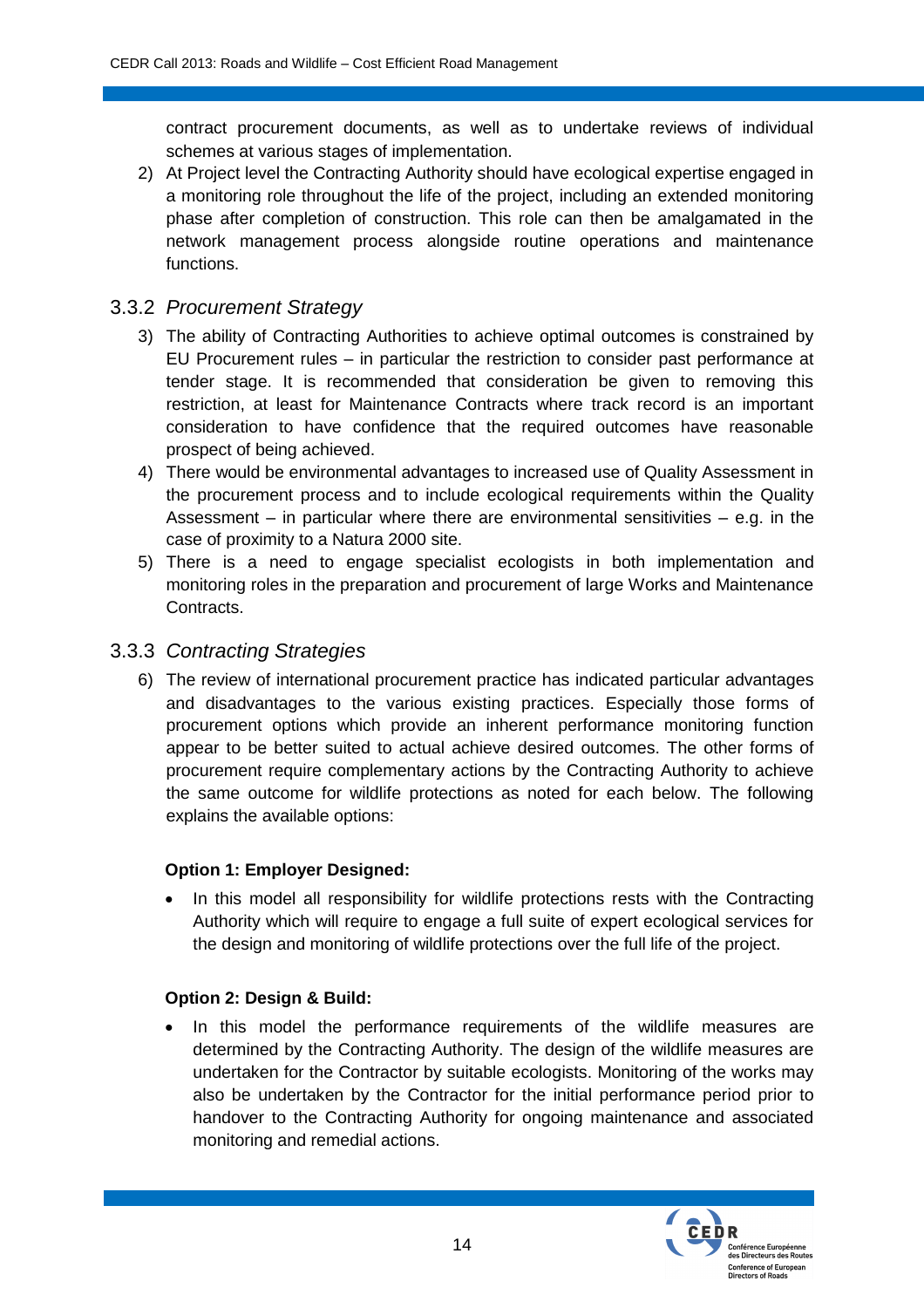#### **Option 3: Design, Build & Maintain:**

- The wildlife measures identified at the Employer Planned stage need suitable ecological expertise for proper transfer to the next stages of Contractor Design / Contractor Construction / Contractor Maintenance.
- The Contracting Authority requires to provide an ecological supervision role to monitor compliance at all stages including appropriate actions during the operational phase in response to Contractor monitoring.

#### **Option 4: Early Contractor Involvement (ECI):**

- This works according to the following scheme: Contractor Planned Contractor Designed - Contractor Constructed - Employer Maintained Contract. The option is similar to Option 2 in terms of the role of the Contracting Authority in the Maintenance stage.
- A further variant is Contractor Planned Contractor Designed Contractor Constructed - Contractor Maintained Contracts. This model places the least demand on the Contracting Authority in terms of ecological expertise, since this responsibility is transferred to the contractor, but still requires some involvement by the Contracting Authority to ensure that targets are achieved.
- An ECI Contract may operate on a target cost basis and would include consideration of Maintenance arrangements from the outset. This "Engineering – Construction – Operation [ECO]" Contract may or may not include a financing element.

#### **Option 5: Maintenance Contract:**

- The wildlife measures have previously been installed by other forms of construction contract, including legacy assets completed sometime in the past, and the asset is then maintained by a new Contractor with particular targets for management of the wildlife infrastructure amongst other duties.
- Condition Assessment of the infrastructure is undertaken at the outset to identify defects and need for enhancements.
- Retrofit measures may be ordered,
- The Contracting Authority requires to provide an ecological supervision role to monitor compliance at all stages including appropriate actions during the operational phase in response to Contractor monitoring.
- This form of contract may have greatest application and value on a network management basis for cumulative ecological outcomes. It also provides a direct and effective means for management of the asset with suitable emphasis on the ecological functions.
- The financial value of the ecological management tasks will be more significant in a relatively small value Maintenance Contract than in a much larger construction contract, and therefore the financial incentive to ensure suitable performance is more likely to be effective.

Where the design is undertaken or controlled by the Employer, there needs to be a Check process to ensure that the design is likely to achieve the desired outcomes. This may be

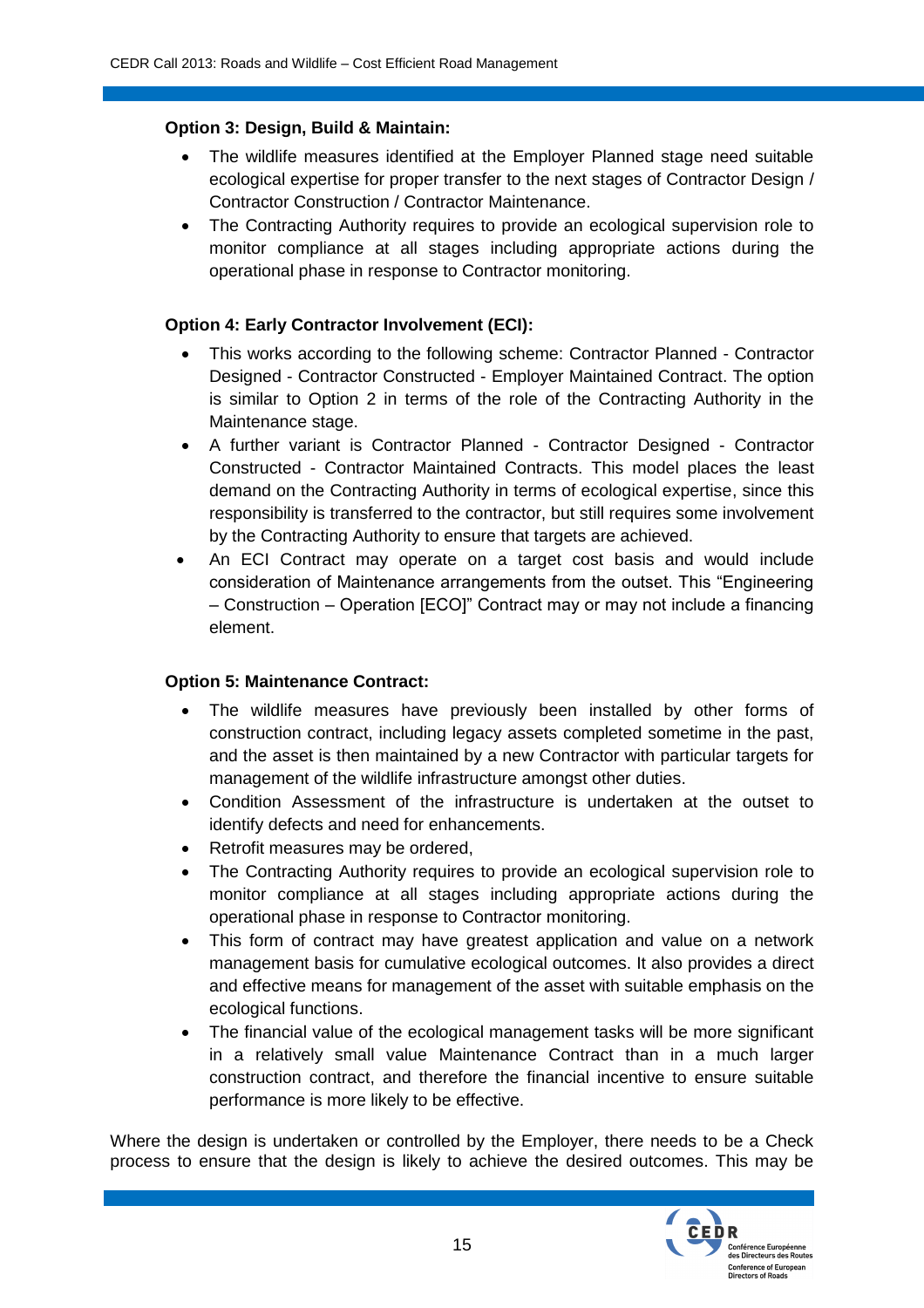achieved through an independent checking process as is often applied for complex elements such as structures and earthworks. Another example is the Road Safety Audit procedure. A similar style Ecological Performance Audit process could potentially give greater confidence of a successful outcome. Such an audit could have 3 or 4 defined stages throughout the life of the project, with the final stage taking place after completion of construction and during the maintenance period.

In Contracts that involve design by the Contractor, there could be a Design Certification Process to ensure that the wildlife mitigation measures are designed by suitable competent persons. An auditing process could then provide independent verification of the design and construction to meet the required performance standards.

Sufficiently long performance periods of up to 5 years are necessary to enable the effectiveness of the mitigation measures to be monitored adequately and if necessary for corrective action by the Contractor. This is often a requirement for the landscaping elements of major schemes, and may be extended to include the wildlife measures. Operational contracts are well suited in this respect, and it is desirable that construction only contracts include an initial operational element in respect of these elements to achieve consistent outcomes in all procurement scenarios.

For each of the 5 contract types mentioned above, [Table](#page-21-0) 2 outlines the responsibilities for the various stages related to mitigation measures though the life a roads project.

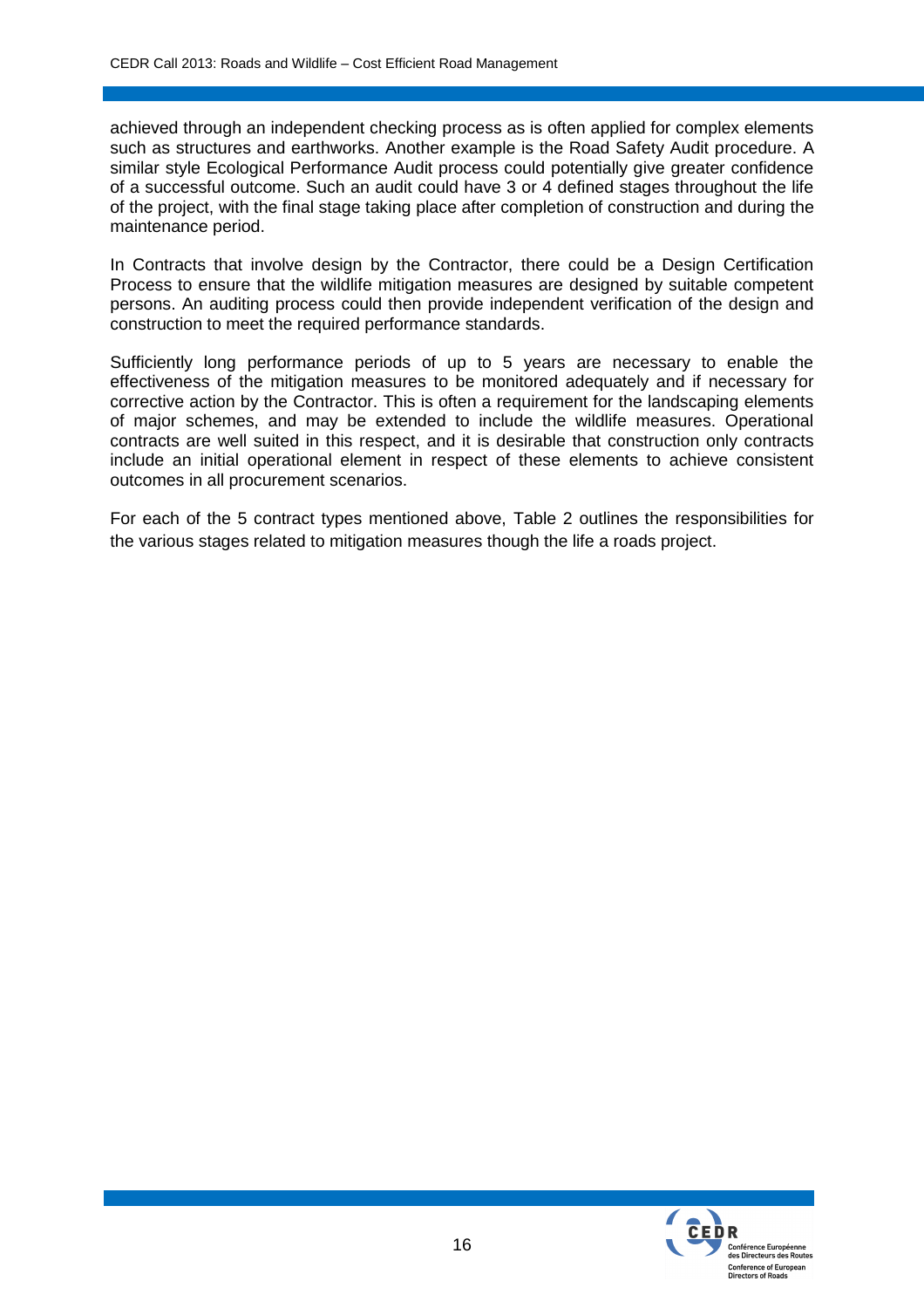<span id="page-21-0"></span>

|                |                                                                                         | Responsible Parties in each Procurement Process Type |                                  |                                               |                                                          |                          |  |
|----------------|-----------------------------------------------------------------------------------------|------------------------------------------------------|----------------------------------|-----------------------------------------------|----------------------------------------------------------|--------------------------|--|
|                | Activity                                                                                | Traditional<br>Contract<br>(Employer<br>Designed)    | Design & Build<br>(D&B) Contract | Design, Build &<br>Maintain (DBM)<br>Contract | <b>Early Contractor</b><br>Involvement (ECI)<br>Contract | Maintenance<br>Contracts |  |
| 1              | Environmental<br>Assessment:<br>Hydro-Geological,<br>Ecological,<br>Air<br>Quality, etc | Employer                                             |                                  |                                               | Employer &<br>Contractor                                 | Employer                 |  |
| $\overline{2}$ | <b>Identify Mitigation Measures</b>                                                     | <b>Employer Designer</b>                             |                                  |                                               | Contractor<br>Designer                                   | Employer                 |  |
| 3              | <b>Design Mitigation Measures</b>                                                       | Employer<br>Designer                                 | Contractor<br>Designer           | <b>Contractor Designer</b>                    | Contractor<br>Designer                                   | <b>Employer Designer</b> |  |
| 4              | Certify Designs - Check                                                                 | Checker                                              | Checker                          | Checker                                       | Checker                                                  | Checker                  |  |
| 5              | <b>Install Mitigation</b>                                                               | Contractor                                           | Contractor                       | Contractor                                    | Contractor                                               | n/a                      |  |
| 6              | Certify Installation                                                                    | Employer<br>Designer                                 | Contractor<br>Designer           | <b>Contractor Designer</b>                    | Contractor<br>Designer                                   | n/a                      |  |
| $\overline{7}$ | Performance<br>Ecological<br>Audit<br>for<br>5 Year<br>Maintenance<br>Annual<br>Period  | Employer<br>Designer                                 | Contractor<br>Designer           | <b>Contractor Designer</b>                    | Contractor<br>Designer                                   | Contractor               |  |
| 8              | <b>Rectify Problems</b>                                                                 | Contractor                                           | Contractor                       | Contractor                                    | Contractor                                               | Contractor               |  |
| 9              | Supervision                                                                             | Employer                                             | Contractor<br>Designer           | <b>Contractor Designer</b>                    | Contractor<br>Designer                                   | Employer                 |  |
| 10             | Auditing                                                                                | Independent                                          | Independent                      | Independent                                   | Independent                                              | Independent              |  |
| 11             | Management                                                                              | <b>Employer - Specialist Ecologist</b>               |                                  |                                               |                                                          |                          |  |

**Table 2** Responsibility Matrix: Provisions for Environmental Measures According to Works Procurement Process

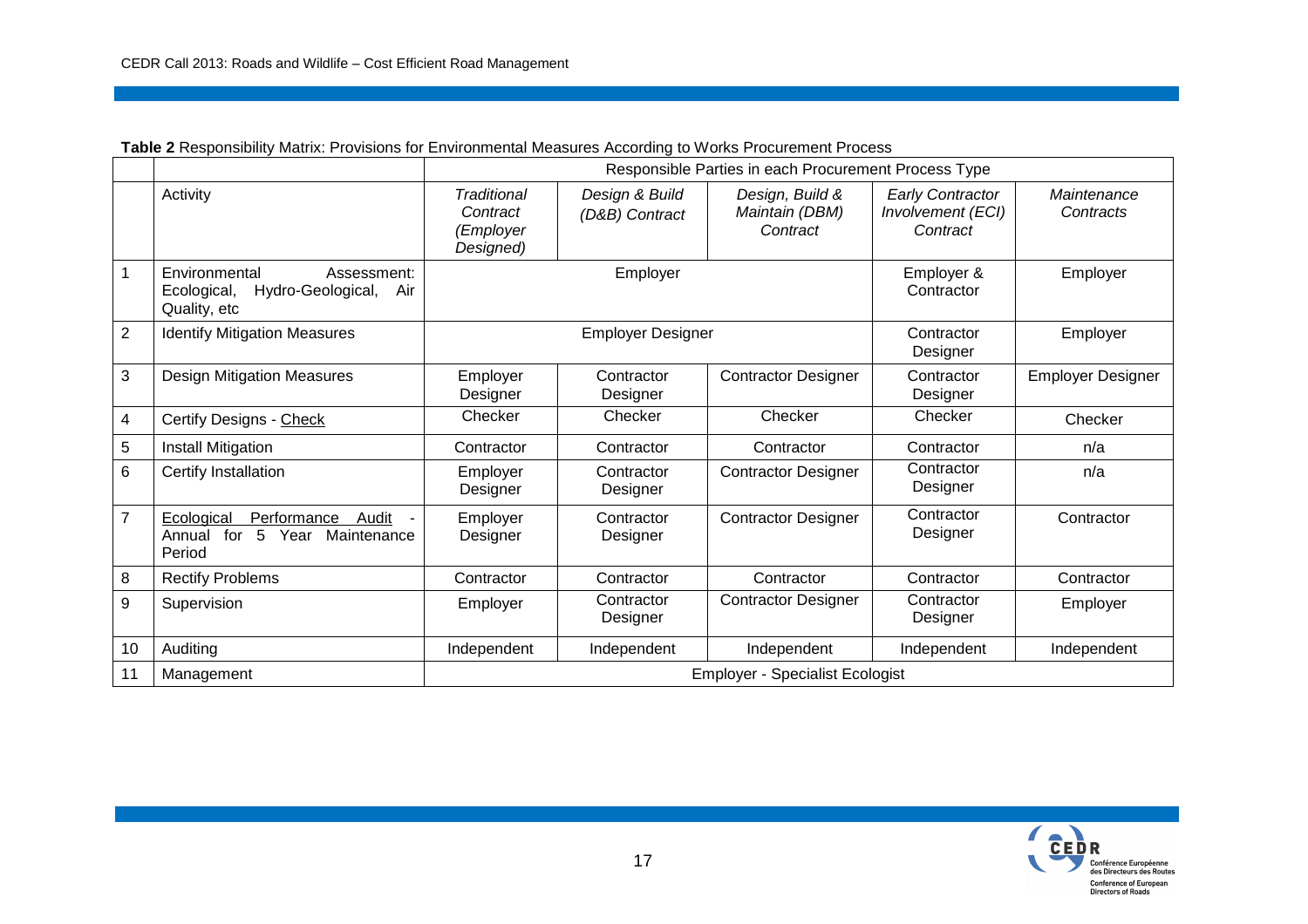## **4 Follow-up (post-construction, handover and maintenance)**

### **4.1** *General aspects of follow-up*

One important approach to ensure proper implication of wildlife-friendly measures is to include post-construction controls as an integral part of any project, which we refer to here as '*follow-up*'. *Follow-up* is thus defined as any activity that checks and evaluates if a measure is fulfilling its purpose, also in terms of quality and sustainability (here mainly applied to structures such as artificial wildlife crossings). In this sense, *follow-up* comprises almost always some form of biological monitoring. However, *follow-up* is not to be confused with '*maintenance*'. *Maintenance* activities have the purpose of keeping a structure functional, while a follow-up is checking the very function of the structure itself. In contrast to maintenance, follow-up activities are usually performed only during a specified period after construction, however, this can vary depending on the specific site conditions. This will be further explained in the relevant sections of this document.

Another point is the various terms often used to describe whether a mitigation structure is considered functional. If animals are considered, the term 'use' might appear appropriate. More neutral, however, is the term 'effectiveness' which signifies a more general, purely qualitative evaluation of the functionality of a structure from the perspective of the human observer. (In that way, 'effectiveness', i.e. functionality, is checked by observing 'use'.) The related term 'efficiency' denotes a more quantitative evaluation, but since it is often confused with 'effectiveness', it will not be used here. Thus, we should refer to 'effectiveness' to discuss the functionality of a structure, in the purely qualitative sense if it is used by animals or not. Quantitative evaluations will be designated as such when they appear in their context.

Guidelines and regulations are an important factor in the decision-making process, and this applies also to the following up (i.e. the 'follow-up') of road-related constructions. On the national level, however, there is no coherent system of guidelines throughout Europe. More than half (57%) of the institutions for which interviews were performed use some kind of guideline, but less than half (43%) indicated that these are ones specifically issued by the National Road Authority, and less than a third (29%) called those guidelines that they use 'handbooks'. In the remaining cases, legal documents such as government regulations might be used as a guidance (e.g. in Hungary). An exception appears to be the UK, where the Post Opening Project Evaluation (POPE) is a standard measure which is regularly completed with a report. Its purpose is mainly to compare the post-construction conditions with the original planning scheme. In essence, it appears that it is decided from case to case if, and then, what document will be used as a guideline. As one representative from Norway put it bluntly, there are clear instructions on how to build something, but none on how to check after construction if it works.

In regard to literature on follow-up in the construction sector, many, if not most of the reviewed articles are on the follow-up of environmental requirements during construction work (Varnäs et al., 2009). Environmental Impact Assessment (EIA) follow-up is generally seen as a phase within the EIA process (Morrison-Saunders et al., 2001), but Morrison-

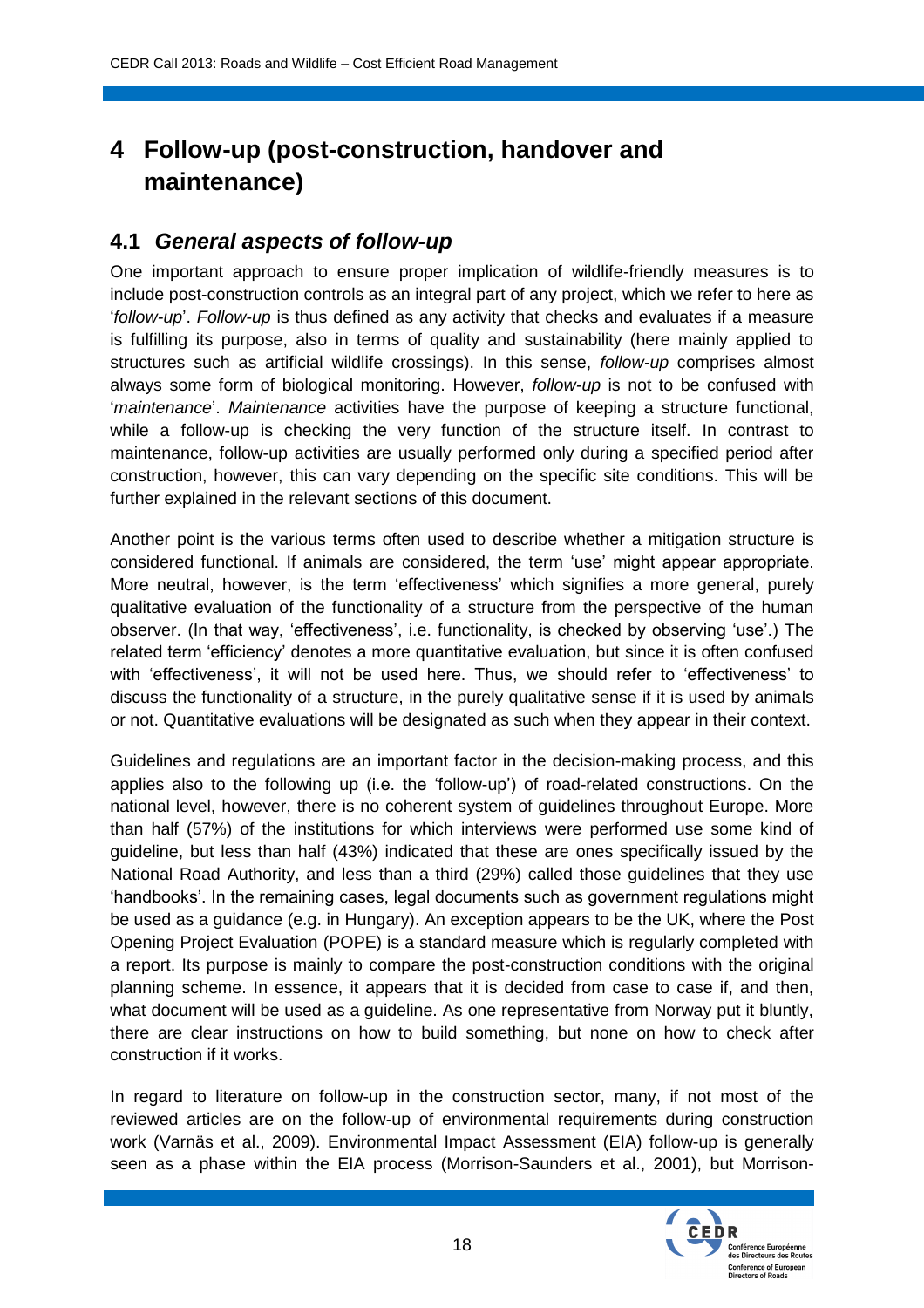Saunders and colleagues (2007: 3) argue that "EIA follow-up should be sustained over the entire life of the activity", i.e. from EIA through operation. Indeed the phrase 'EIA follow-up' is used as a catch-all for a number of activities that have the objective of following up on the consequences of projects (Arts et al., 2001). According to the literature follow-up enhances the power of EIAs (Marshall, 2005), can improve the effectiveness of mitigation measures (Gallardo et al., 2015) and provides an opportunity to improve future EIAs (Morrison-Saunders et al., 2001). Some authors go as far as to say "EIA without follow-up can be termed as a futile exercise" (Nadeem & Hameed, 2010: 115).

As follow-up activities are already neglected for the most part, environmental issues take even less space within these. Follow-up is important not only to ensure that mitigation measures are installed but also to check if they have achieved the desired effect (The Countryside Agency, 2006). The general problem here is that construction and environmental considerations are not systematically connected. In our study, little more than half (57%) of the interviewed institutions indicated that they have post-construction follow-up activities at all. As is not unusual in such cases, a personal interest in a matter can be the reason for conducting follow-up activities (e.g. in Sweden). Often, tests are only performed as spot-checks (e.g. in Norway). Even in the UK, 'POPE' does not cover this kind of regular follow-up studies, and this is recognised as a deficiency.

A reason for this neglect of follow-up could be the absence of any commitment to it in the contract. When asked if a follow-up programme is usually integrated in the tendering, nearly two thirds (64%) of the interviewees answered in the negative. However, there are again variations, and in Austria, Hungary and sometimes in the Netherlands, follow-up might already be included in the tendering. In Norway it appears that the decision for a follow-up is very person-dependent, or might be decided according to a specific situation necessitating such a measure. A further possible reason for inadequate follow-up of environmental requirements is the use of ambiguous language such as, "greatest possible environmental consideration" in contract documents (Faith-Ell et al., 2006: 166).

A guide from the Norwegian Agency for Public Management & eGovernment (Difi) states the requirement that countries follow-up on all contracts: "Precedential case law from the European Court of Justice implies that public contracting authorities cannot impose requirements that they have no intention or ability to follow up on." (Difi, 2012: 10)

When we come to the question of what types of contracts are usually followed up, the overall picture of little post-construction activities is confirmed. For both the construction and the maintenance contracts, in less than half of the institutions interviewed (43%) they are followed up. Interestingly, exactly the same percentage (i.e., 43%) of the institutions indicated that they follow up both. (This might actually be due to the way the question was asked or an inherent problem of the nature of multiple choice questions and answers.) In the Netherlands, maintenance of mitigation measures is always included in follow-up contracts as a post-construction measure. Monitoring – as a more long-term option of follow-up – is only included for new measures or research questions. Finally, in Sweden, third party control is usually applied.

In terms of Maintenance Strategies, there are relatively few specific Maintenance Guidelines or Handbooks with a focus on ecology across the Study Area. There are particular

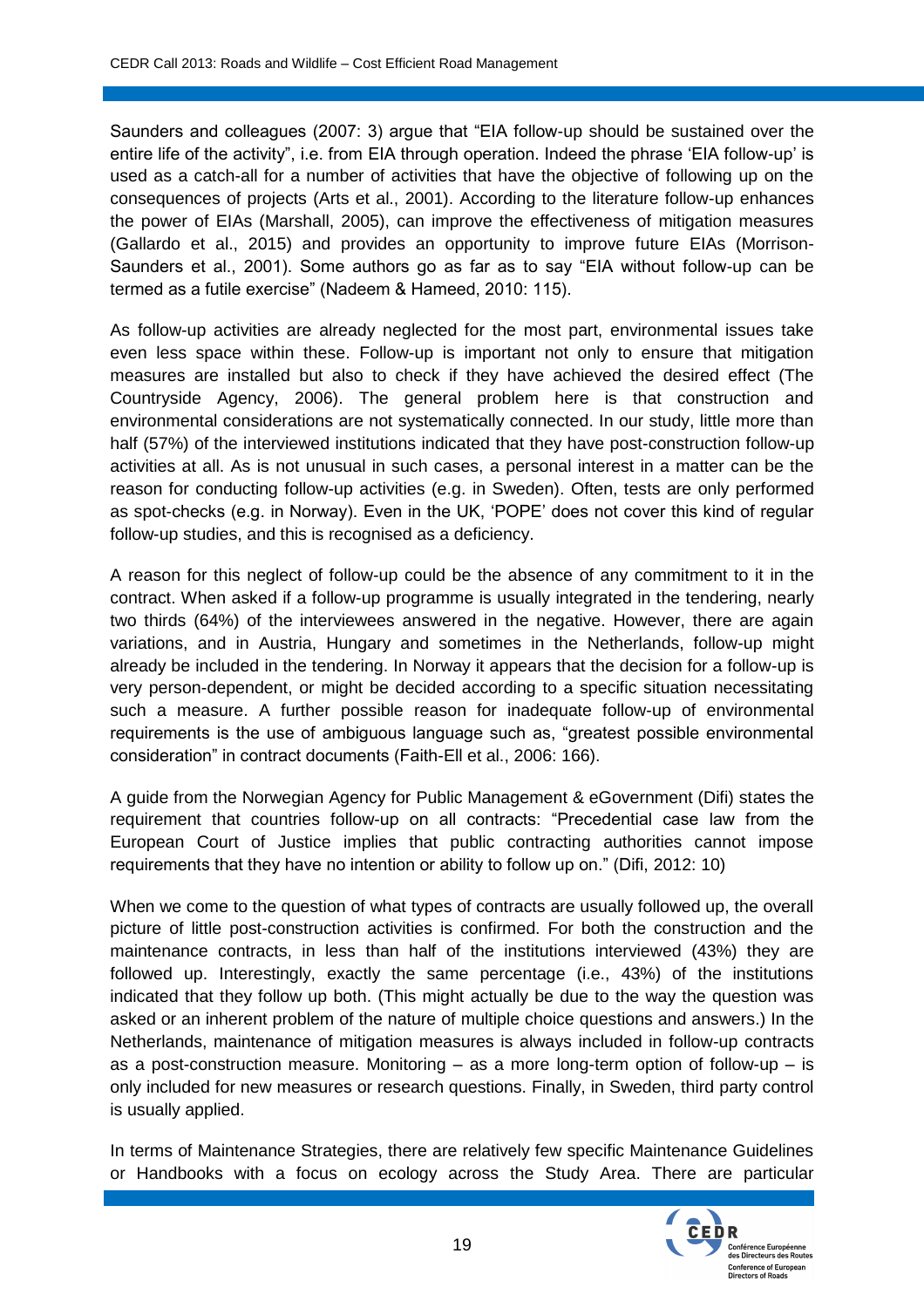requirements in certain Maintenance (including DBM) Contracts but these are often produced on a case by case basis. There is a reliance on the prevailing road and landscape design standards to address ecological needs. As regards the environment, follow-up of road maintenance contracts can have a dual role (Faith-Ell et al., 2006): (1) assessment of the contractor's environmental performance, and (2) consideration of how the environmental requirements influence the impact of the maintenance activities.

So what types of follow-up activities are actually performed in practice, and how much attention do these get? (See Table 3) Most important appears to be here the checking of a number of structures: culverts and underpasses, fencing, landscaping measures and the number of road kill, which receive all about the same attention (71%). Second to this comes the monitoring of the effectiveness (i.e. use by animals) of newly created measures for socalled target species (64%). Other issues that receive attention but are much less frequent are e.g. sight clearance (in Norway) and the monitoring of the water quality (in Greece).

EIA Directive 2014/52/EU has recently included monitoring as a requirement of EIA. This will increase the onus on Contracting Authorities to ensure that wildlife mitigation measures are functioning as planned and may lead to an adequate follow-up and monitoring. It has yet to be seen if the new Directive will improve upon the situation found in Tinker et al. (2005) where 50% of the mitigation measures suggested in the environmental statement were not translated into the conditions of planning. IEEM (2006) posited that building follow-up and monitoring requirements into such legal documents would increase their likelihood of implementation.

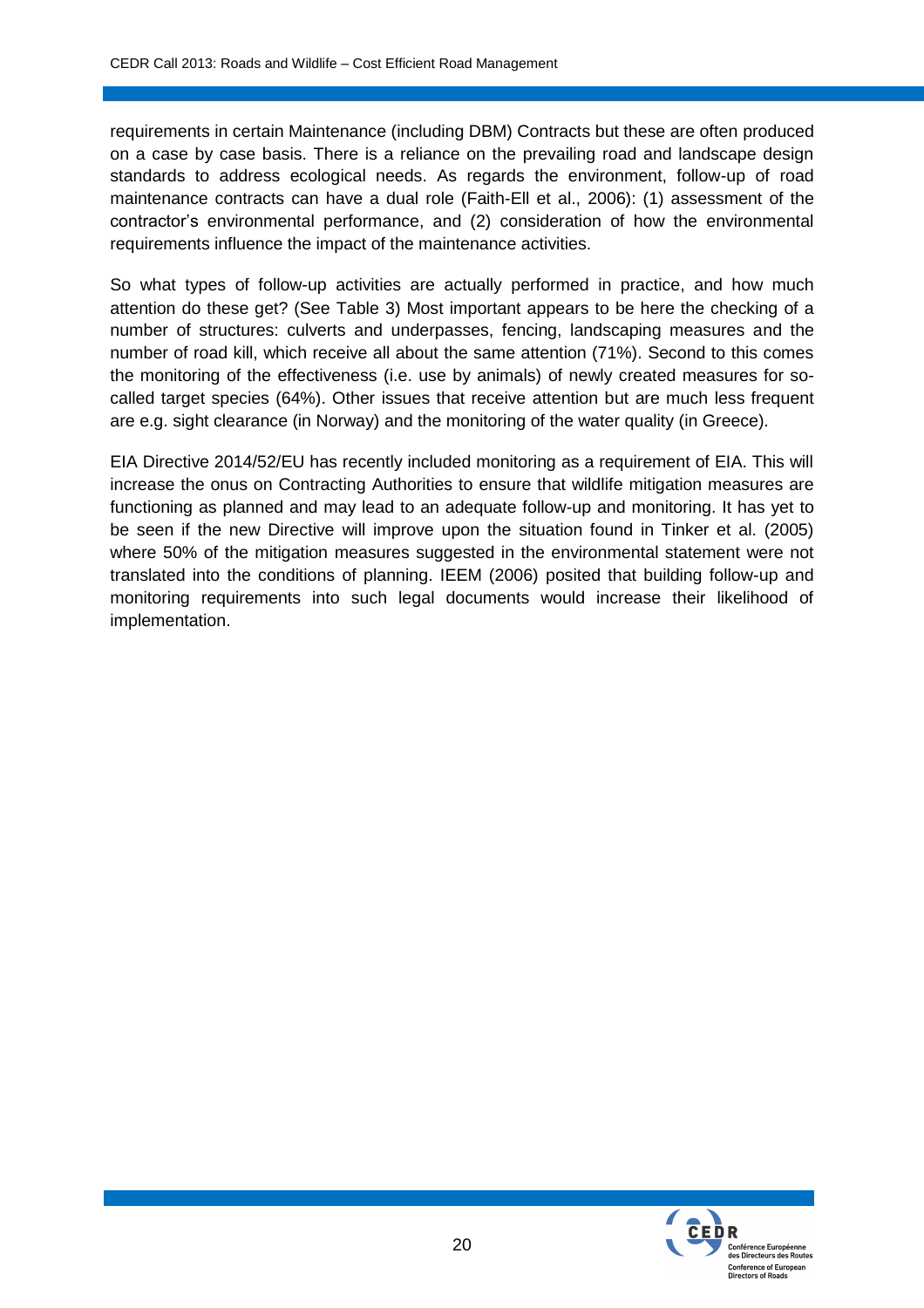**Table 3** Types of follow-up (post-construction) procedures usually performed. (Abbreviations: NA = No data/information available; Saxony-A. = Saxony-Anhalt, federal state of Germany.)

|                                  |                        | <b>Checking</b> |                       | <b>Recording</b> | <b>Monitoring</b>       | <b>Other/additional</b>                              |
|----------------------------------|------------------------|-----------------|-----------------------|------------------|-------------------------|------------------------------------------------------|
| <b>Country</b>                   | Culverts/<br>underpass | <b>Fencing</b>  | Landscape<br>measures | road kill        | use (target<br>species) | activities                                           |
| Austria                          | Yes                    | Yes             | Yes                   | Yes              | Yes                     | <b>No</b>                                            |
| Belgium:<br><b>Brussels</b>      | Yes                    | Yes             | Yes                   | Yes              | Yes                     | <b>No</b>                                            |
| Belgium:<br><b>Flanders</b>      | <b>No</b>              | Yes             | <b>No</b>             | Yes              | Yes                     | <b>No</b>                                            |
| Germany:<br>Saarland             | Yes                    | Yes             | Yes                   | Yes              | Yes                     | <b>No</b>                                            |
| Germany:<br>Saxony-A.            | Yes                    | <b>No</b>       | Yes                   | Yes              | Yes                     | Monitoring overpasses                                |
| Greece                           | Yes                    | Yes             | Yes                   | Yes              | <b>No</b>               | Monitoring water quality<br>and accidental spills    |
| Hungary                          | Yes                    | Yes             | Yes                   | Yes              | <b>No</b>               | Any tasks that include<br>maintenance of roads       |
| Ireland                          | Yes                    | Yes             | Yes                   | Yes              | Yes                     | <b>No</b>                                            |
| <b>The</b><br><b>Netherlands</b> | Yes                    | Yes             | Yes                   | Yes              | Yes                     | Checking overpasses and<br>hiding/rest./breed. Sites |
| Norway                           | <b>NA</b>              | Yes             | <b>NA</b>             | <b>NA</b>        | <b>NA</b>               | Checking wildlife fences<br>Sight clearance          |
| Sweden                           | Yes                    | <b>No</b>       | <b>No</b>             | <b>No</b>        | Yes                     | <b>No</b>                                            |
| The UK                           | <b>No</b>              | <b>No</b>       | Yes                   | <b>No</b>        | Yes                     | <b>No</b>                                            |

## **4.2** *Approaches to follow-up*

This section deals with a number of exemplary scenarios and how issues are addressed in such situations. One important situation would be when unforeseen circumstances arise during the construction stage that had not been considered during planning. Such a situation could for example be the discovery of a protected species. When presented with this kind of situation, the interviewees answered quite differently. Often, a (complete) stop in the construction activities is the first step, and this was mentioned with emphasis in Austria and Hungary, but also in Ireland. In Greece, Ireland and Sweden, and to a certain degree in the Netherlands, Germany, Norway and the UK, consulting with a responsible (state) authority is required in such a situation. Otherwise comparable situations will generally be addressed pragmatically, and measures appropriate to the situation are taken.

As an important tool for infrastructure development, the Environmental Impact Statement (EIS) receives special attention during both the planning and the construction phases. Since the EIS is basically providing predictions based on a number of previously available parameters, it is essential to compare the predicted with the actual impact of the road development during and after construction. Such a follow-up does not seem to be a regular

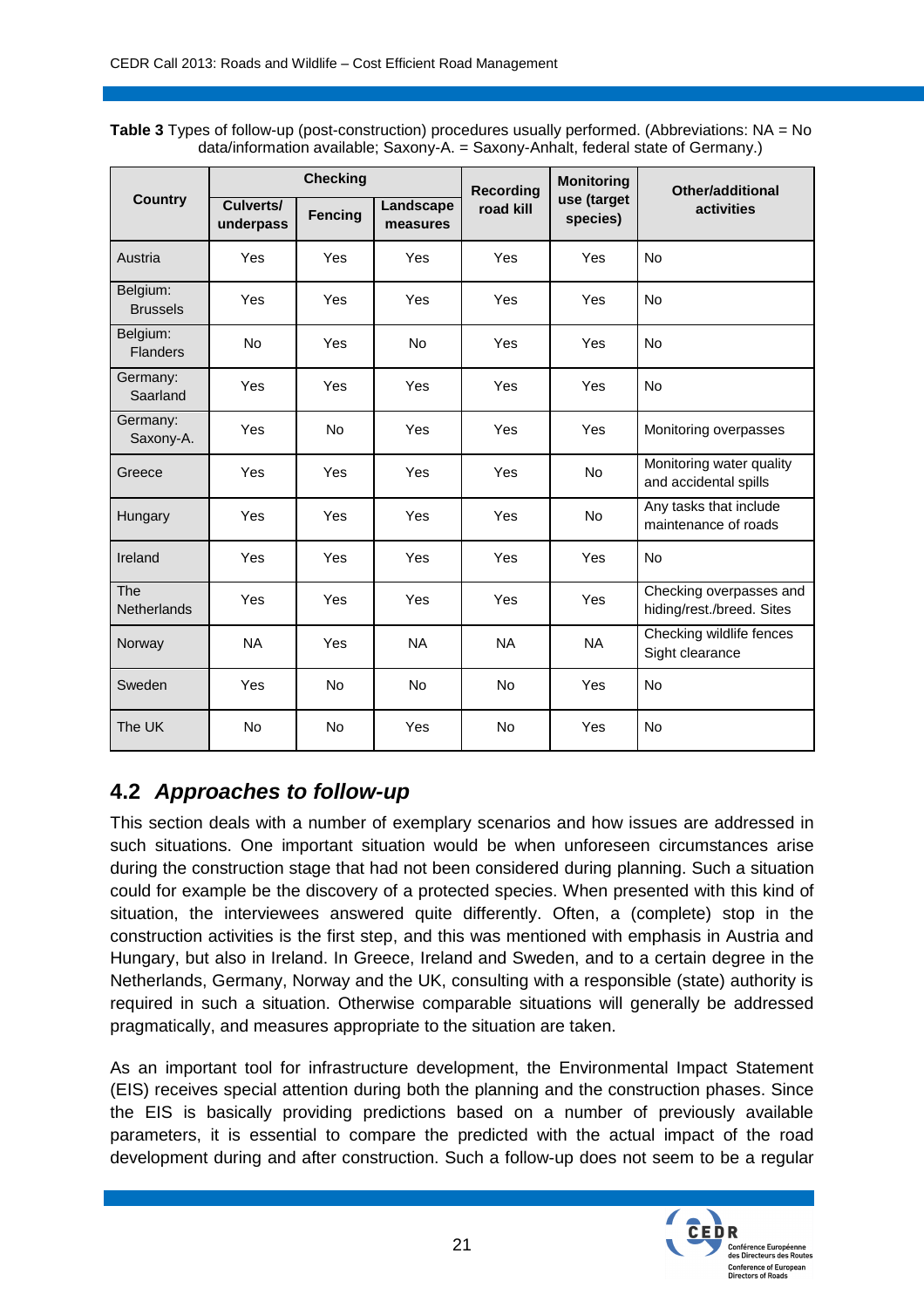practice in any of the institutions included in the present study. Based on the interviews, the approach once again appears to be seen very pragmatically. Usually, the responsible authorities are consulted in unforeseen circumstances, and plans might be altered (i.e., the contracts adjusted). In Greece it is compulsory to submit an annual environmental report to the Environmental Authority, which is a process considered to be in line with EIS requirements.

| <b>Country</b>              | <b>Visual</b><br>inspection | Ink pads  | <b>Cameras</b>  | Not assessed | Other/additional<br>methods                  |
|-----------------------------|-----------------------------|-----------|-----------------|--------------|----------------------------------------------|
| Austria                     | Yes                         | <b>No</b> | Yes             | No           | <b>Interviews</b>                            |
| Belgium:<br><b>Brussels</b> | Yes                         | No        | Yes             | <b>No</b>    | "Snake plates"                               |
| Belgium:<br><b>Flanders</b> | Yes                         | Yes       | Yes             | <b>No</b>    | Sand beds<br><b>Pitfalls for insects</b>     |
| Germany:<br>Saarland        | Yes                         | <b>No</b> | Yes             | <b>No</b>    | Tracking of animal<br>footprints             |
| Germany:<br>Saxony-A.       | Yes                         | No        | Yes             | <b>No</b>    | <b>No</b>                                    |
| Greece                      | Yes                         | <b>No</b> | <b>No</b>       | <b>No</b>    | <b>No</b>                                    |
| Hungary                     | Yes                         | No        | Yes             | No           | Number of wildlife<br>collisions             |
| Ireland                     | Yes                         | <b>No</b> | No <sup>1</sup> | No           | <b>No</b>                                    |
| The<br>Netherlands          | Yes                         | Yes       | Yes             | <b>No</b>    | Several additional<br>methods <sup>2</sup>   |
| Norway                      | Yes                         | <b>No</b> | Yes             | <b>No</b>    | Application of some<br>very detailed methods |
| Sweden                      | Yes                         | <b>No</b> | Yes             | <b>No</b>    | Sand beds<br><b>GPS</b> tracking             |
| The UK                      | Yes                         | Yes       | Yes             | No           | Ink pads and equivalent<br>(clay)            |

**Table 4** Monitoring methods used to evaluate the effectiveness of mitigation measures.

The effectiveness of mitigation measures is usually tested by monitoring certain so-called target species. As is evident from the interviews, some kind of monitoring is done by all institutions included in this study (Table 4). All of them (100%) perform visual inspections, and three quarters (77%) also use cameras to monitor the use (i.e. the effectiveness) of structures by species. More than two thirds (69%), in addition, mentioned other methods of monitoring mitigation measures. For example, while only less than a quarter (23%) of the interviewed institutions answered that they use ink pads to track animals, several mentioned

 $2$  This includes video, trapping (small mammals, reptiles, amphibians, and invertebrates), capturemark-recapture methods, bat detectors, radio telemetry, sand beds, and – to a lesser extend – DNA sampling. Of all interviewed institutions, the representatives here provided the greatest detail.



This is the answer provided by the persons interviewed with the questionnaire. However, according<br>This is the answer provided by the persons interviewed with the questionnaire. However, according to other sources cameras were used in Ireland on 39 mammal underpasses over a two-year period to evaluate the structures' effectiveness. This was part of "post-EIA" studies (V. O'Malley, Transport Infrastructure Ireland, personal information).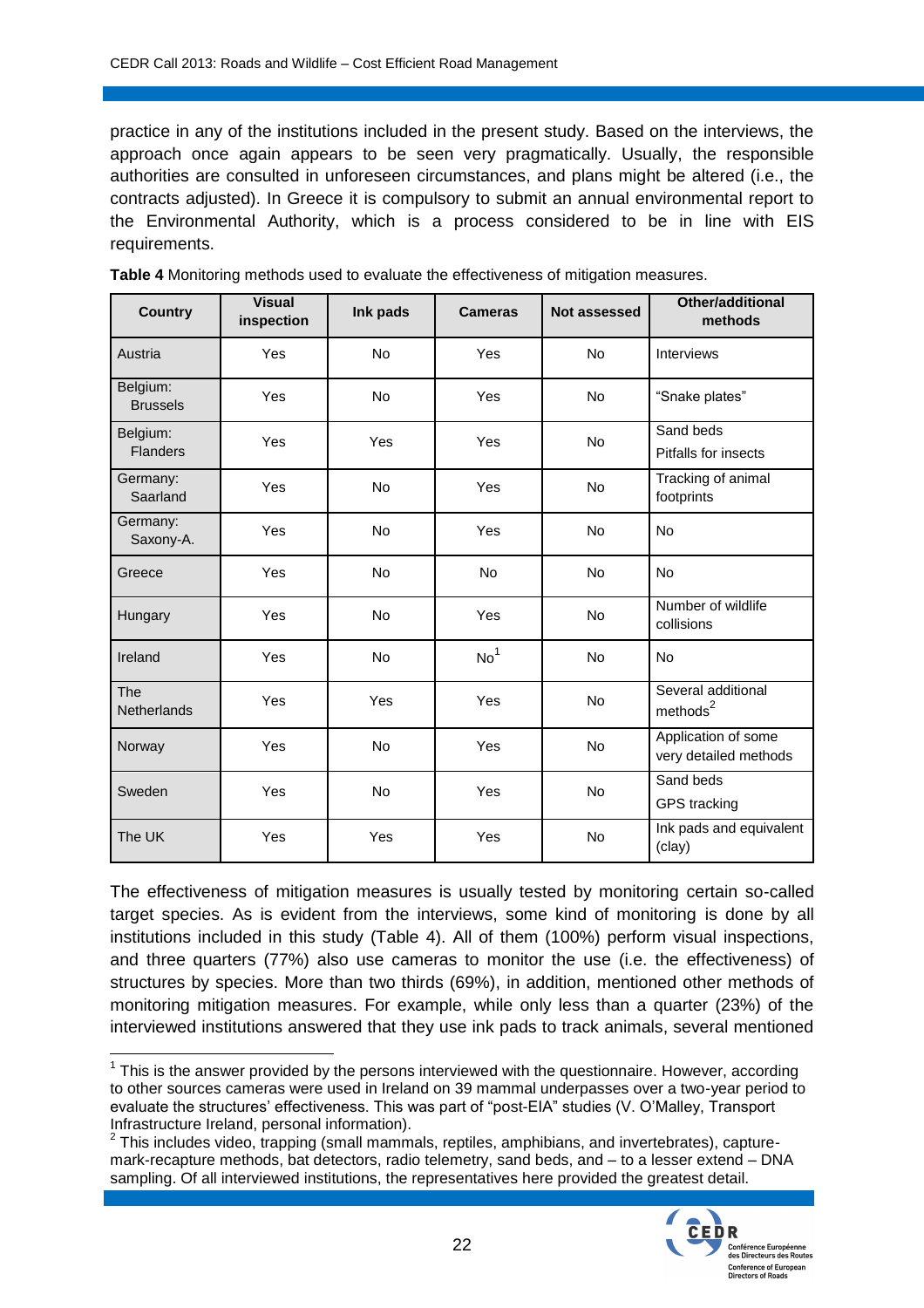additional methods for tracking, such as clay or sand beds. The method used depends here of course on the animal species to be surveyed, but since different localities comprise very often quite different habitats, the methods have to be adapted. The monitoring of species is also often performed in close cooperation with researchers, and then more sophisticated methods might be used.

In a worst-case scenario, mitigation measures might perform poorly. In this case, the structure in question would have to be improved (Table 5). How is this achieved by the interviewed institutions? – The major methods of amelioration appear to be planting or landscaping (77%), followed by improvement work done on ecoducts/passages (69%). Drainage is also very common as a measure, and was mentioned by about half of the interviewees (46%). As a specialty in Flanders, surrounding agricultural land might be bought to be added to the mitigation structure. However, care should be taken here with any generalisations. In the Netherlands, for example, only the effectiveness of mitigation measures is checked, but no quantitative measure is used to evaluate its performance. This points to the – actually widespread and structural – problem that is in fact the same as the aforementioned lack of follow-up activities, which should be performed with a standardised and integrated approach. One representative from Norway admitted that the development simply has (at present) not reached a point where this kind of evaluation – including improvement measures – has become a standard procedure.

| <b>Country</b>              | New planting/<br>landscaping | <b>Improving</b><br>access routes | <b>Drainage</b> | Other methods/<br>comments                                 |
|-----------------------------|------------------------------|-----------------------------------|-----------------|------------------------------------------------------------|
| Austria                     | Yes                          | Yes                               | <b>No</b>       | Inspection of regular maintenance of<br>green areas        |
| Belgium:<br><b>Brussels</b> | Yes                          | <b>No</b>                         | Yes             | <b>No</b>                                                  |
| Belgium:<br><b>Flanders</b> | Yes                          | Yes                               | <b>No</b>       | Buying agricultural land surrounding<br>e.g. an ecoduct    |
| Germany:<br>Saarland        | Yes                          | Yes                               | No              | <b>No</b>                                                  |
| Germany:<br>Saxony-A.       | Yes                          | Yes                               | Yes             | <b>No</b>                                                  |
| Greece                      | Yes                          | Yes                               | Yes             | <b>No</b>                                                  |
| Hungary                     | Yes                          | Yes                               | Yes             | Putting up road signs<br>Testing new methods               |
| Ireland                     | Yes                          | Yes                               | Yes             | <b>No</b>                                                  |
| <b>The Netherlands</b>      | <b>No</b>                    | <b>No</b>                         | <b>No</b>       | Decided from case to case, or in<br>exceptional situations |
| Norway                      | <b>No</b>                    | <b>No</b>                         | No              | A monitoring/checking system is in<br>development          |
| Sweden                      | <b>No</b>                    | No                                | No              | <b>No</b>                                                  |
| The UK                      | Yes                          | Yes                               | Yes             | <b>No</b>                                                  |

**Table 5** Improvement methods employed if mitigation measures perform poorly.

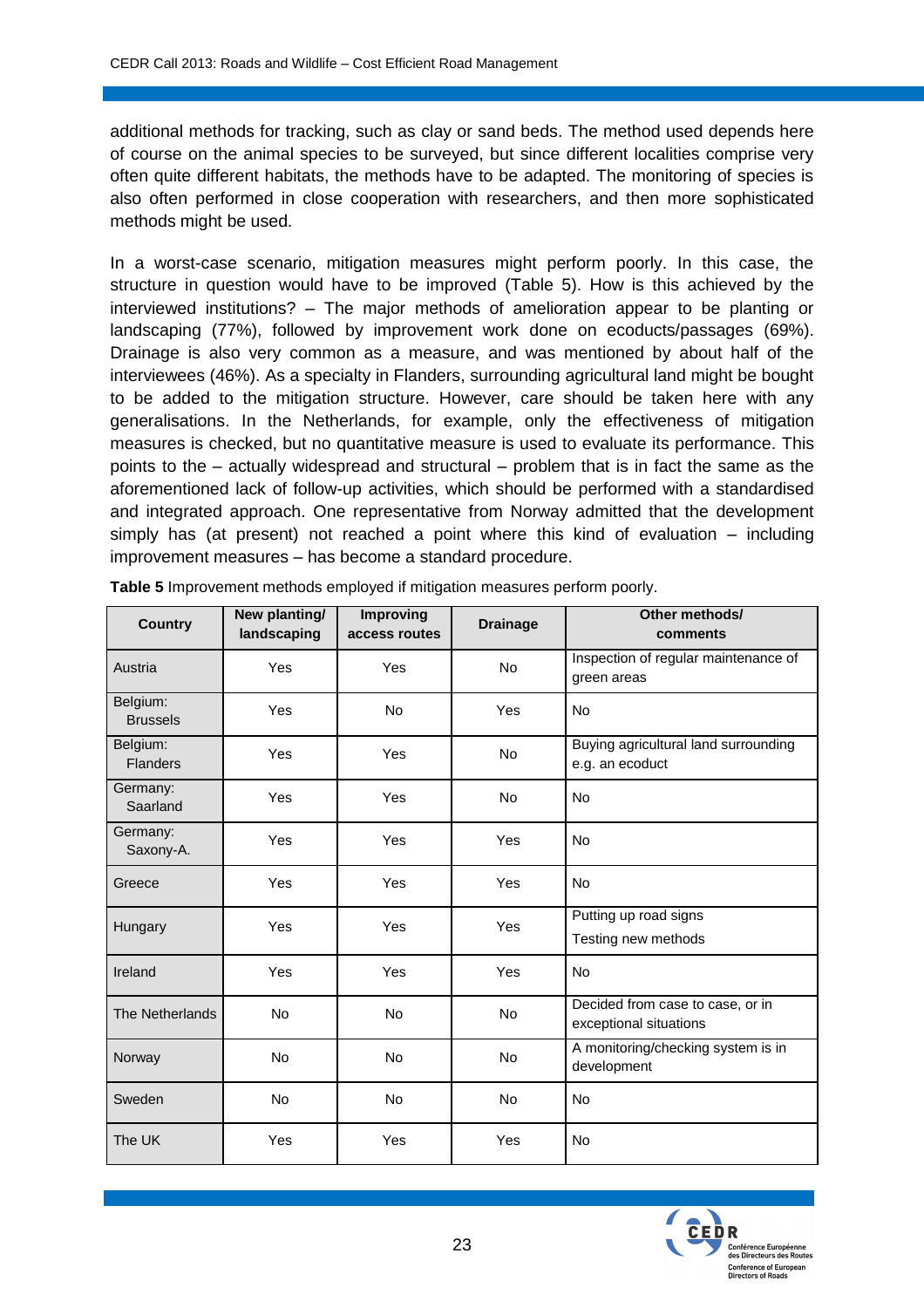The performance of a mitigation measure has to be evaluated by using some kind of indicator or metrics that reflect its quality. This can be the quality (type) and/or quantity of a species using a structure (i.e., e.g. species and number of animals per time) or even socalled 'Key Performance Indicators' (KPIs). In terms of follow-up, the use of measurable objectives and triggering thresholds would be the ideal situation (IEEM, 2006). The results from the interviews showed that both qualitative and quantitative evaluations are being carried out, but presence/absence or count data predominate in the activities undertaken. However, counting data only is not considered to be sufficient for a serious data evaluation. Since it is a gross simplification, it was explicitly criticised by the representatives from the UK, Flanders, and the Netherlands. A rather detailed description of their monitoring work was provided by the Norwegian representatives. Here, a vast number of camera images were combined with data from GPS senders, trace traps, vegetation mapping and other methods, to name a few. Yet, as a concluding comment the interviewees remarked that this kind of measurements should be an integral part of mitigation projects, and not person-dependent 'one-off' activities.

Traditionally, follow-up activities have mainly been a task for the national road authorities. According to the interview data, this is still largely the case, at least regarding maintenance, and there is little or no participation of other organisations in such activities. However, the Nordic countries (Norway and Sweden), are an important exception, because here all maintenance tasks are commissioned to consultancies. In the remaining countries in this study, only landowners and NGOs play a small role in maintenance activities. When exclusively considering the monitoring activities, the majority of the interviewed institutions (69%) use consultants for these tasks, with a smaller share done by NGOs (the latter usually on a voluntary basis, yet still 38%). As with the evaluation of mitigation measures' effectiveness, researchers (including students) might also perform monitoring tasks and thus contribute with data gathering.

There is consistent evidence of greater follow-up for contracts incorporating maintenance, either standalone or as part of a DBM Contract. There is an element of self-checking by the contractor in these cases, reducing the supervision burden on the Contracting Authority. Outside of Europe, Chile has follow-up inspections as final part of their performance based maintenance contract monitoring (Zietlow, 2004). The follow-up ensures that any noncompliance has been rectified properly. Inadequate financial and staff resources are often an impediment to Contracting Authorities undertaking follow-up measures and monitoring. Follow-up actions, including supervision, should be undertaken by specialist personnel with the appropriate training to ensure that environmental measures are correctly implemented and maintained. While monitoring is a requirement of the EIA Directive, there is no corrective action procedure built in. Therefore, it is the responsibility of the Contracting Authority to include for this in the Works or Maintenance Contract.

Where DBM Contracts are not used, maintenance typically falls to the Contracting Authority. There is increasing use of standalone Maintenance Contracts across the Study Area – for example in Ireland where all non-PPP [DBM] sections of motorway are now subject to Motorway Maintenance and Renewal Contracts. These contracts often cover an extensive length of road network consisting of numerous previous construction projects procured by various methods over many years and lacking consistency in wildlife protections. There are

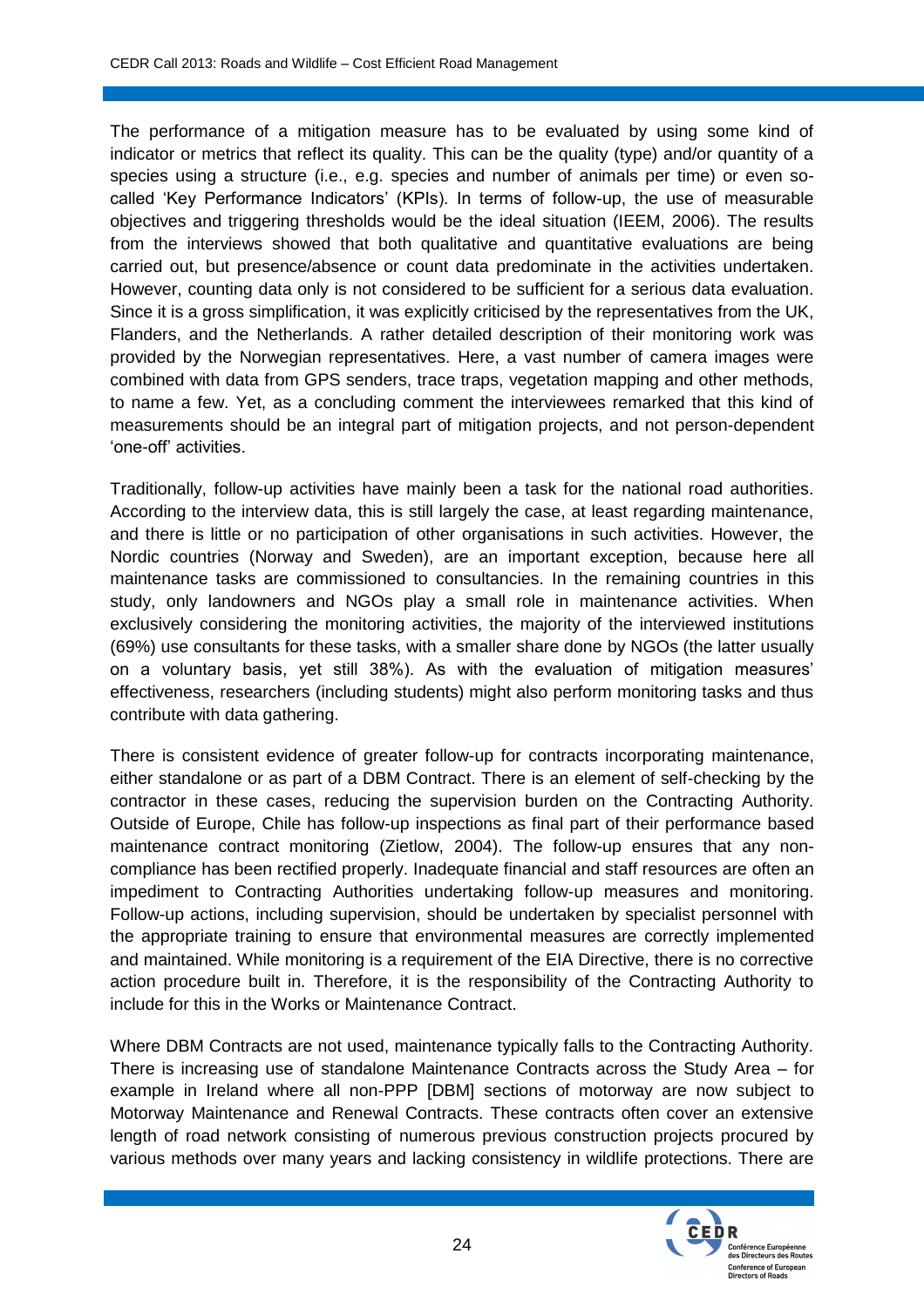opportunities for legacy wildlife problems to be addressed in such maintenance contracts, and these improvements may be undertaken alongside other works required for functional or operation reasons.

### **4.3** *Documentation and use of follow-up data*

Although collected in a standardised way, follow-up data is available from all countries except Greece. However, no reason for the latter's unavailability of data was given. As a general rule, the data should be available to the public, since – as was pointed out by a representative from the Netherlands – the so-called *Aarhus Convention* commits the public authorities in the member states of the European Union to publish all environmental information (European Commission, 2015b). One representative from Sweden expressed the situation – which is symptomatic for all countries here – as follows: In principle, everything is public and should be freely available, but *accessibility* is another thing (Table 6).

| <b>Country</b>              | <b>NRA access</b><br>only | <b>Restricted</b><br>access | <b>Public access</b> | <b>Comments</b>                                        |
|-----------------------------|---------------------------|-----------------------------|----------------------|--------------------------------------------------------|
| Austria                     | <b>No</b>                 | Yes                         | <b>No</b>            | <b>No</b>                                              |
| Belgium:<br><b>Brussels</b> | <b>No</b>                 | Yes                         | Yes                  | Public access to part of<br>the data via a database    |
| Belgium:<br><b>Flanders</b> | Yes                       | <b>No</b>                   | Yes                  | Only a small part of the<br>data is publicly available |
| Germany:<br>Saarland        | Yes                       | <b>No</b>                   | <b>No</b>            | <b>No</b>                                              |
| Germany:<br>Saxony-A.       | <b>No</b>                 | <b>No</b>                   | Yes                  | <b>No</b>                                              |
| Greece                      | <b>No</b>                 | <b>No</b>                   | <b>No</b>            | (No data available?)                                   |
| Hungary                     | Yes                       | Yes                         | <b>No</b>            | Very limited access                                    |
| Ireland                     | <b>No</b>                 | Yes                         | <b>No</b>            | Data is available to<br>interested parties             |
| The Netherlands             | <b>No</b>                 | Yes                         | Yes                  | Data is available upon<br>request (Aarhus conv.)       |
| Norway                      | <b>No</b>                 | <b>No</b>                   | Yes                  | Reports are published<br>(with data)                   |
| Sweden                      | <b>No</b>                 | <b>No</b>                   | Yes                  | Data is available upon<br>request (to researchers)     |
| The UK                      | <b>No</b>                 | <b>No</b>                   | Yes                  | <b>No</b>                                              |

**Table 6** Accessibility of follow-up data

When looking at the availability of the follow-up data in more detail, we can conclude further: The general policy with follow-up data is to keep it available, but only to release it upon request. Direct access via the internet is in most countries very limited for an external user. As explained by the UK representative, one problem with this can be the lack of a unified database system. However, in Flanders and for some parts of the Hungarian Roads

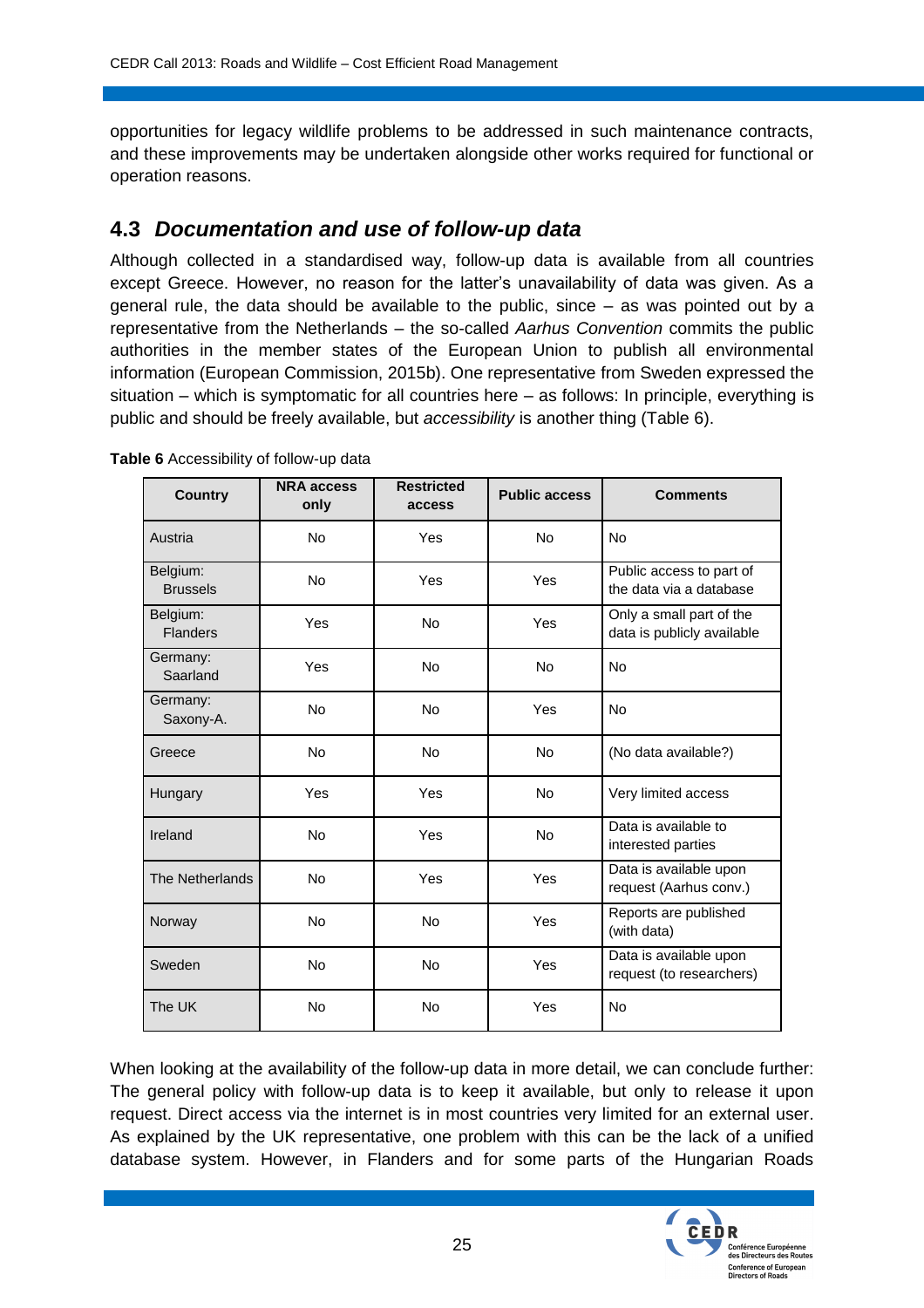Management (here: the Directorate for Pest County) access appears to be even more limited than that.

How are follow-up results used in the different countries? Generally, there are very mixed opinion on how to use the data (Table 7), but it appears to be mostly used for the planning of future follow-up activities and new guidelines (for both points 58% of the interviewees answered with 'yes'). Future contract procurement and feedback to client and contractor are the next most important issues (50% answered 'yes' to these each). However, there are two extremes: The Netherlands, where follow-up results are used for all options given here, and Greece, where the follow-up results are apparently not used at all. Making data from specific projects/countries available would create research opportunities that may generate insights into follow-up and good practice (Wessels et al., 2015).

Table 7 Use of follow-up results and data. (Abbreviations: Feedb. = Feedback to client and contractor, Fut. c. = Future contract procurement, Fut. f. = Future follow-up activities, Rev. t. = Revised tender process, New g. = New guidelines.)

| <b>Country</b>                   | Feedb.     | Fut. c.   | Fut. f.   | Rev. t.   | New g.    | <b>Other/comments</b>                                |
|----------------------------------|------------|-----------|-----------|-----------|-----------|------------------------------------------------------|
| Austria                          | Yes        | Yes       | Yes       | Yes       | Yes       | E.g. proof of the public authority                   |
| Belgium:<br><b>Brussels</b>      | Yes/No     | Yes       | Yes       | <b>No</b> | <b>No</b> | Feedback is given if there is enough<br>data         |
| Belgium:<br><b>Flanders</b>      | <b>No</b>  | Yes       | Yes       | Yes       | Yes       | <b>No</b>                                            |
| Germany:<br>Saarland             | <b>No</b>  | <b>No</b> | Yes       | Yes       | Yes       | <b>No</b>                                            |
| Germany:<br>Saxony-A.            | Yes        | Yes       | Yes       | Yes       | Yes       | <b>No</b>                                            |
| Greece                           | <b>No</b>  | <b>No</b> | <b>No</b> | <b>No</b> | <b>No</b> | <b>No</b>                                            |
| Hungary                          | Yes        | Yes       | Yes       | <b>No</b> | Yes       | Cooperation with NGOs and<br>research groups         |
| Ireland                          | Yes        | <b>No</b> | <b>No</b> | <b>No</b> | Yes       | <b>No</b>                                            |
| <b>The</b><br><b>Netherlands</b> | <b>Yes</b> | yes       | yes       | Yes       | Yes       | Implementation in revised designs or<br>requirements |
| Norway                           | <b>No</b>  | <b>No</b> | <b>No</b> | <b>No</b> | Yes       | Plan to include the results in "good<br>handbooks"   |
| Sweden                           | <b>No</b>  | Yes       | <b>No</b> | Yes       | Yes       | Results might be used by e.g.<br>researchers         |
| The UK                           | <b>No</b>  | <b>No</b> | Yes       | <b>No</b> | <b>No</b> | <b>No</b>                                            |

Our findings showed that very little emphasis is put on follow-up in general and particularly so for maintenance of ecological mitigation measures. As the only country, in the Netherlands maintenance of ecological measures is carried out on all road projects. The findings suggest that where a large ecoduct has been delivered as part of the road project these are in some cases followed up and maintained with good monitoring programmes.

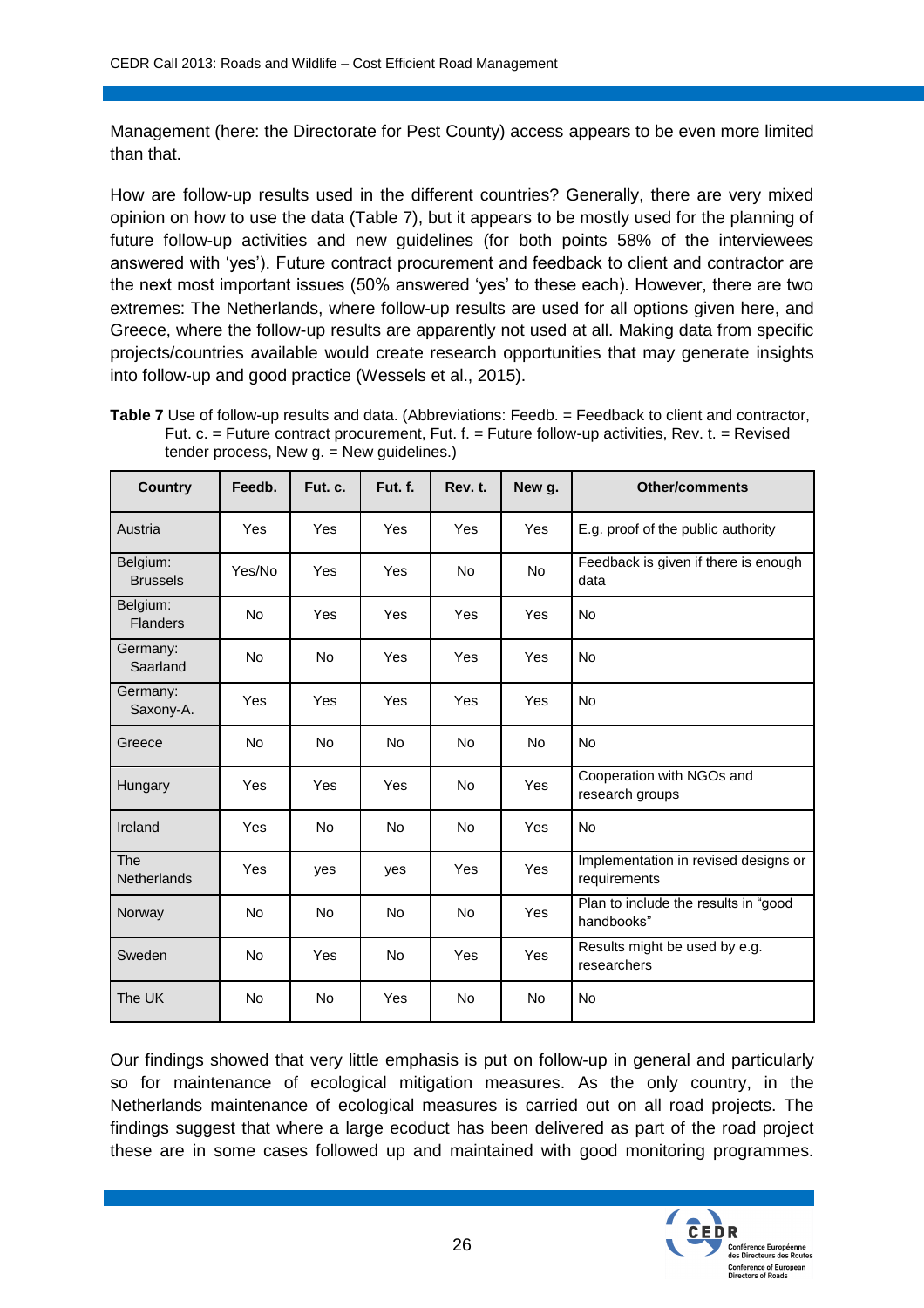However, in general standard ecological measures are rarely followed up from a maintenance perspective.

### **4.4** *Status and improvement possibilities regarding follow-up*

Follow-up studies are a necessary part of quality control and will help to improve practice (Seiler & Folkeson, 2006). From the previous sections it is quite clear that follow-up activities are to a large part neglected in the investigated countries. One question in the questionnaire raised this issue directly by asking the interviewees what status these have in their respective organisations. Interestingly, the opinion about follow-up activities was predominantly neutral. In only little more than a quarter (29%) of the interviewed institutions are these highly prioritized, for the majority (57%) they are neutral. However, it seems that this picture might be biased. For example, the Austrian representative indicated that followup activities are highly prioritised, because of it being a legal requirement. A similar answer was given for Flanders (in Belgium), but in contrast, the representative from Brussels said that it is not prioritised at present. However, the latter also admitted that follow-up is planned to be higher prioritised in the future. In conclusion, it is significant how a representative from Norway put it: "Everybody is aware of its importance but it is not prioritized."

Examples from the EIA follow-up literature tell a similar story. There is a lack of implementation and there is concern about poor or inconsistent practice (Hunsberger et al., 2005; Jalava et al., 2015; Morrison-Saunders et al., 2007; Nadeem & Hameed, 2010; Ramjeawon & Beedassy, 2004). With regards to maintenance and maintenance follow-up the UK interviewee suggested that it is only prioritised when public safety is an issue which largely results in minimal maintenance to wildlife mitigation measures.

There appears to be little consistency regarding follow-up across member states, primarily as a result of limited Contracting Authority resources. The best outcomes are achieved where follow-up actions are undertaken by specialist personnel with the appropriate training to ensure that environmental measures are correctly implemented and maintained. Also studies have shown that so-called *Green (Public) Procurement* (cf. European Commission, 2015a) with performance based objectives can achieve better environmental outcomes over standard environmental requirements incorporated into the EIA report/EIS.

The Motorway Maintenance and Renewal Contracts in Ireland – although providing an opportunity for legacy wildlife problems to be addressed – rarely focus on the function or success of ecological mitigation. In consultations with one of these contractors in Ireland they were unable to provide photographic or historic reference to the maintenance of any culverts, tunnels, etc. with almost all maintenance focussing on maintenance of drainage and pavement, verge mowing and pavement and barrier repair.

When asked to identify improvement possibilities, the interviewees had immediately specific suggestions. More than a third of the representatives named a more systematic approach as a key issue, while improvement of both monitoring and follow-up activities was considered only second in importance. Seiler & Folkeson (2006) recommend the methodology for survey and data collection in follow-up be coordinated at an international level. It becomes quite clear from the interview data that a follow-up should be a standard (in all contracts), and that it should be reinforced, if necessary. At the same time, an early involvement of (professional)

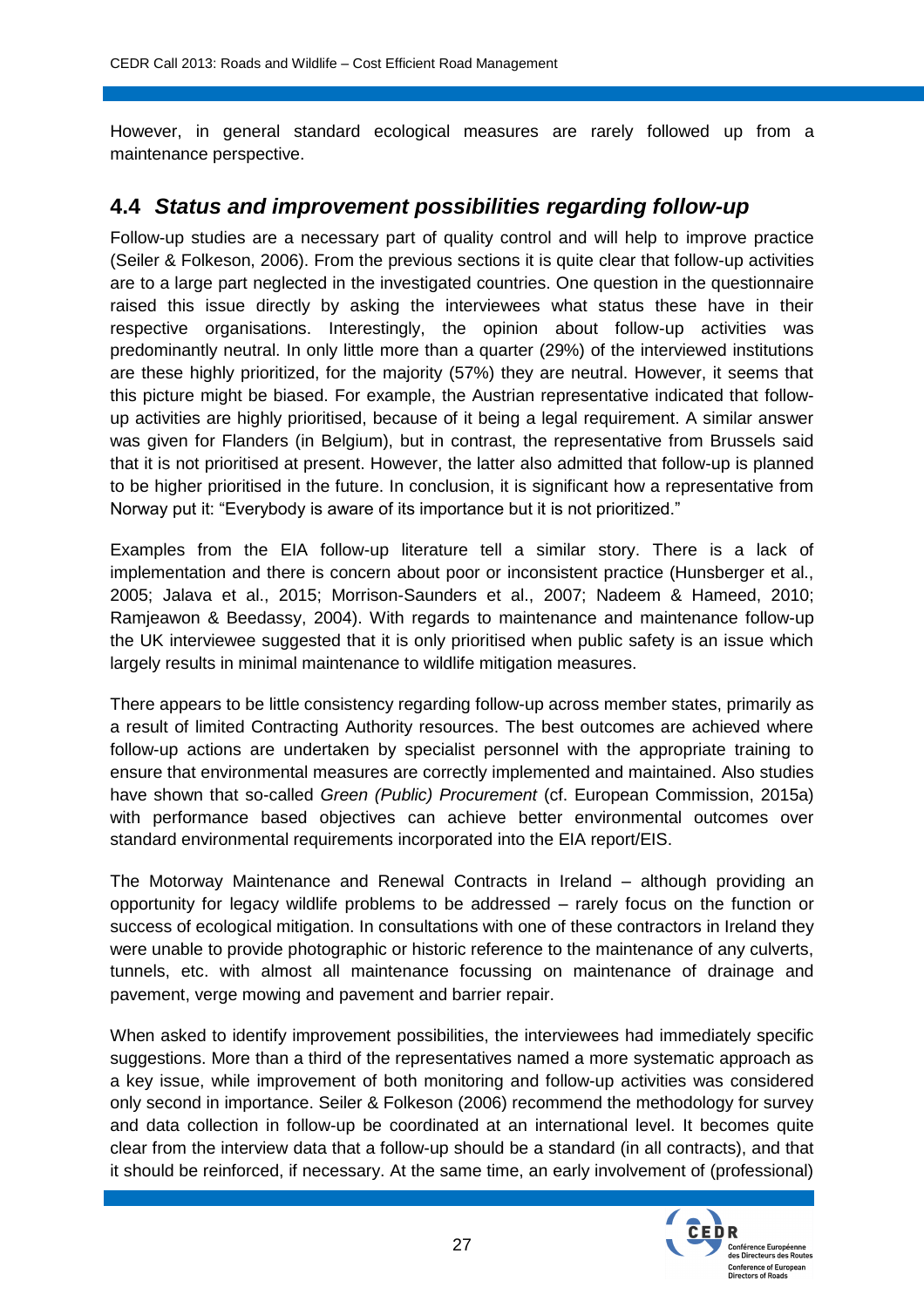ecologists is seen as an important improvement, too. Directly related to that is the problem to find or define ecological parameters, which reliably should show how road building and maintenance activities affect nature. Such parameters were by many representatives seen as a desideratum. This can be tied back to earlier stages in the project timeline and a similar issue arises in EIA follow-up caused by vague predictions of effects in the EIA and unclear aims creating a poor benchmark against which to measure implementation (Noble & Storey, 2005; Rafique Ahammed & Merrick Nixon, 2006). Some more specific answers should illustrate the differences further:

- The Greek representatives suggested that companies should have a bank guarantee to make sure that all mitigation measures that are planned within the EIS framework will be implemented.
- The representatives from the Netherlands made it very clear that all ecological aspects should be included from the start. Also, there should be a strategy which makes clear to the companies that they do not run any competitive risk when all ecological aspects are included.
- The Dutch representative further pointed out that DBFM contracts should be used preferentially, because then "the contractor is also responsible for the functionality of his product and has to keep it functional for a long time".
- Performance based mitigation measures or DBFM (PPP) contracts where the contractor is given specific targets with financial incentives would be a way of not only ensuring that the measure is provided but by requiring the Contractor to prove the use of the measure by the target species they are also incentivised to undertake extensive monitoring.

## **4.5** *Follow-up: how to proceed in the future?*

#### 4.5.1 *Discussion*

A major problem identified here is the lack of a unified scheme for follow-up activities, which are largely neglected. That this is the case despite a clear consensus among the respondents that a standardised and regular follow-up would be essential to evaluate the success of the mitigation measures is astounding. In other words, there are no clear guidelines on 'what to do after'. However, it appears that the reason for this is not a shortcoming of European and national legislation, but rather an incomplete implementation and adaptation to national conditions. A solution to this problem could be to design a checklist or adapt a tool that can guide through the construction and/or maintenance processes, including follow-up (e.g. similar to the SUNRA tool; cf. Sowerby et al., 2014). Another recommendable example was provided by one of the representatives from Germany (Saxony-Anhalt). Here, an ecological construction monitoring is usually being performed during the construction process, which permits fast and professional acting in the case of unforeseen circumstances, but it does also provide the necessary background data for an evaluation of the mitigation measure's performance after construction. For this, monitoring would just have to be extended until an agreed upon time after finishing the construction works. In general, a follow-up of the Environmental Impact Statement (EIS) – in essence a comparison before–after – should be compulsory.

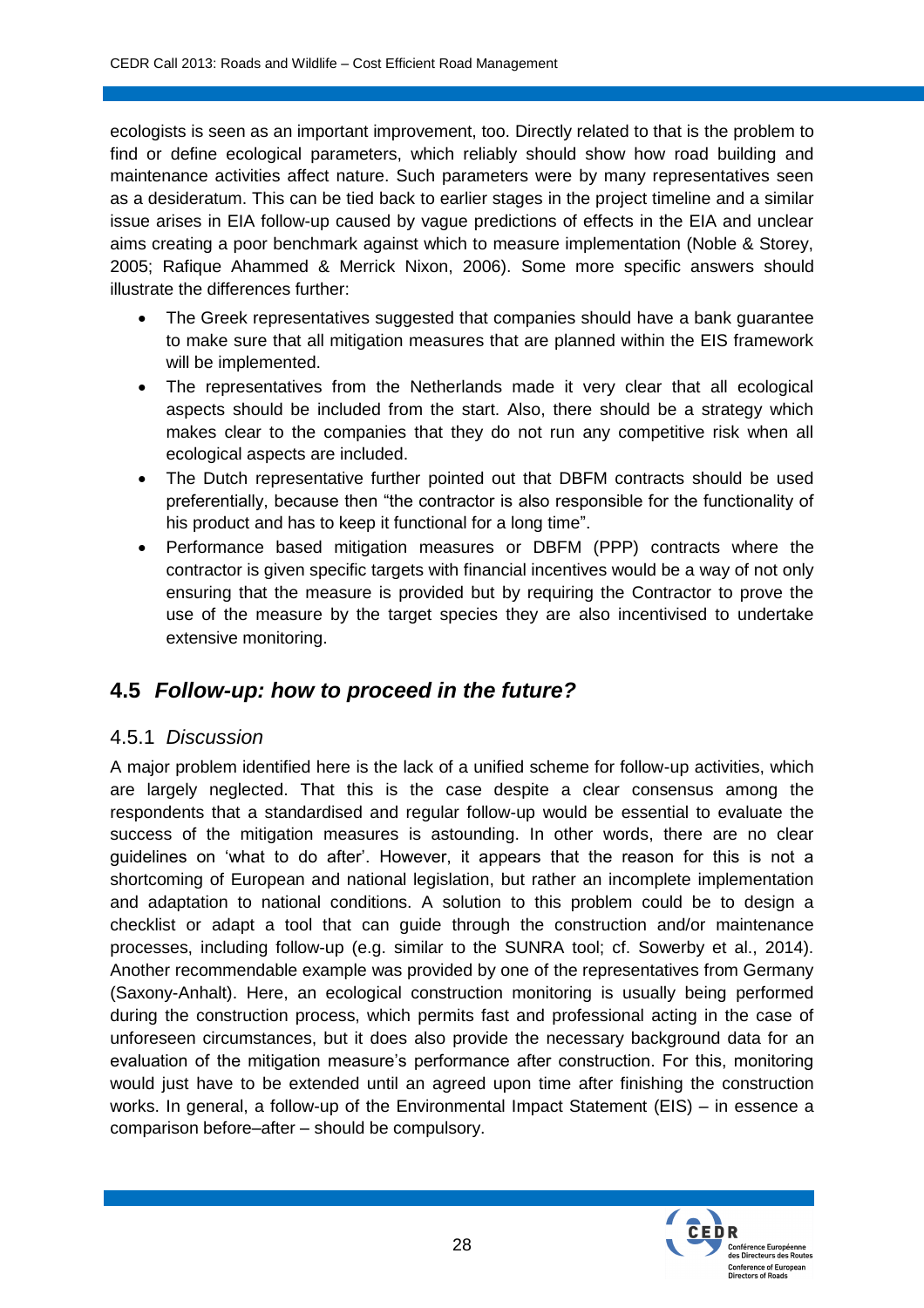The meaning of the terms 'maintenance' and 'follow-up' should not be confused. *Maintenance* encompasses the technical activities to keep the structure in question working and has no time limit. *Follow-up*, on the other hand is usually the evaluation or checking if a structure is fulfilling its purpose and usually includes some biological monitoring. The latter does in most cases not have to be continued indefinitely, but only for a certain time after construction. *Monitoring* of biological activity should actually be considered an integral part of any follow-up study, but since it is often performed independently by researchers in scientific projects, the opportunity of cooperation – e.g. between the National Road Authority and researchers at universities – should be used to keep a high standard using up-to-date scientific methods and equipment.

One issue that had been raised by many respondents, and which is also reflected in the literature (Faith-Ell & Arts, 2009; Faith-Ell, 2005; Faith-Ell et al., 2006; Grant-Muller et al., 2001; Hunsberger et al., 2005; Nadeem & Hameed, 2010; Rafique Ahammed & Merrick Nixon, 2006; Slotterback, 2008), was the need for clear and easy to measure parameters to evaluate the performance of mitigation measures. The use of so-called "Key Performance Indicators" (KPIs), however, is not "best practice" if they are adopted directly in the economic sense. As stated by several interviewees, the performance of an ecosystem depends on many factors that are difficult to evaluate, much less to quantify  $-$  especially within the relatively short timeframe of a typical construction project. Many measurements are done to evaluate newly built mitigation structures, but these consist for the most part of simple count data, which has – not at least scientifically – little informative value and even less explanatory power. Count data has to be supported by other means of data gathering, and it should be planned for long-term observations. Ecosystems are complex structures and experience naturally qualitative and quantitative fluctuations. "KPIs", when they are used as often in business administration – i.e. applying gross (over)simplifications – will fail to document such fluctuations. Thus it would proof disastrous when trying to evaluate the "performance" of an ecosystem through which a transportation corridor is cut using too simplified indicators. Some kind of performance indicators could – and should – of course still be used, but it should be kept in mind that possible, natural long-term fluctuations – for example of population sizes – have to be taken into account for such evaluations. To be useful, 'KPIs' have to be re-shaped, away from their origin as an economic tool, to fit real-life conditions that are based on carefully evaluated primary data. (The issue with KPIs is further discussed in a separate section further below.)

As stressed by several interviewees repeatedly, many follow-up activities that are carried out depend on personal convictions, i.e., they are only performed due to the personal commitment of an employee (usual at the National Road Authority), yet they provide crucial information. Much of the monitoring is performed this way, and the data thus collected needs an experienced ecologist for analysis. To maintain this highly valuable experience and expertise, long-term planning is essential. Consequently, long-term planning should also include information policy. Despite the commitment to the Aarhus Convention (European Commission, 2015b), structured information on environmental issues regarding the road network is not widely publicly available. Here, the creation of a unified database system for information retrieval would be crucial to raise public awareness on the issue of roads and wildlife. Public participation could also trigger a positive response and feedback, and will most probably result in more respect for the environment.

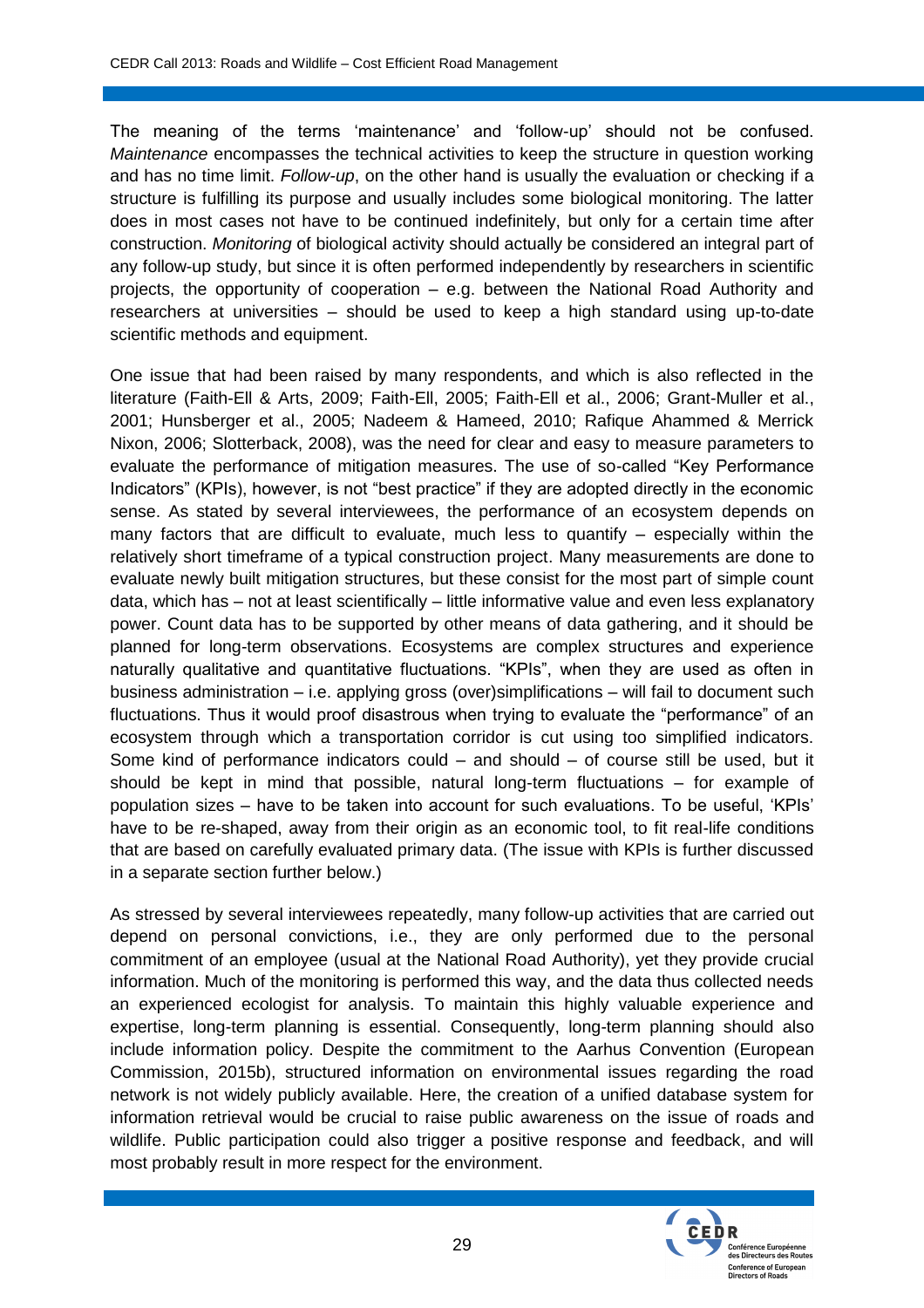#### 4.5.2 *Recommendations*

- (1) The international evidence suggests that follow-up studies are rarely undertaken where there is no particular requirement for maintenance. Therefore, greater use of Maintenance Contracts will most probably lead to increased maintenance and better environmental outcomes.
- (2) A standardised tool or guidelines would help the implementation of legislation to ensure standardised and regular follow-up. This could for example be implemented as an electronic application.
- (3) The *Aarhus Convention* commits the public authorities in the member states of the European Union to publish all environmental information. A unified, accessible database for information retrieval would simplify the access to information and allow for easy comparisons across Europe.
- (4) Both Maintenance Contractors and Contracting Authorities should have access to ecological expertise, either in-house or engaged, to ensure the environmental objectives of projects are achieved.
- (5) Contracting Authorities need to be adequately resourced in order to undertake followup measures. Follow-up actions including supervision should be undertaken by specialist personnel with the appropriate training to ensure that environmental measures are correctly implemented and maintained.
- (6) Contracts should include some performance based criterion such as the achievement of CEEQUAL award for the project to focus the Contractor on environmental performance throughout the construction life of the project.
- (7) In respect of existing roads, there are clear advantages to the procurement of maintenance contracts, as it increases the focus of both the Maintainer and the Contracting Authority. Further study may be warranted to understand the relative costs of public and private sector maintenance.
- (8) The adoption of the ECO Contract Model ("Engineering Construction Operation"), outlined in Section 3.4.3 (*Contracting strategy*, Option 4), addresses the maintenance needs of major road schemes from the outset, in turn ensuring a medium to long term view on the effectiveness of landscaping features and ecological performance.

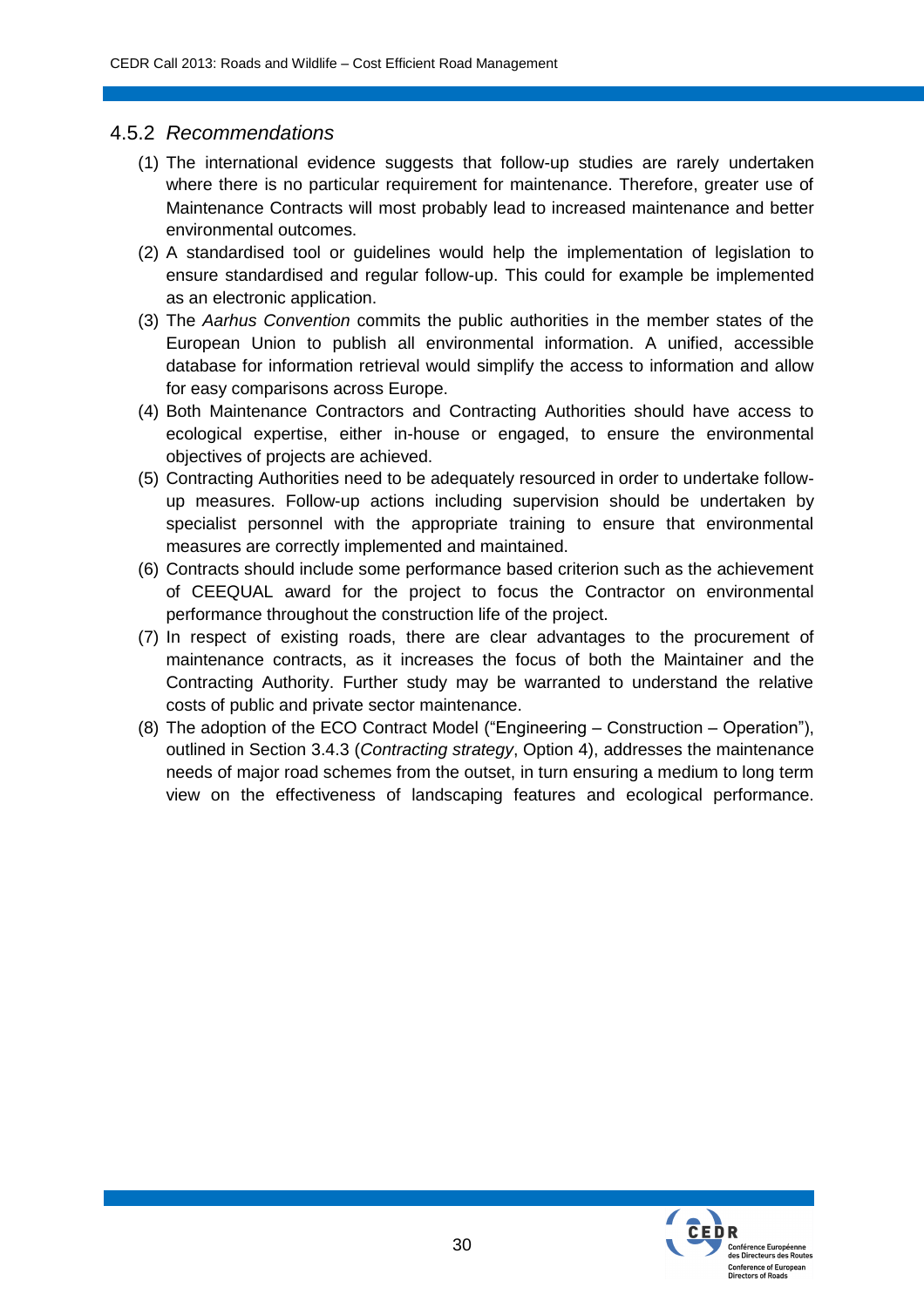## **5 KPIs and other indicators of performance**

### **5.1** *Indicators as economic and ecological concepts*

One issue that was repeatedly mentioned during the interviews, in particular by individuals with a background in ecology, was the perceived need for parameters that effectively give a measure of a transportation-related environment's condition. In other words, the coincident opinion was that indicators, that reliably show how nature is affected by transportation infrastructure and traffic, are clearly a desideratum. This is especially true when the functionality of a mitigation structure or its effect on the surrounding environment are to be examined. In reality, however, it is difficult to find and define such indicators, because they would have to be qualitative as well as quantitative, be measurable within reasonable limits of effort, and – the most important – constitute an easy access to essential information on the functioning of an ecosystem.

The choice – or design – of such indicators is inevitably dependent on local circumstances. Ecosystems are *per se* complex structures, and any generalisation – which is always a simplification – is accompanied by a loss of understanding (cf. Begon et al., 2006). It is also important to separate *cause* from *effect* when interfering with an ecosystem, and if necessary, provide indicators for both. In most cases, human influence will provide the cause, while the effect will have to be measured on the environment. For example, the amount of salt needed to maintain a road operational during winter can easily be measured, but it is more difficult to quantify the effect of the salt on roadside vegetation. Thus, should plant individuals be counted, or their density, or species diversity, or something completely different? Is it enough to choose one parameter?

In some cases, cause and effect can also be reversed. The crossings of wild boar at a particular locality along a road, for instance, can theoretically be measured with the right study design. The number of wildlife accidents with wild boar, however, is very much dependent on the rate of them being reported by road users. Thus, measurements of the cause and of the effect will be of very different quality, resulting in widely differing confidence in the data.

A good set of indicators would nevertheless provide some guidance for the planning of infrastructure and mitigation measures. An attempt to provide a theoretical background for making the choice of indicators easier has been made by proposing the use of so-called 'Key Performance Indicators' (KPIs). KPIs are a concept taken from economics, where they are widely used in business administration (e.g. by the DEFRA, 2006). As a general concept, KPIs might have the advantage of providing an unbiased, generalising approach, but to what extent a method taken from economic theory is applicable within the field of science is debatable.

It should be noted here that the term 'indicator' is used by both ecologists and economists. In ecology, there are attempts being made to define "ecosystem health indicators" (Begon et al., 2006), while in economics, the emphasis is mainly on "performance" (e.g. DEFRA, 2006), which rather emphasises productivity. As indicated by the term 'performance indicator',

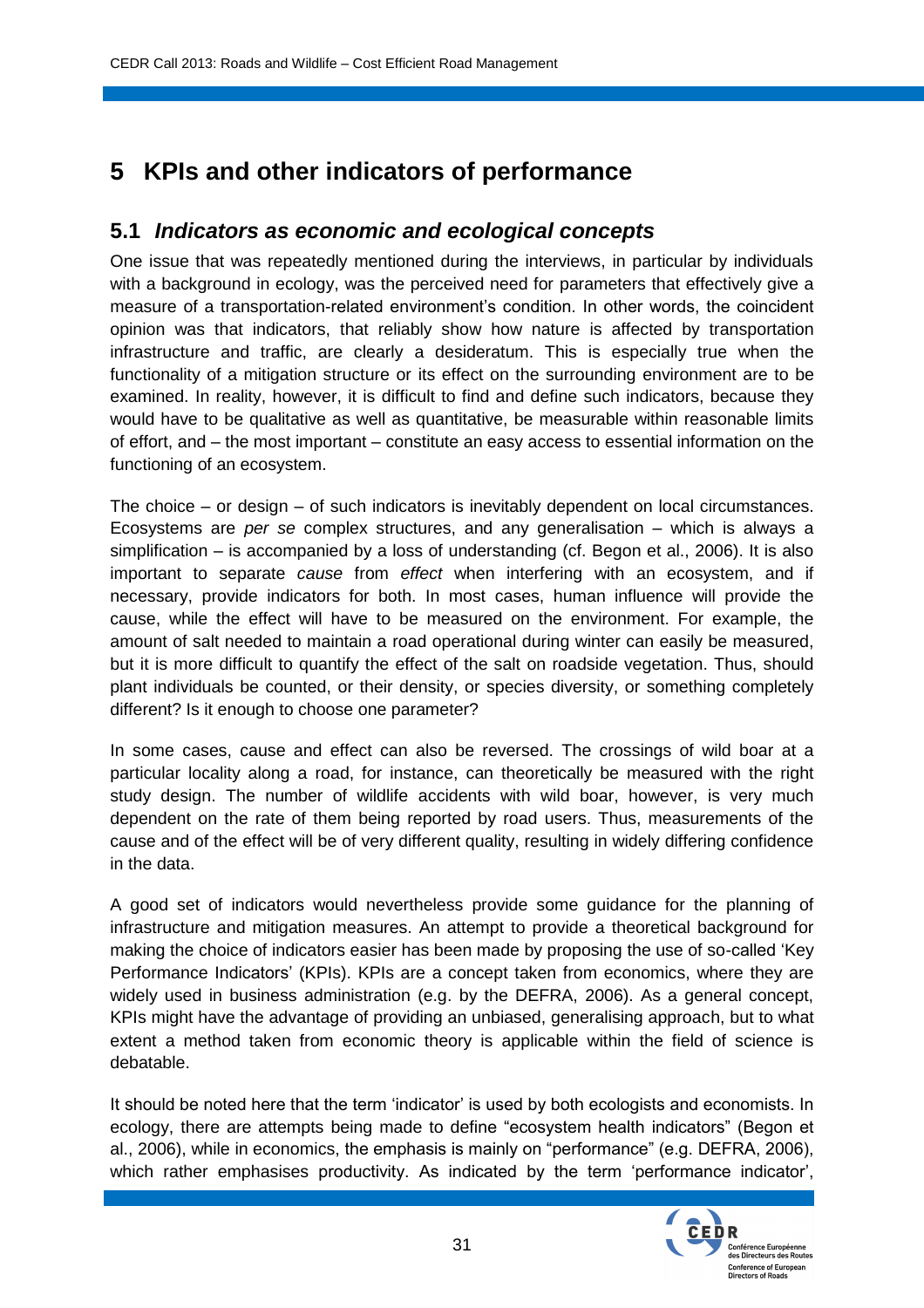especially KPIs were originally used to provide a simplified measure of a company's production output. However, their concept has been – and still is – widely misunderstood, and KPIs have even been misused in economic contexts (Parmenter, 2007).

According to Parmenter (2007: 5), KPIs should be defined along seven characteristics:

- (1) they should not be financial;
- (2) they have to be "measured frequently";
- (3) they should be "acted on" by the management;
- (4) measures and necessary "corrective action" have to be understood "by all staff";
- (5) "the individual or team" has to be held responsible;
- (6) they should have a "significant impact"; and
- (7) all KPIs should have a "positive impact", ideally affecting "all other performance measures in a positive way".

If we want to use this *economic* definition of KPIs to evaluate the impact of a measure on an ecosystem, we first have to test whether these definitions are applicable. Regarding the 'health' of an ecosystem, the first two points may be used. Relevant metrics would undoubtedly be non-financial, and the effect of measures *has* to be evaluated frequently and repeatedly to obtain reliable data on ecosystem functioning. The third point is critical and not applicable in ecology, since indicators of the functioning of ecosystems cannot be defined or changed by managers or other persons higher in a hierarchy, unless they have detailed, firsthand knowledge and experience with the local ecological conditions. In contrast, if the *same* KPIs are used on *all* structural levels of an organisation, each member who is involved should have the necessary background and knowledge as required by point four. Point five, however, has to be discarded, because performance indicators as they are supposed to be used here  $-$  in an ecological context  $-$  can only be used as a metric, while the responsibility will lie with the person or institution that affects the environment. (In fact, responsibility is highly unclear as long as different contracting options are used in procurement.) While point six is applicable in an ecological context – the desired selection of indicators should include those with the widest-ranging impact –, the last point, seven, is irrelevant here, because all indicators should *per se* be non-judgmental.

### **5.2** *Indicators in infrastructure and transportation projects*

Gudmundsson (2004) summarised the requirements and limitations of performance indicators when applied to sustainable transportation. Although the paper is not strictly about maintenance or follow-up, the author discusses some fundamental considerations. According to his investigations, the definition of any indicator is dependent on the underlying data, which has to be collected beforehand. $3$  In turn, the availability of data will influence the

 3 This creates actually a major problem for the use of performance indicators. Data for a site, which has been collected before building e.g. a road or putting a mitigation structure in place, will not necessarily correspond or be transferable to a set of standardised, general indicators. In fact, most data available might neither be of the same quality nor cover time frames that allow for comparisons using such indicators. However, while this does not make the development of suitable performance indicators impossible, the shortcomings with the method have to be kept in mind.

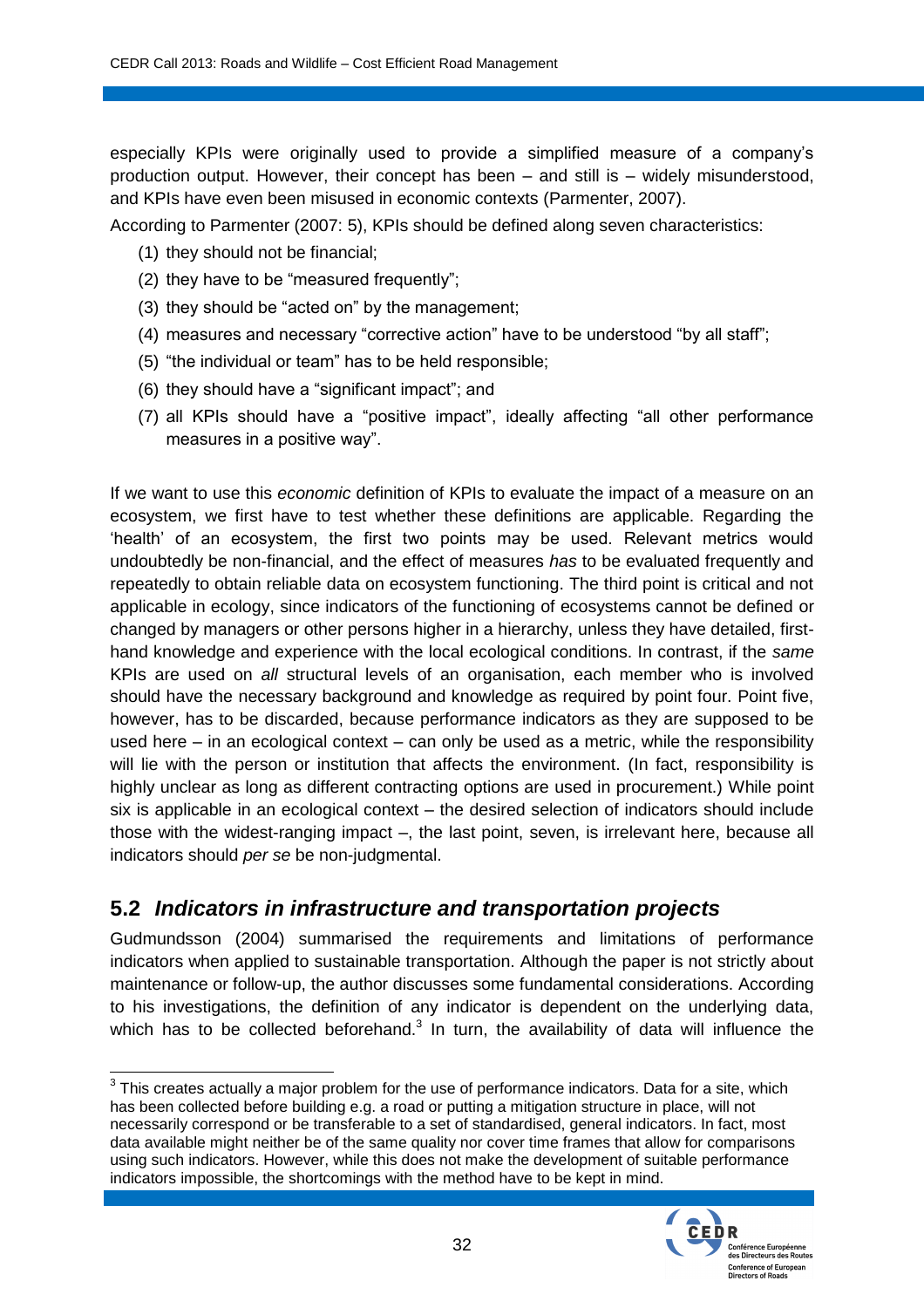choice of the indicators. However, "different types of indicators convey different types of messages" (Gudmundsson, 2004: 46). In his definition, "operational characteristics of indicators" include:

- (1) a representative picture of the whole;
- (2) a reasonable simplification of complexity;
- (3) adaptability;
- (4) a sound scientific and technical foundation;
- (5) an adoption of international standards; and
- (6) a regular update.

Depending on the so-called "user group" Gudmundsson (2004) recognises that each of them – "scientists, analysts, decision-makers and the general public" – should get only the information that is needed for their purpose. Thus, one important conclusion here is that a universal indicator that works on all levels does not exist.

Nevertheless, attempts have been made to use performance indicators in environmental contexts specifically regarding the maintenance of infrastructure. Faith-Ell et al. (2006) studied how environmental requirements were implemented in Swedish road maintenance contracts. Although "a serious effort to integrate environmental aspects into the contracts" was made, only little of it was realised in practice. This was mainly due to deficits in the information flow – especially to sub-contractors and to the public, confirming the problem of communicating complex matters through all levels of a 'hierarchy' (see below) – and because follow-up was largely ignored. Obviously, follow-up studies are crucial if one is to evaluate if environmental requirements have been complied with or if mitigation measures have a positive effect on an ecosystem. Although performance indicators appear to have been used, their implementation was not of any use.

If the performance of an ecosystem, and especially the effect on it by a construction or maintenance measure is reduced to a few indicators only, there is a risk of choosing a set that is not meaningful. However, there is an even higher risk when indicators are used as performance measures, e.g. by a subcontractor, as 'measures of performance'. Thus, providing performance indicators as an incentive to fulfil certain ecologically relevant obligations can have *unintended consequences* (in the sense of Merton, 1936), especially if e.g. a contractor has no background to understand the meaning and the consequences of using a specific indicator. In the worst case, such indicators - used and seen as incentives can become so-called *perverse incentives*. This kind of incentives result in undesirable outcomes, which are contrary to the original intention to establish such an incentive. Such unintended effects are well-known and have been reported in many contexts. The consequences of perverse incentives have been especially problematic in biodiversity conservation (Gordon et al., 2015), which is directly related to the topic of wildlife mitigation discussed here. For example, to comply with environmental legislation is relatively often found to be less profitable by landowners than to engage in species protection. This results in some cases in deliberately and actively lowering the conservation value of privately owned

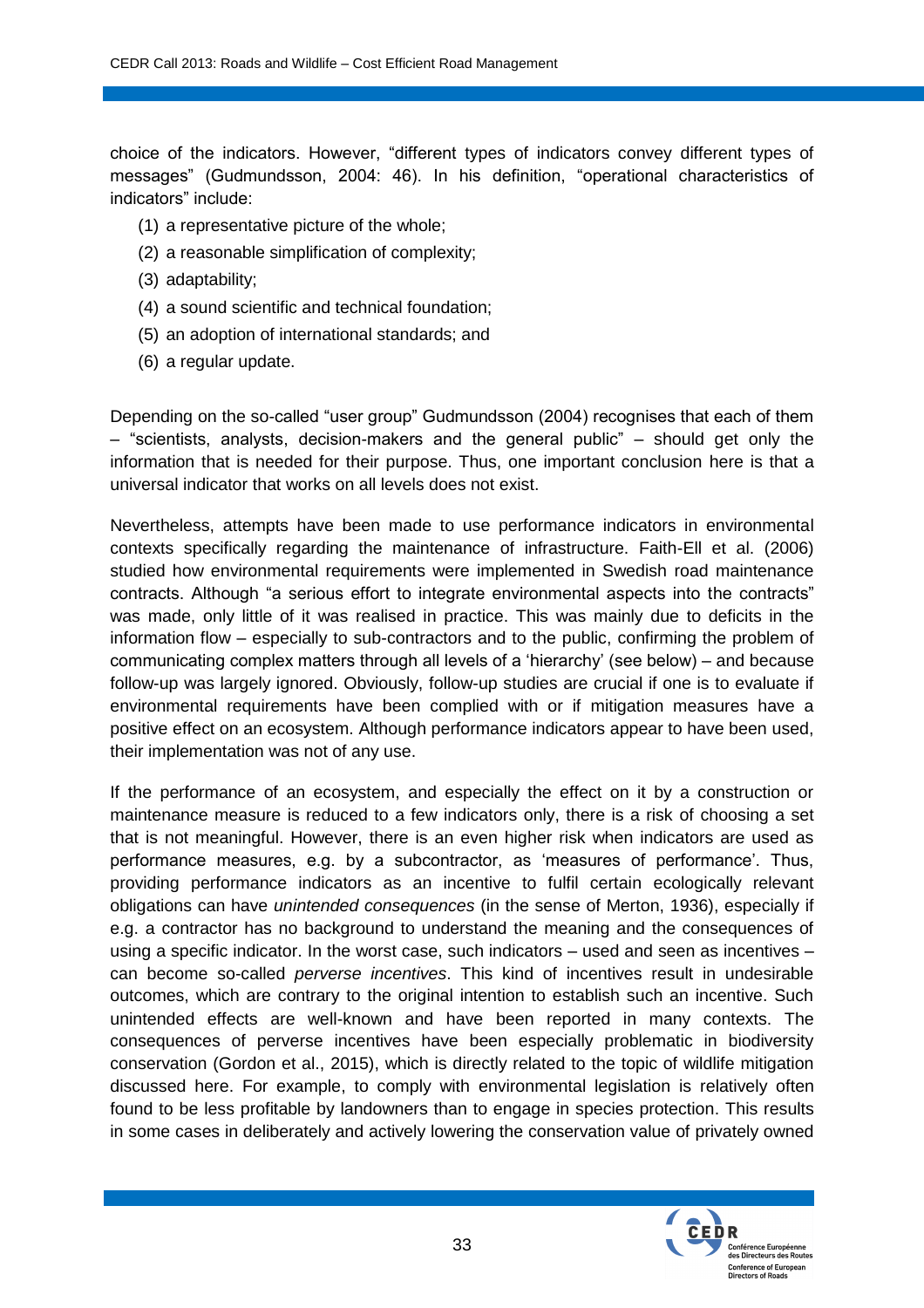land by the landowners themselves, even by actively harming (protected) species<sup>4</sup> (Polasky et al., 1997; Adler, 2010). More recently, invasive species have become another focus of attention. In this latter case, perverse incentives can have far-reaching economic consequences, which partly explains the more immediate actions now being taken (Fenichel et al., 2014).

### **5.3** *Indicators: concluding remarks*

The major problem of using KPIs or other performance indicators as "numerical targets" is their nature as being simplifications of complex systems and tasks. There is an obvious danger to believe that "what gets measured gets done", an argument that also can be turned around, leaving the question if everything that remains unmeasured will also not be evaluated or done. Indicators, even those representing numeric 'target' values, can provide a guidance, but they are only meaningful when used between individuals who entirely understand their meaning, that is, communicated on the same level or with an immediate supervisor. For the complex tasks of public services – of which the maintenance of the transportation network is a part of – simplifying, generalising KPIs are entirely unsuitable (Barratt, 2011).

Despite this, an economic perspective is important in resource management and conservation planning. At the same time, ecosystem health – a social construct, but which can be reflected in human health – has to be assessed for planning, for which there is a need of reliable indicators. An ecosystem manager can have a few, but sometimes may have only a single indicator available to assess the system's condition. However, the use of such indicators presupposes experience and a deep, scientific and ecological understanding (Begon et al., 2006; for a discussion of indicator *species* – as a concept in biology – see Fairweather, 1999). On the other hand, some economic terms are now widespread and can be very useful to convey the importance of functioning ecosystem. One of these is the concept of 'ecosystem services', which is part of the strategy to put "price tags" on elements of natural systems. This has, at least in part, led to a revaluation of benefits obtained from ecosystems (Chichilnisky & Heal, 1998; Daily, 1997; Millennium Ecosystem Assessment, 2005; Begon et al., 2006). However, it remains extremely important to study and understand the relationships between human society and nature correctly in order to draw the right conclusions (Raudsepp-Hearne et al., 2010).

<sup>————————————————————&</sup>lt;br><sup>4</sup> This might even mean removing a discovered protected species without reporting, or considerably reducing the number of individuals encountered.

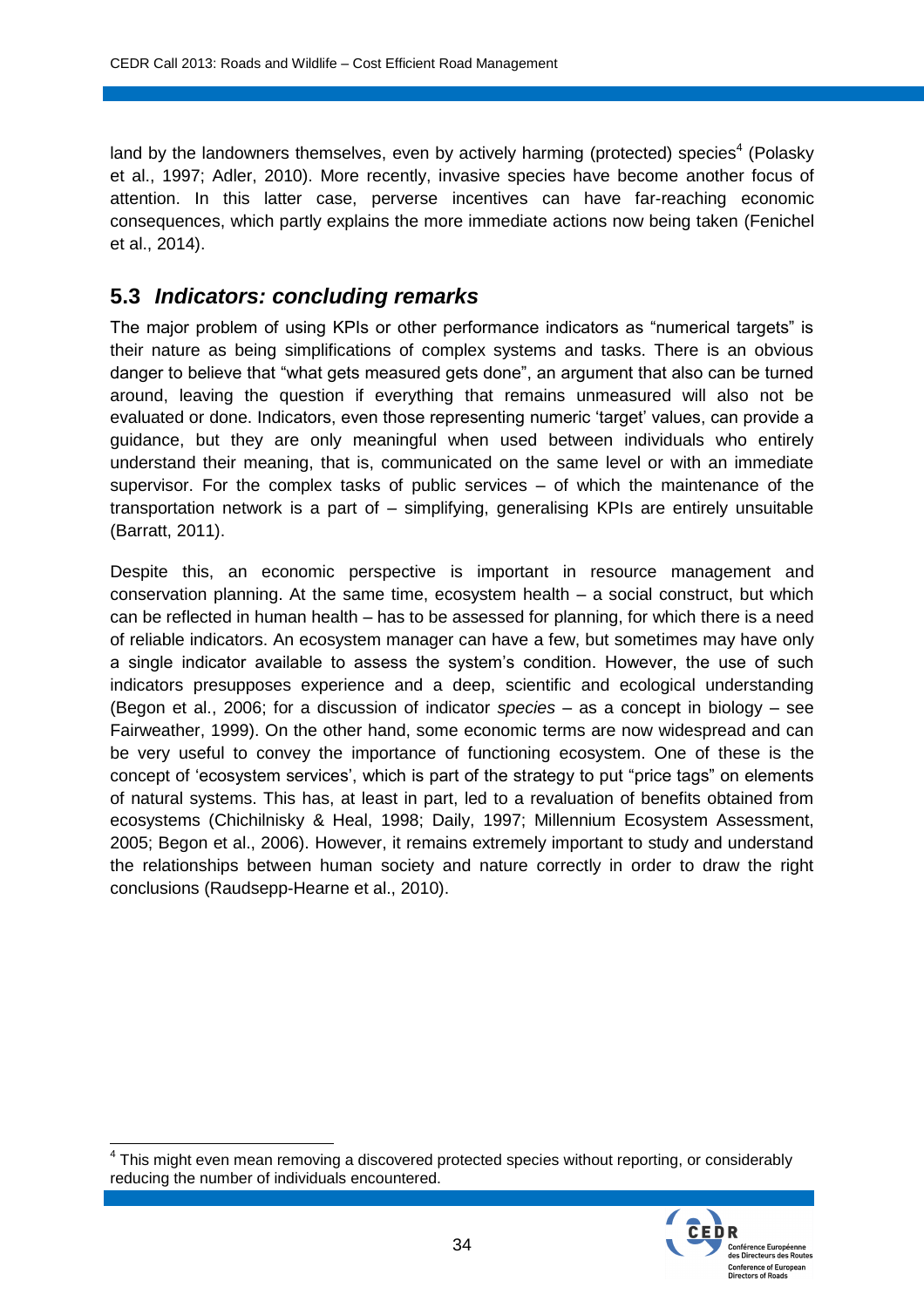## **6 Conclusions**

Based on the considerations above, we provide a number of recommendations:

- (1) Ecological expertise in all parties involved in project delivery is essential for the successful implementation of environmental measures from the preparation of contract documents through to the monitoring of road operations. The Contracting Authority requires access to suitable ecological expertise to enable it to fulfil its duties properly.
- (2) The increased use of Quality Assessment, including ecological requirements, in procurement would provide environmental advantages. However, as this is only a small part of the assessment process there is no guarantee that it can have a decisive influence on the appointment process, and it is doubtful if that would be appropriate in the overall project management process.
- (3) Construction and Operation Contracts that incorporate a Maintenance function with appropriate monitoring may be preferred as this ensures that there is a process for problems to be resolved.
- (4) Contracts which engage the Contractor before the Planning Stage and that carry through to Operation and Maintenance could be particularly successful for wildlife protection as they provide continuity and monitoring throughout the entire process, but there are not enough completed projects to provide confirmation of this.
- (5) Performance based mitigation measures of a DBFM (PPP) contracts where the contractor is given specific targets with financial incentives may be a way of not only ensuring that the measure is provided but by requiring the Contractor to prove the use of the measure by the target species they are also incentivised to undertake extensive monitoring. This also requires the Contracting Authority to monitor to validate the results.
- (6) Maintenance Only Contracts have potential to be particularly effective for the satisfactory management of existing infrastructure to achieve ecological outcomes and may be used to improve the quality and functionality of wildlife measures.
- (7) Follow-up studies need to be an integral part of all mitigation projects.
- (8) Follow-up studies should be performed or supervised by experienced ecologists, who ideally are permanently employed to ensure:
	- a. a continuation of competence throughout the lifecycle of the project up to and including the maintenance phase;
	- b. the build-up of local knowledge;
	- c. develop performance indicators, which will be locally applicable.

With the involvement of ecological expertise and financial incentives we can ensure a longterm strategy, a continued personal commitment and the supervision of ecological performance, and not the least a considerable reduction of administrative expenses. A failure (i.e., not meeting the targets) through misunderstanding or misuse of KPIs or other generalised indicators can thus be avoided.

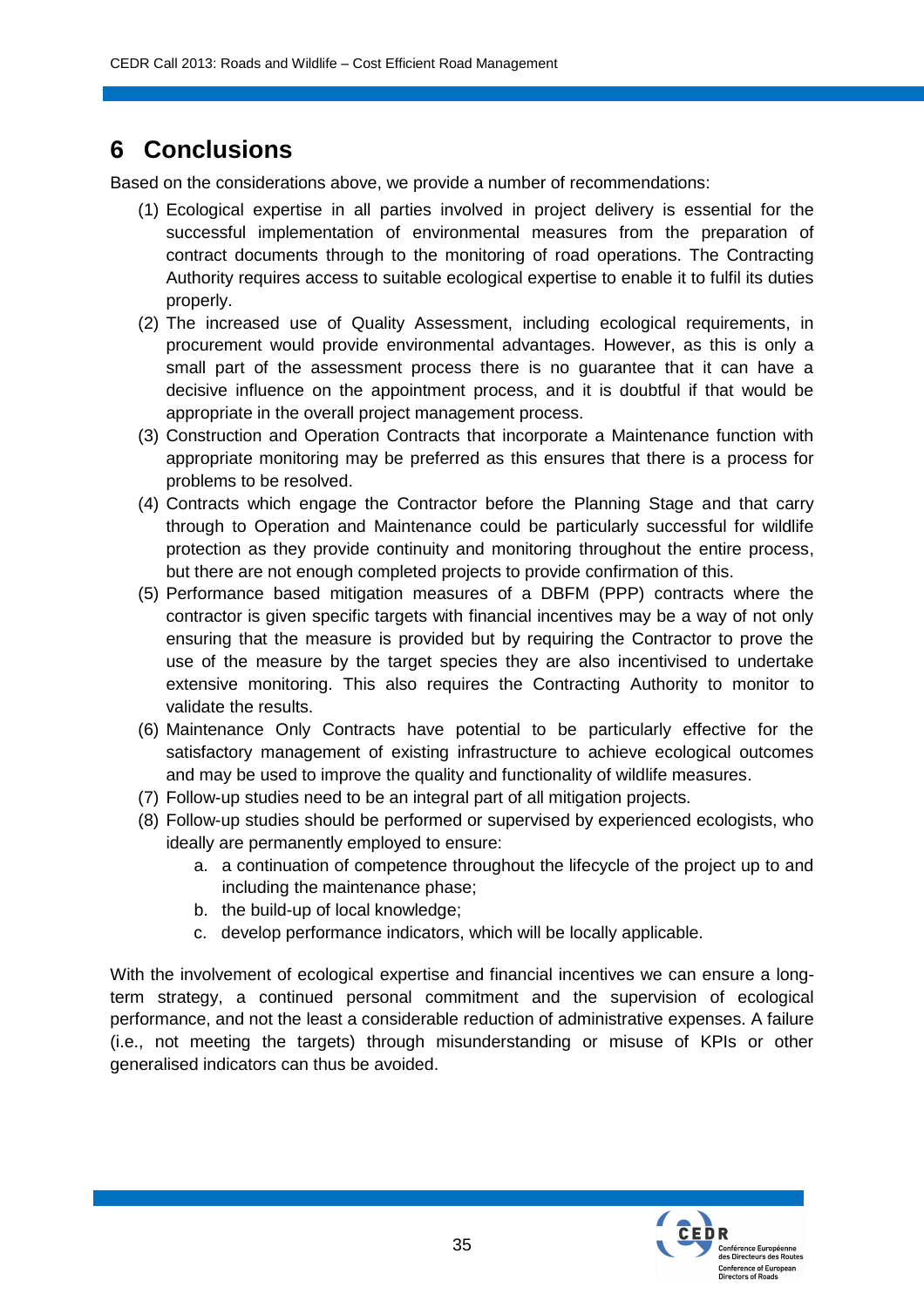## **7 Acknowledgements**

The research presented in this report was carried out as part of the CEDR Transnational Road Research Programme Call 2013. The funding for the research was provided by the National Road Administrations of Austria, Denmark, Germany, Ireland, Norway, Sweden, the Netherlands and the UK.

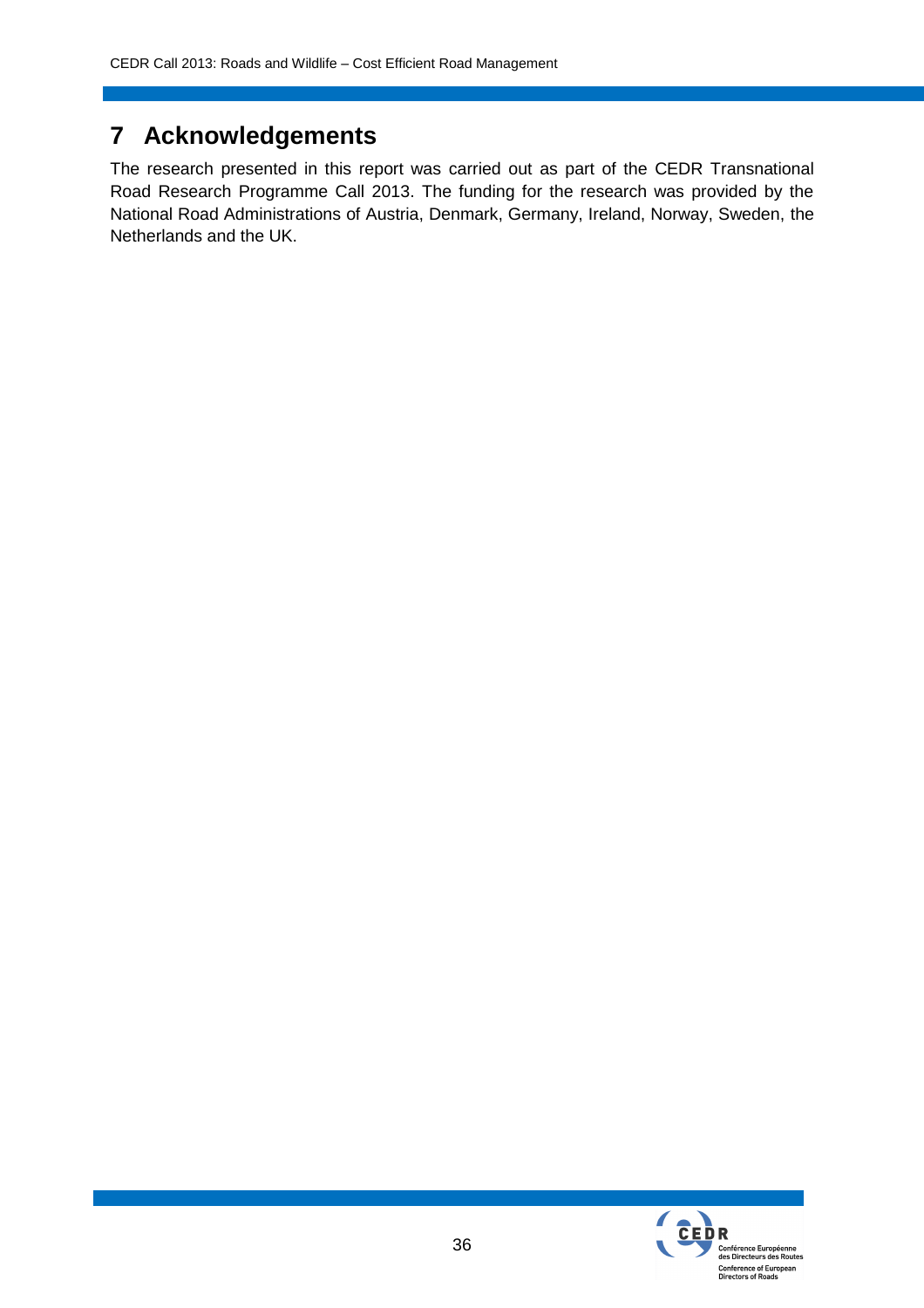## **8 References**

### **8.1** *Literature cited*

- Adler JH, 2010. Perverse incentives and the endangered species act. In: Parry IWH, Day F (eds.), *Issues of the day: 100 commentaries on climate, energy, the environment, transportation, and public health policy*. Washington, DC: Resources of the Future: 128- 129.
- Arts J, Caldwell P, Morrison-Saunders A, 2001. Environmental impact assessment follow-up: good practice and future directions – findings from a workshop at the IAIA 2000 conference. *Impact Assessment and Project Appraisal*, **19**(3): 175–185.

Barratt P, 2011. KPIs have no place in the public sector. *"The Drum", Australian Broadcasting Corporation (ABC)*, 3 November 2011. URL: http://www.abc.net.au/news/2011-11-03/barratt---kpis-have-no-place-in-the-publicsector/3615966 (Accessed: 2015-11-19.)

- Begon M, Townsend CR, Harper JL, 2006. *Ecology: from individuals to ecosystems*. 4th ed. Malden, MA: Blackwell.
- Chichilnisky G, Heal G, 1998. Economic returns from the biosphere. *Nature*, **391**(6668): 629- 630.
- Daily GC (ed.), 1997. *Nature's services: societal dependence on natural ecosystems*. Washington, DC: Island Press.
- DEFRA, 2006. *Environmental Key Performance Indicators: reporting guidelines for UK business*. London: Department for Environment, Food and Rural Affairs.
- Deinet S, Ieronymidou C, McRae L, Burfield IJ, Foppen RP, Collen B, & Böhm M, 2013. *Wildlife comeback in Europe: the recovery of selected mammal and bird species*. Final report to Rewilding Europe by ZSL, BirdLife International and the European Bird Census Council. London, UK: ZSL.
- Difi, 2012. *SRPP Guide: ensuring socially responsible public procurement*. Norwegian Agency for Public Management & eGovernment (Difi).
- Edwards R, Holland J, 2013. *What is qualitative interviewing?* London: Bloomsbury.
- European Commission, 2015a. *Green Public Procurement*. URL: http://ec.europa.eu/environment/gpp/index\_en.htm (Accessed: 2016-02-12.)
- European Commission, 2015b. *The Aarhus Convention*. URL: http://ec.europa.eu/environment/aarhus/ (Accessed: 2015-11-09.)
- European Union, 2015. *Public contracts: Rules & procedures*. URL: http://europa.eu/youreurope/business/public-tenders/rules-procedures/index\_en.htm (Accessed: 2015-11-10.)
- Everitt BS, Hothorn T, 2010. *A handbook of statistical analyses using R*. 2nd ed. Boca Raton (FL): CRC Press (Taylor & Francis).
- Everitt BS, Landau S, Leese M, & Stahl D, 2011. *Cluster analysis*. 5th ed. Chichester: Wiley.

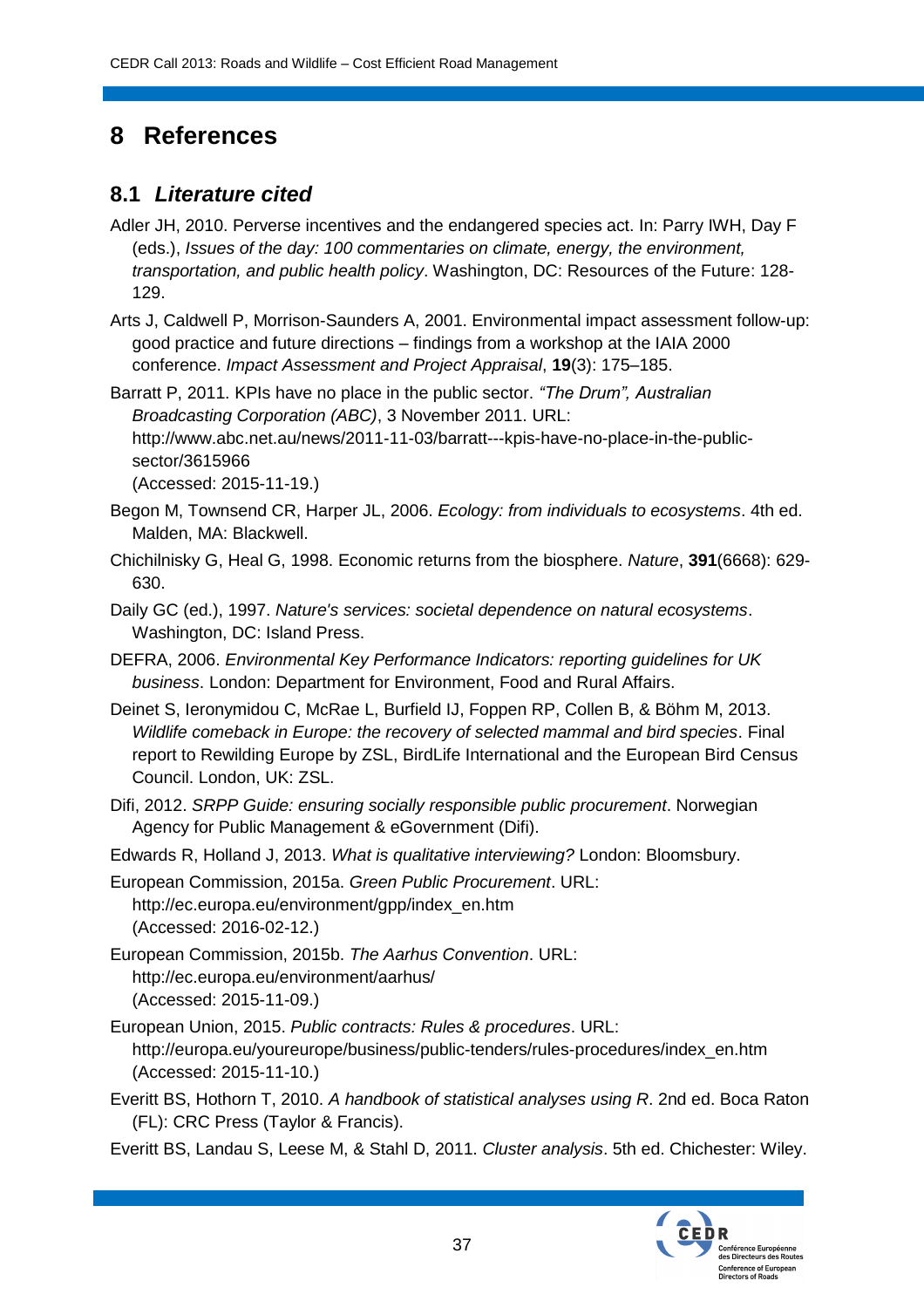- Fairweather PG, 1999. State of environment indicators of 'river health': exploring the metaphor. *Freshwater Biology*, **41**(2): 211-220.
- Faith-Ell C, Arts J, 2009. Public Private Partnerships and EIA: why PPP are relevant to practice of impact assessment for infrastructure. In: *Impact Assessment and Human Well-Being*. 29th Annual Meeting of the International Association for Impact Assessment, Accra, Ghana.
- Faith-Ell C, Balfors B, Folkeson L, 2006. The application of environmental requirements in Swedish road maintenance contracts. *Journal of Cleaner Production*, **14**(2): 163-171.
- Faith-Ell C, 2005. *The application of environmental requirements in procurement of road maintenance in Sweden*. Ph.D. dissertation, Stockholm: Royal Institute of Technology.
- Fenichel EP, Richards TJ, Shanafelt DW, 2014. The control of invasive species on private property with neighbor-to-neighbor spillovers. *Environmental and Resource Economics*, **59**(2): 231-255.
- Gallardo ALCF, Cavalhieri CP, Campos SJAM, Bitar OY, 2015. Improving effectiveness of mitigation measures in EIA follow-up. *Management of Environmental Quality: An International Journal*, **26**(4): 518–537.
- Gordon A, Bull JW, Wilcox C, Maron M, 2015. Perverse incentives risk undermining biodiversity offset policies. *Journal of Applied Ecology*, **52**(2): 532-537.
- Grant-Muller SM, MacKie P, Nellthorp J, Pearman A, 2001. Economic appraisal of European transport projects: the state-of-the-art revisited. *Transport Reviews*, **21**(2): 237–261.
- Gudmundsson H, 2004. Sustainable transport and performance indicators. *Issues in Environmental Science and Technology*, **20**: 35-63.
- Hunsberger CA, Gibson RB, Wismer SK, 2005. Citizen involvement in sustainability-centred environmental assessment follow-up. *Environmental Impact Assessment Review*, **25**(6): 609–627.
- IEEM, 2006. *Guidelines for ecological impact assessment in the United Kingdom*. Council of the Institute of Ecology and Environmental Management.
- Iuell B, Bekker H, Cuperus R, Dufek J, Fry G, Hicks C, Hlaváč V, Keller V, Rosell C, Sangwine T, Tørsløv N, & Wandall B le Maire (Eds.), 2003. *Wildlife and traffic: a European handbook for identifying conflicts and designing solutions*. COST 341: Habitat fragmentation due to transportation infrastructure. Utrecht: KNNV Publishers.
- Jalava K, Haakana A-M, Kuitunen M, 2015. The rationale for and practice of EIA follow-up: an analysis of Finnish road projects. *Impact Assessment and Project Appraisal*, **33**(4): 255-264.
- Laurance WF, Clements GR, Sloan S, O'Connell CS, Mueller ND, Goosem M, Venter O, Edwards DP, Phalan B, Balmford A, Van Der Ree R, & Arrea IB, 2014. A global strategy for road building. *Nature*, **513**(7517): 229-232.
- Merton RK, 1936. The unanticipated consequences of purposive social action. *American Sociological Review*, **1**(6): 894-904.
- Millennium Ecosystem Assessment, 2005. *Ecosystems and human well-being: synthesis*. Washington, DC: Island Press.
- Morrison-Saunders A, Arts J, Baker J, Caldwell P, 2001. Roles and stakes in environmental impact assessment follow-up. *Impact Assessment and Project Appraisal*, **19**(4): 289–296.

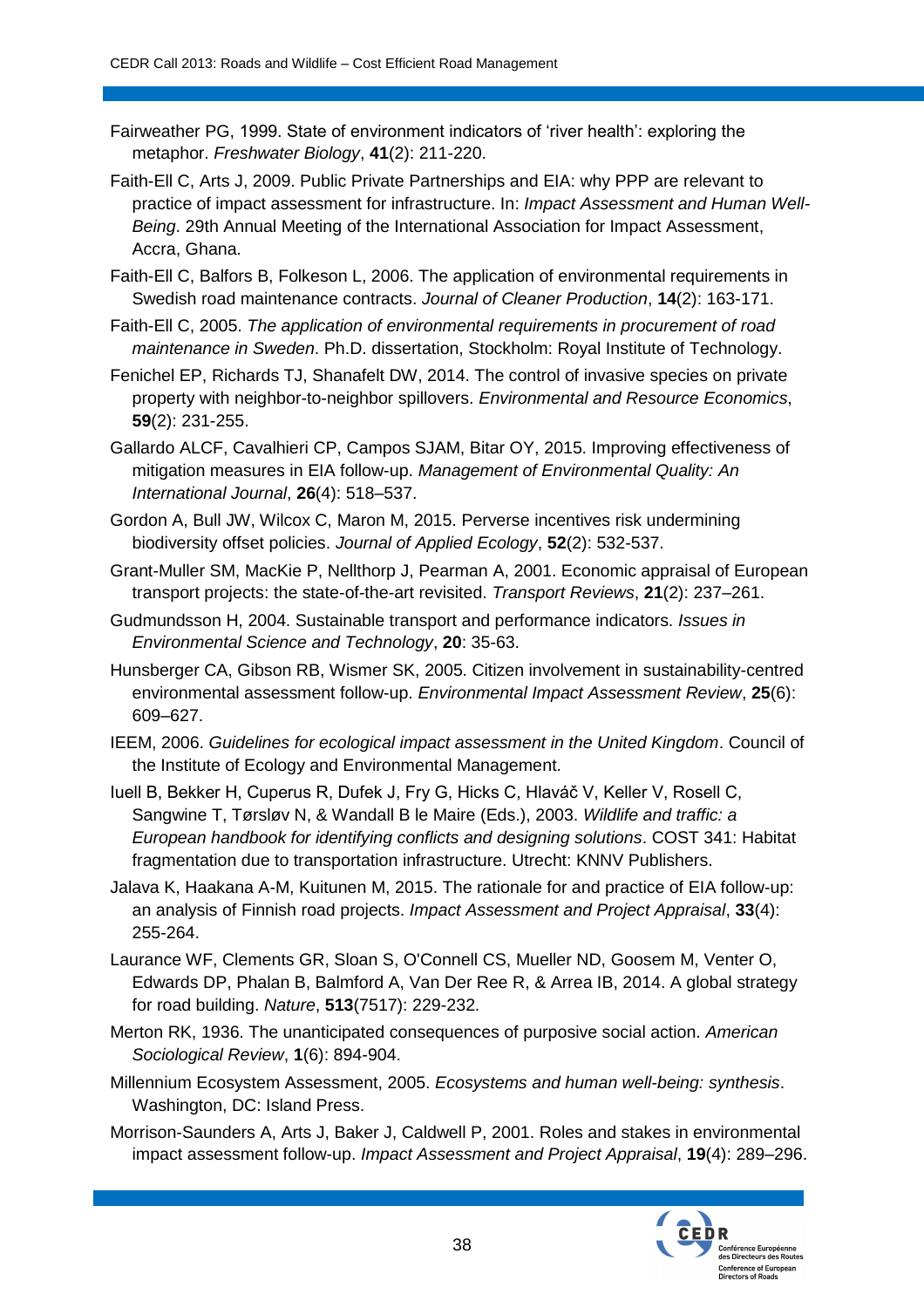- Morrison-Saunders A, Marshall R, Arts J, 2007. EIA Follow-Up: International Best Practice Principles. *Special Publication Series*, No. **6**. Fargo, USA: International Association for Impact Assessment.
- Nadeem O, Hameed R, 2010. Exploring the potential and constraints to implementing the international best practice principles of EIA follow-up: the case of Pakistan. *Journal of American Science*, **6**(12): 108–121.
- Noble B, Storey K, 2005. Towards increasing the utility of follow-up in Canadian EIA. *Environmental Impact Assessment Review*, **25**: 163–180.
- Parmenter D, 2007. *Key Performance Indicators: developing, implementing, and using winning KPIs*. Hoboken, NJ: Wiley.
- Polasky S, Doremus H, Rettig B, 1997. Endangered species conservation on private land. *Contemporary Economic Policy*, **15**(4): 66-76.
- R Core Team (2014). *R: a language and environment for statistical computing*. Vienna, Austria: R Foundation for Statistical Computing. URL: http://www.R-project.org/ (Accessed: 2015-08-13.)
- Rafique Ahammed AKM, Merrick Nixon B, 2006. Environmental impact monitoring in the EIA process of South Australia. *Environmental Impact Assessment Review*, **26**(5): 426–447.
- Ramjeawon T, Beedassy R, 2004. Evaluation of the EIA system on the Island of Mauritius and development of an environmental monitoring plan framework. Environmental Impact Assessment Review, 24(5): 537–549.
- Raudsepp-Hearne C, Peterson GD, Tengö M, Bennett EM, Holland T, Benessaiah K, MacDonald GK, Pfeifer L, 2010. Untangling the environmentalist's paradox: why is human well-being increasing as ecosystem services degrade? *BioScience*, **60**(8): 576-589.
- Seiler A, Folkeson L (eds.), 2006. Habitat fragmentation due to transportation infrastructure. COST 341 national state-of-the-art report Sweden. *VTI rapport* **530**A: 1-146.
- Slotterback CS, 2008. Evaluating the implementation of environmental review mitigation in local planning and development processes. *Environmental Impact Assessment Review*, **28**(8): 546–561.
- Sowerby C, Langstraat J, Harmer C, Folkeson L, Gudmundsson H, 2014. SUNRA: a sustainability rating system framework for National Road Administrations. Paper presented at *Transport Research Arena 2014*, Paris, France.
- Suzuki R, Shimodaira H, 2014. *pvclust: hierarchical clustering with p-values via multiscale bootstrap resampling*. URL: http://CRAN.R-project.org/package=pvclust (Accessed: 2015-09-30.)
- The Countryside Agency, 2006. *Including landscape in road design, construction and mitigation: a good practice discussion note*. Cheltenham.
- Tinker L, Cobb D, Bond A, Cashmore M, 2005. Impact mitigation in environmental impact assessment: paper promises or the basis of consent conditions? *Impact Assessment and Project Appraisal*, **23**(4): 265–280.
- Varnäs A, Faith-Ell C, Balfors B, 2009. Linking environmental impact assessment, environmental management systems and green procurement in construction projects: lessons from the City Tunnel Project in Malmö, Sweden. *Impact Assessment and Project Appraisal*, **27**(1): 69–76.

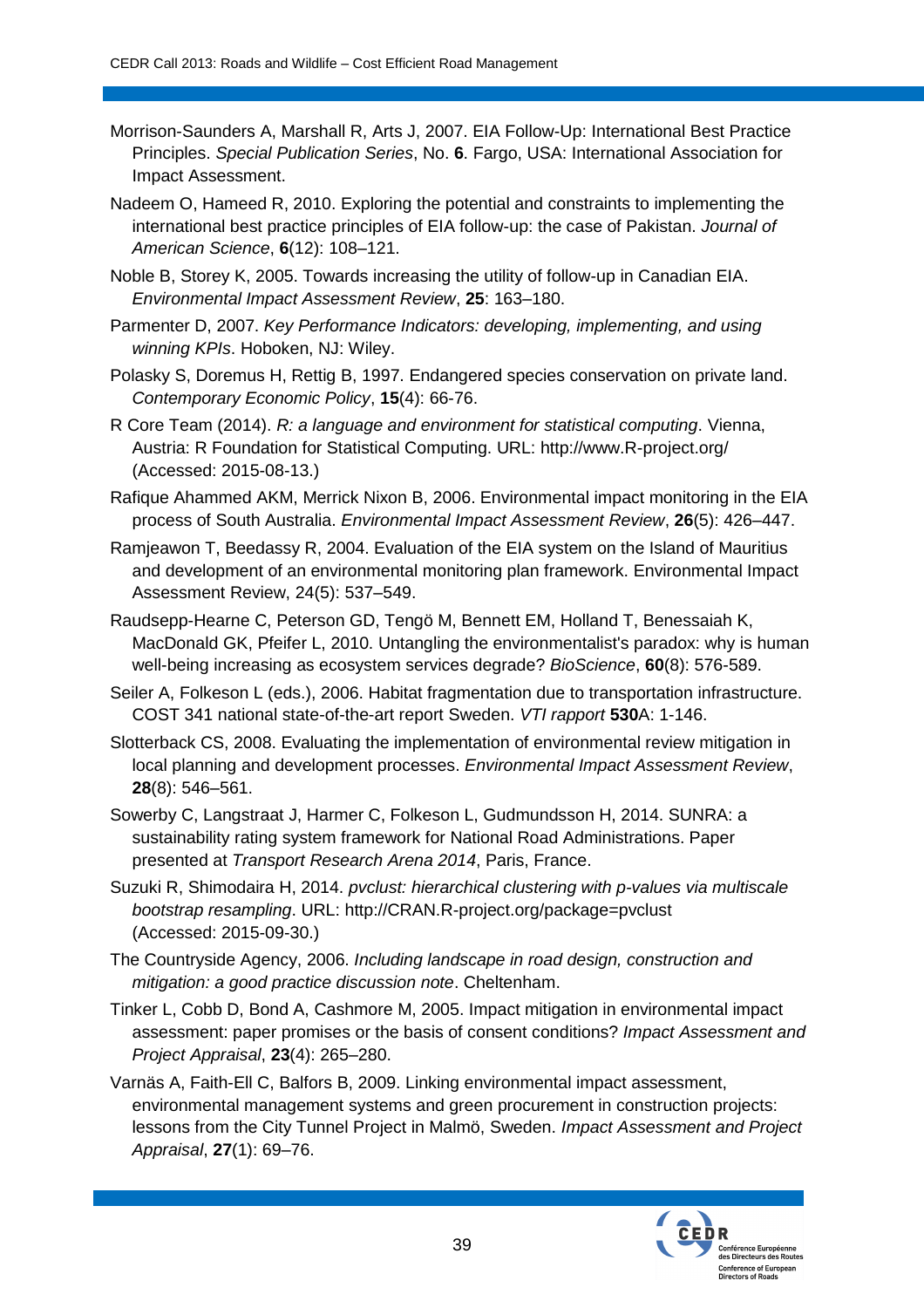Wessels J-A, Retief F, Morrison-Saunders A, 2015. Appraising the value of independent EIA follow-up verifiers. *Environmental Impact Assessment Review*, **50**: 178–189.

Zietlow G, 2004. *Implementing performance-based road management and maintenance contracts in developing countries: an instrument of German Technical Cooperation*. Eschborn: German Development Cooperation (GTZ). URL: http://www.zietlow.com/docs/PBMMC-GTZ.pdf (Accessed: 2016-02-12.)

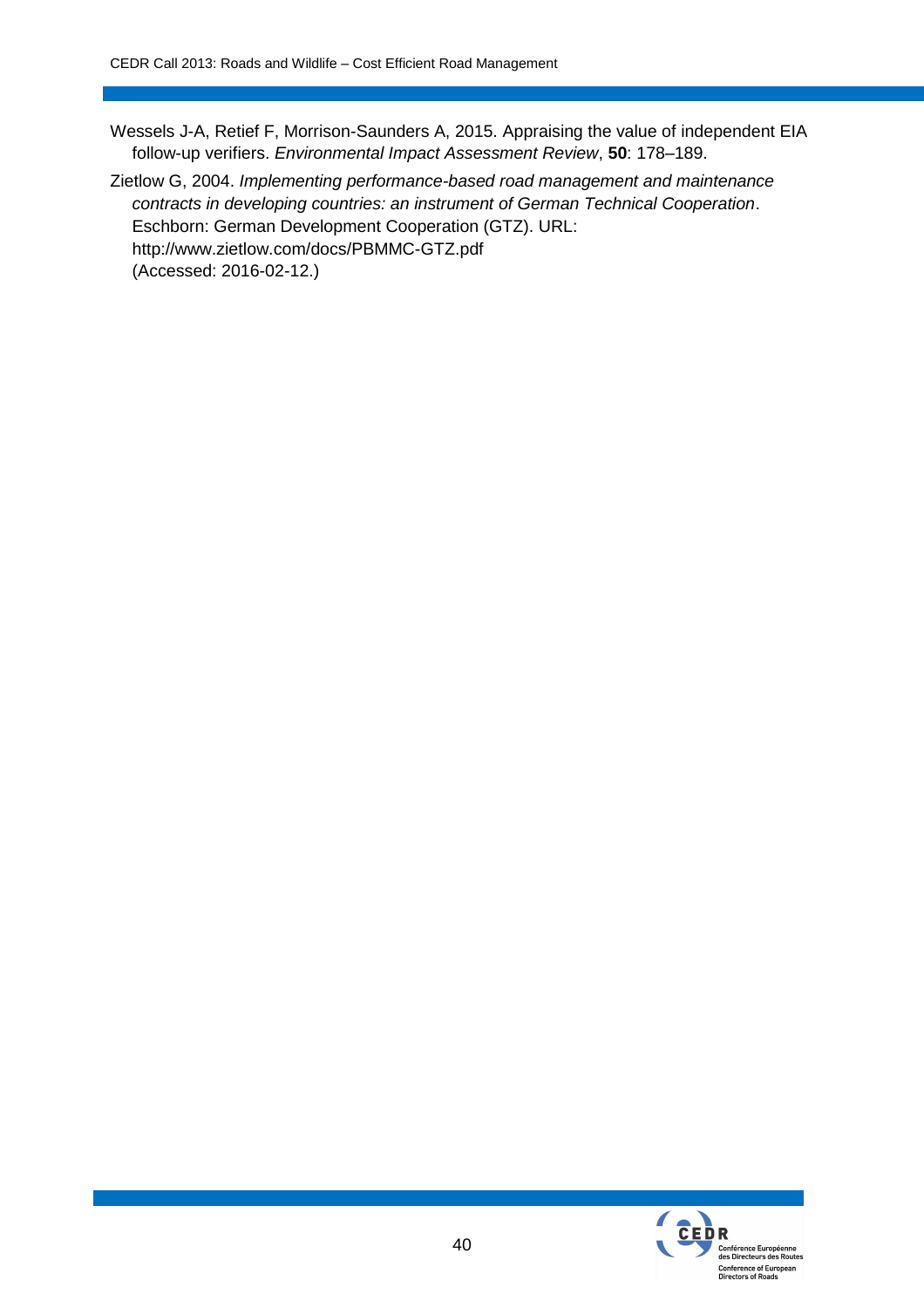## **8.2** *Bibliography*

Akbıyıklı R, 2013. Performance assessment of a private finance initiative road project. Transport, 28(1): 11–24.

- Altamirano M, 2010. Innovative contracting practices in the road sector: cross-national lessons in dealing with opportunistic behaviour. Delft: Technische Universiteit Delft, Next Generation Infrastructures Foundation.
- Domingues S, Zlatkovic D, Roumboutsos A, 2014. Contractual Flexibility in Transport Infrastructure PPP. In: 2014 Association for European Transport Conference.
- Lingegård S, Lindahl M, Svensson N, 2011. PSS Contracts for Rail and Road Infrastructure. In: 3rd CIRP International Conference on Industrial Product Service Systems. Braunschweig, Germany: 291–296.
- Mandell S, Nilsson J, 2010. A Comparison of Unit Price and Fixed Price Contracts for Infrastructure Construction Projects.
- Nilsson J, 2012. Procurement and Contract Design in the Construction Industry … not one size fits all. In: OECD International Transport Forum's Discussion Paper Series, 2112.
- Van Valkenburg M, Lenferink S, Nijsten R, Arts J, 2008. Early Contractor Involvement: a new strategy for "Buying The Best" in infrastructure development in The Netherlands. In: Third International Public Procurement Conference: 1–31.

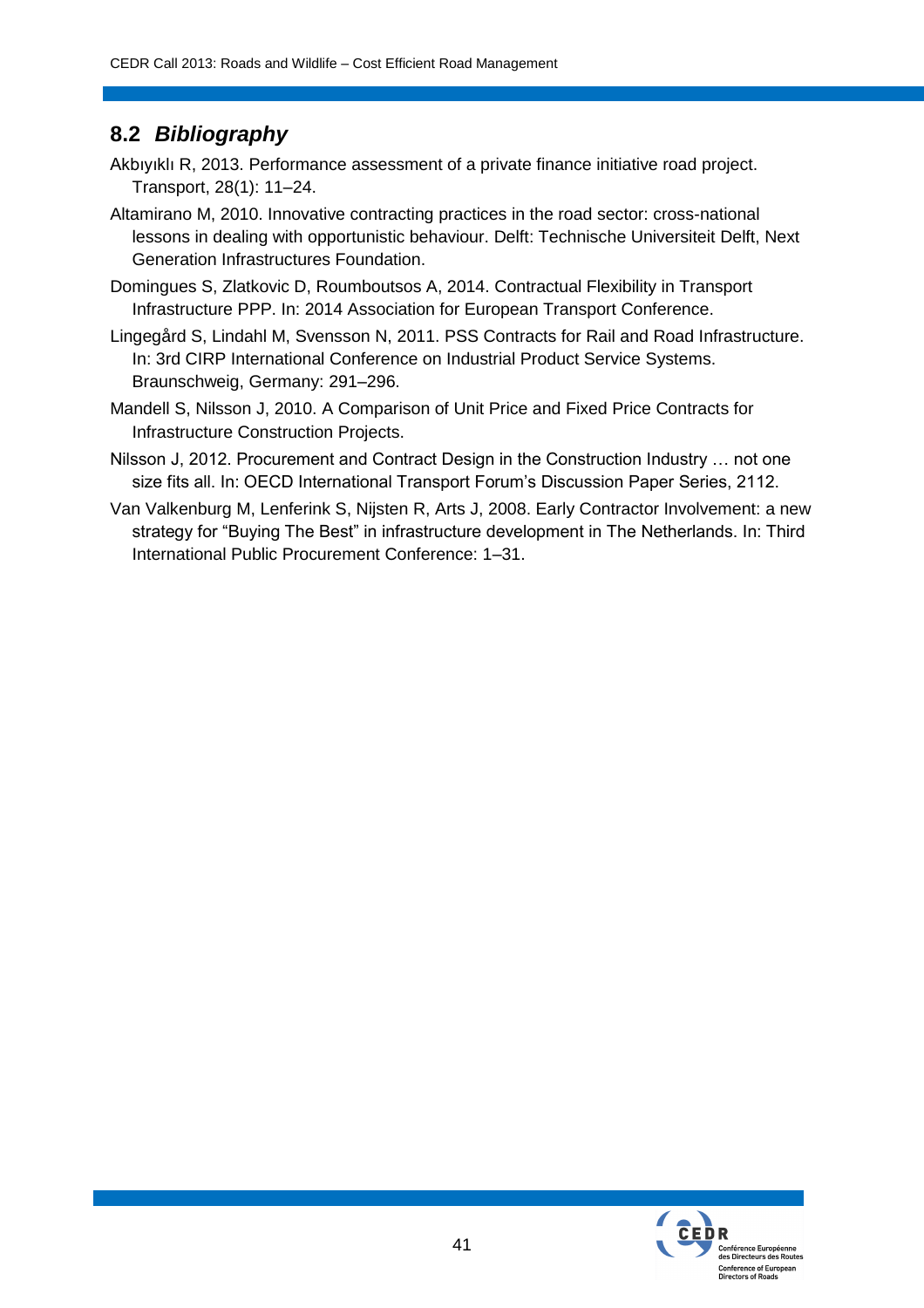## **Appendix A Procurement and Follow-up Interview**

# Harmony Task 2.1, 2.2, 2.3 Review of Procurement Approaches and Follow Up Contracts

#### **Telephone Interviews**

| Date:      |  |  |
|------------|--|--|
|            |  |  |
|            |  |  |
|            |  |  |
|            |  |  |
| Telephone: |  |  |

#### *Task 2.1: Procurement Approaches Task 2.2: Follow up of Construction Contracts Task 2.3: Follow up of Maintenance Contracts*

#### *Task 2.1: Procurement*

#### **General**

- 1. What guidelines/handbooks/regulations do you follow to ensure that the ecological side of things are addressed in the procurement process?
	- National Road Authority Guidelines Handbooks **Other**

If other, please specify:

2. What form of contract for road projects, mitigation measures and their maintenance do you use?

| Traditional employer designed (Traditional Contract)                 |
|----------------------------------------------------------------------|
| Contractor designed but owner maintained (Design & Build)            |
| Contractor designed and operated (Public Private Partnership)        |
| Early contractor involvement (D&B with early contractor involvement) |

In your opnion what are the pros and cons of using these methods?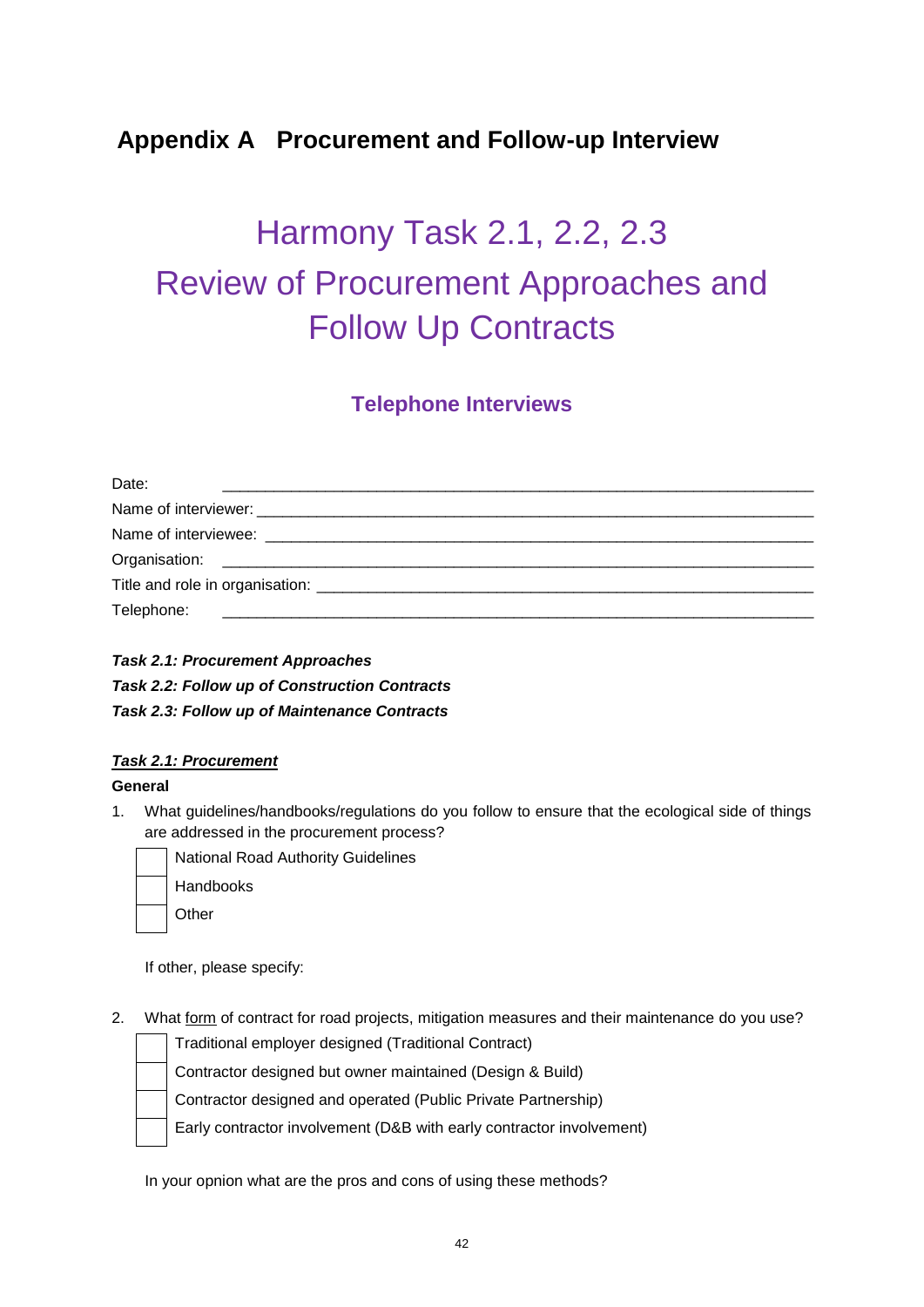3. Are separate contract procurements required for early works (in advance of the main contract), e.g. archaeology, geological investigations?

| es |
|----|
| No |

If yes, please provide further explanation:

4. What is the period of responsibility of the main contractor for maintenance and monitoring contracts after completetion of construction contract?

| <1 year   |
|-----------|
| 1-3 years |
| 3-5 years |
| >5 years  |

5. How are decisions on mitigation measures in the Environmental Impact Statement transferred to the main construction contract, e.g. requirement to build mammal underpasses? Do you expect contractor to refer to the EIS or do you set up a separate schedule of commitments?

#### **Qualifying criteria / evaluation of tenders**

- 6. Does the client involve ecological experts when:
	- (a) Formulating requirements



(b) Evaluating tenders?

| Always    |
|-----------|
| Sometimes |
| Never     |

- 7. Is the Contractor required to demonstrate their ecological expertise or environmental technical competence in the procurement e.g. In an essay or by way of CV?
- 8. Are there requirements for the contractor to adhere to certain environmental standards, e.g. ISO or EMAS?
- 9. What percentage of the quality mark or selection criteria is usually allocated to ecologically friendly performance (if any)?
- 10. Can you identify improvement possibilities concerning procurement processes (please provide as much detail as possible)?

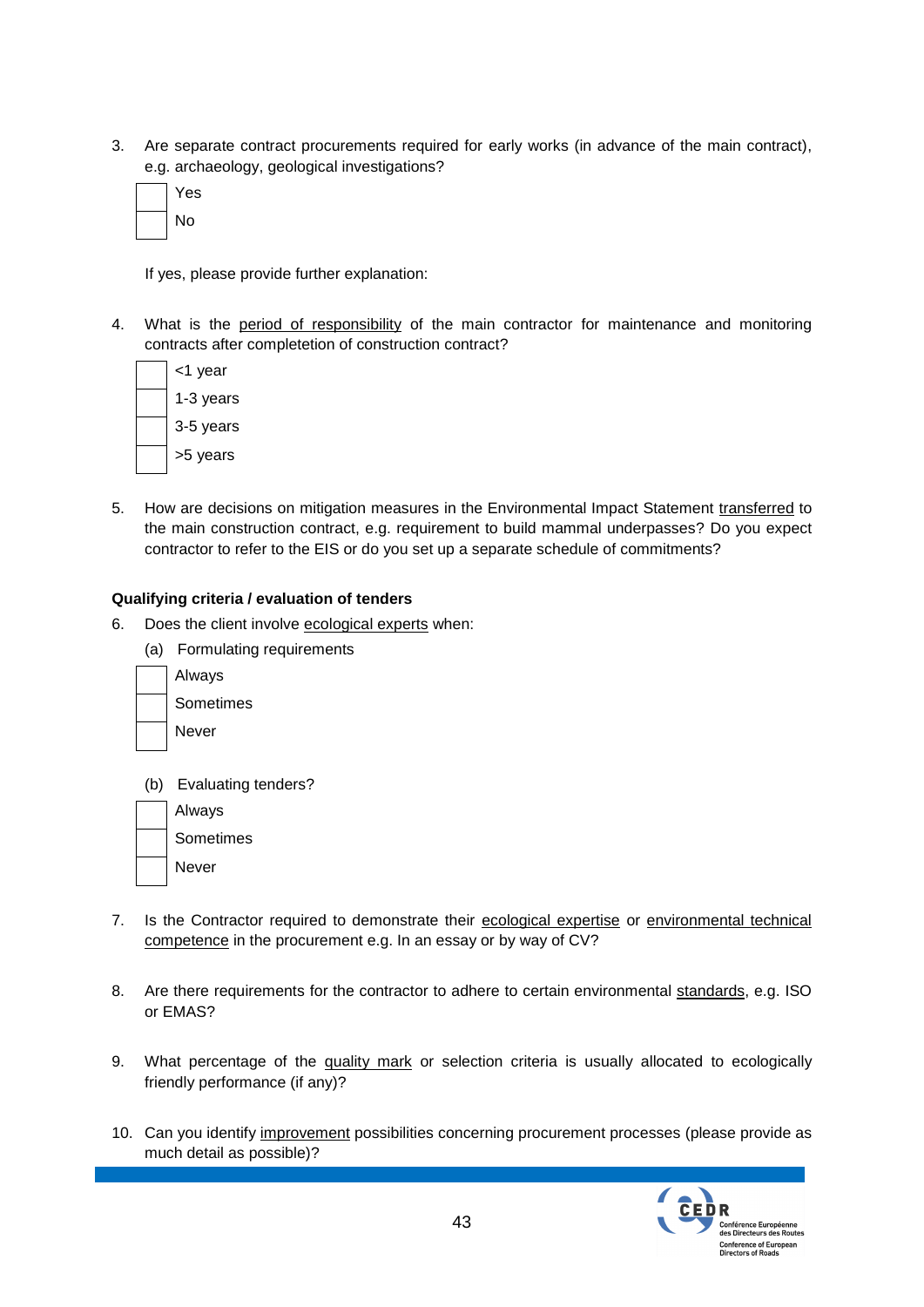#### *Task 2.2 + 2.3: Follow-up (post construction and handover)*

**Note:** Follow up includes management and monitoring of mitigation measures

#### **General**

11. Are there any formal regulations, handbooks or guidelines, etc. that you use for your following up post construction contracts or mitigation measures?



If other, please specify:

- 12. Are your post construction follow-up activities connected with any Environmental Management System, environmental policy, legislative obligations or similar?
- 13. Is this normally used or just a once off / occasional use?

| Always/Often |
|--------------|
| Sometimes    |
| Never        |

14. Is the follow up programme usually integrated in your tendering?

| es |
|----|
| No |

15. What types of contracts do you commonly follow up?



- 16. What types of follow up (post construction) procedures do you usually perform, e.g.
	- Checking culverts/ underpasses for obstructions Monitoring use of new habitats/underpasses etc by target species Checking fencing Checking landscaping measures

Recording road kill

**Other** 

If other, please specify:

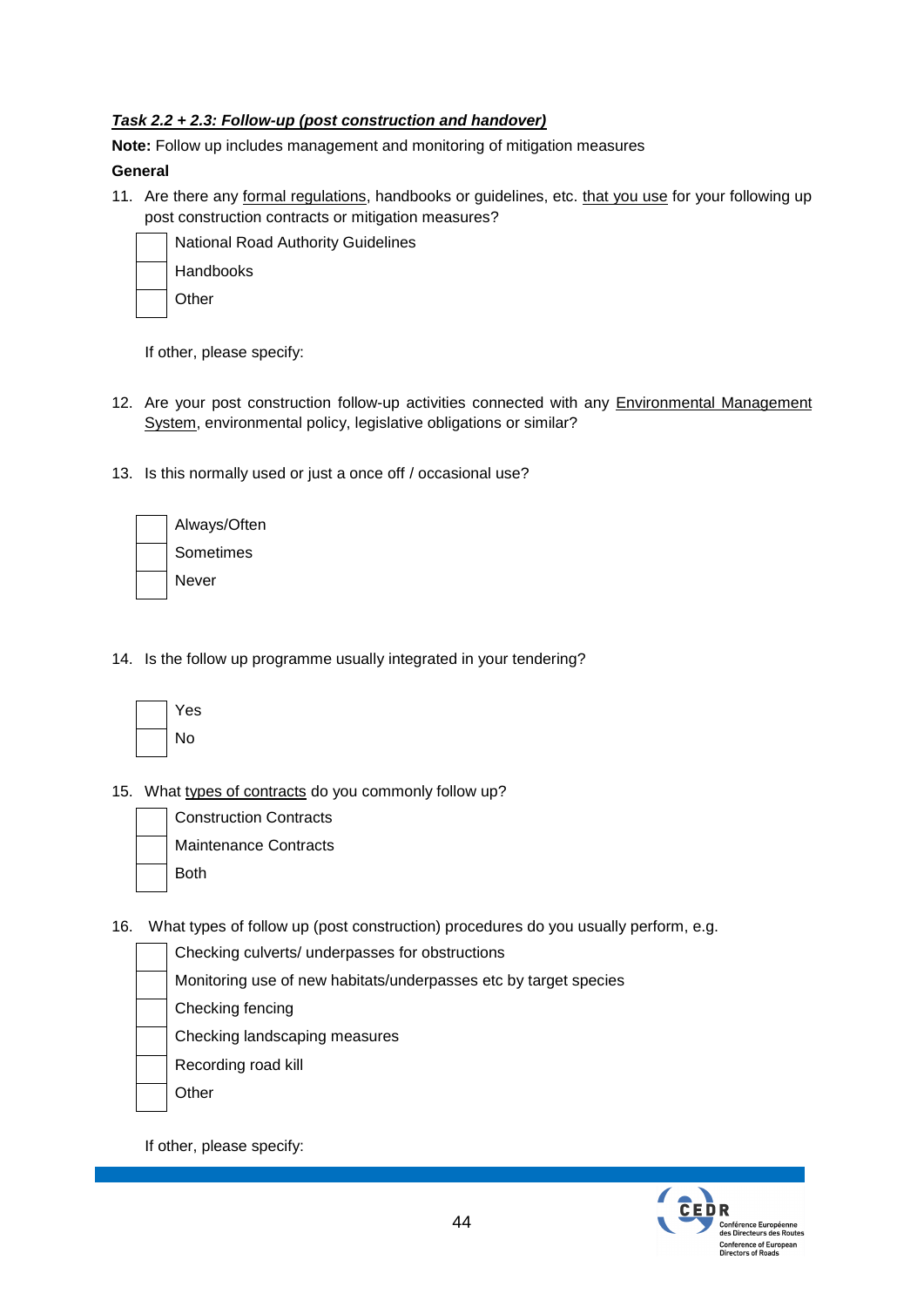#### **Approaches**

- 17. If unforeseen circumstances arise during construction, how are they addressed (e.g. uncovering an unexpected protected species)?
- 18. In a contract how do you address actual impact of the road development in contrast to predicted impact of the EIS?

Example 1: Predicted impact= no impact on mammals; Actual impact= high level of mammal road kill; Action= install an overpass.

Example 2: Predicted impact = no impact on calcareous grasslands adjoining the road; Actual impact = loss of calcarious grasslands; Action= amendment of management plan, creation of new management plan.

19. What type of monitoring methods do you use to evaluate the effectiveness of mitigation measures?



If other, please provide description of method:

20. How do you improve the effectiveness of poorly-performing mitigation measures?

| New planting/landscaping                     |
|----------------------------------------------|
| Improving access routes into ecoduct/passage |
| Drainage                                     |
| Other                                        |
|                                              |

If other, please provide description of method:

- 21. Can you mention some indicators or metrics that you use, e.g. quantitative/qualitative data, key performance indicators (e.g. badger kill on roads, number of passages, bird counting, population trends, presence of butterflies)?
- 22. Do organisations external to the Road Administration have a role in the follow-up, e.g. consultants, NGOs, landowners?

For Maintenance:

|  | Consultants |
|--|-------------|
|  | NGOs        |
|  | Landowners  |
|  | Other       |
|  |             |